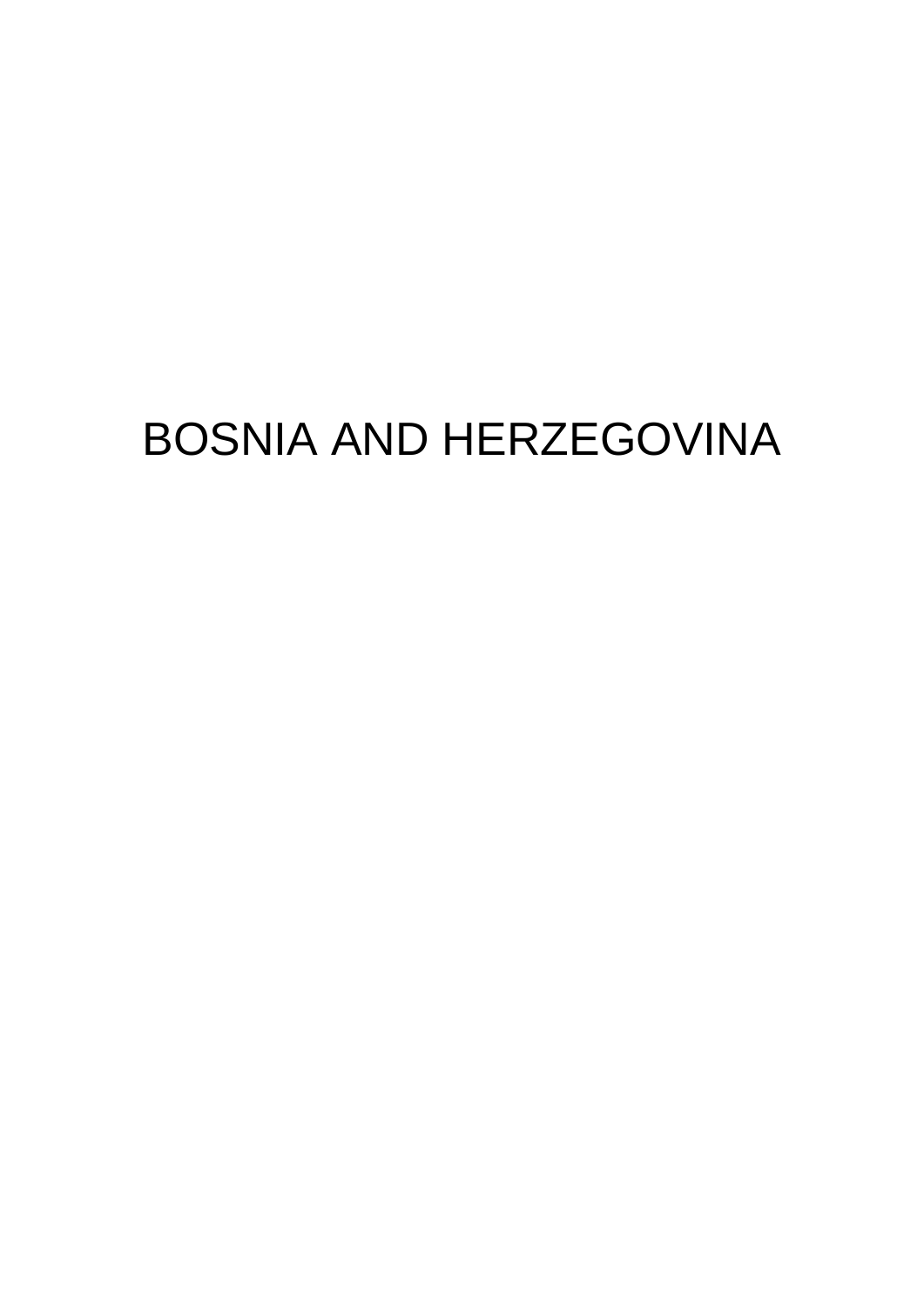#### **I team**

- 1. Amila Ramić
- 2. Melika Balihodžić
- 3. Omar Memišević
- 4. Amina Hujdur
- 5. Melisa Gluhalić
- 6. Birsena Redžović

According to most research on the population aged 15 to 24 in Bosnia and Herzegovina unemployment and instability stand out as key problems. The reasons why a large percentage of people are unemployed and perceive Bosnia and instable, are multiple. Certainly the deepest roots are in the underdeveloped economic structure and reduced employment opportunities and in the education system. We decided to approach these issues by using our powers in these three segments: education, intuitional corruption and political engagement.

#### *Education*

The education system in B&H is highly decentralized and fragmented, and its structure largely reflects a complex political system of the state. Entity of RS, 10 cantons in the FB&H and the Brcko District have the main competencies in this field, or more precisely - their ruling national parties. It is these parties that resist the reforms and use the existing situation to promote their own nationalist principles through ethnically divided schools and ethnocentric curricula. This complexity created fragmentation of education resulting in over 30 different education laws, and 14 ministries and 3 state agencies dealing with education at various levels. We can argue that the reasons for the still present ethnic divisions within B&H are rooted in a segregated and divided education system which, as a result, prevents successful and sustainable development activities in all other sectors!

The main problems are: lack of singular basic educational standards in the state; evident ethnic segregation in education; inconsistency of education policy with the labor market and employment policies; lack of structure for monitoring the efficiency of educational institutions. Therefore, in a state like this, our main goals would be:

- developing basic educational standards that will ensure the minimum level of competencies, knowledge and skills that should be achieved as a result of the educational process;

- ensuring the principles of equality of access and participation in the educational process that will not strengthen ethnic divisions and that will ensure equal educational conditions for all children in B&H;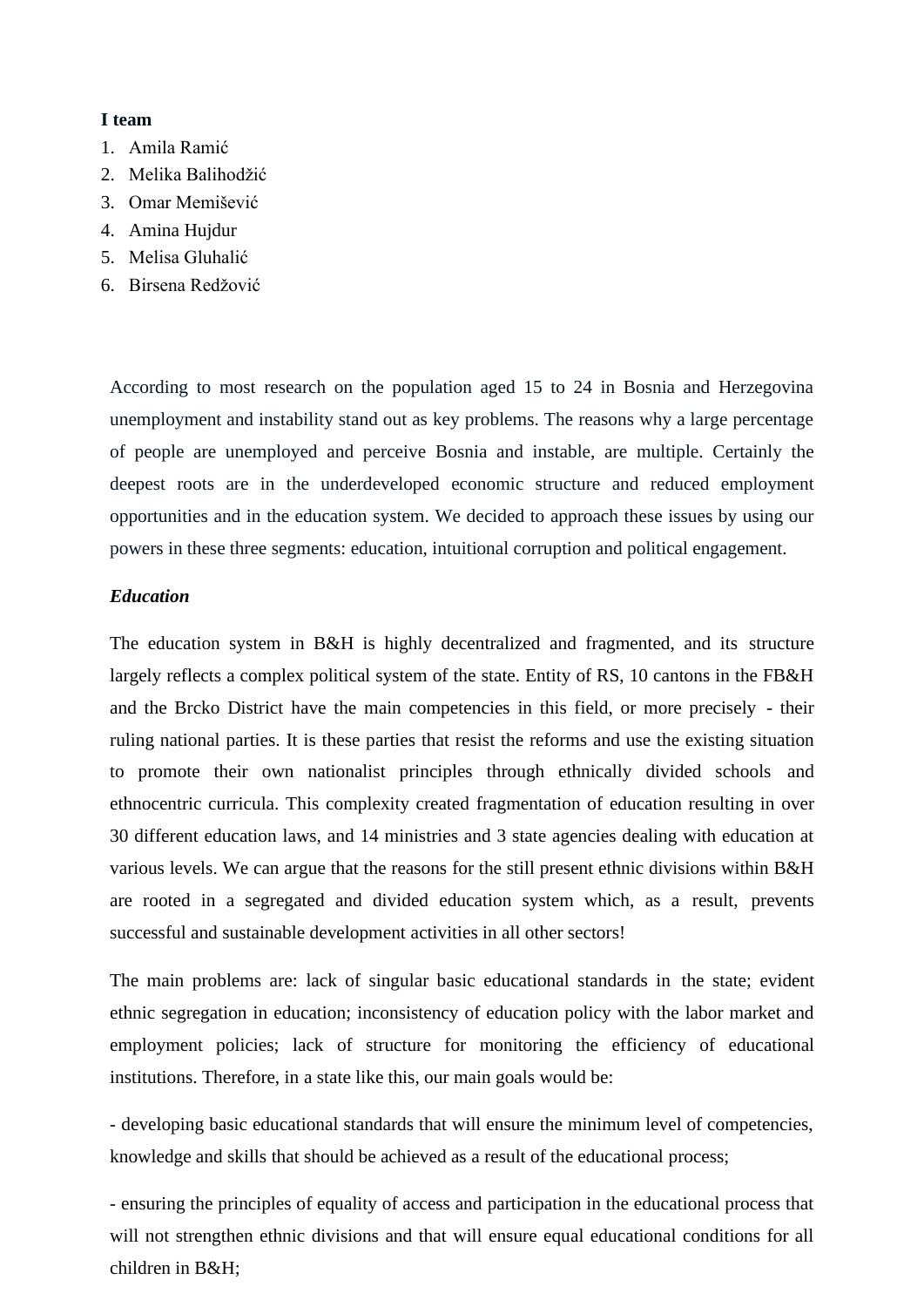- harmonization of educational policies with socio-economic development and employment policies and linking enrollment plans in high schools and universities with labor market needs;

- establishment of an institutional structure for evaluating the efficiency of educational institutions and conducting regular monitoring and evaluation of the work of educational institutions and the achieved results.

We would use our limitless executive power in order to re-shape education policy in B&H by: ensuring compliance of standards with EU norms; eliminating 'two schools under one roof'; implement the common core content within the curriculum in whole B&H; define and implement an enrollment plan with market needs; establish centers for education and career development and designate competent institutions responsible for evaluating work efficiency of educational institutions.

#### *Corruption*

Young people first experience corruption through education. It has created a system where unprivileged still work hard to obtain their degrees while those who are wealthy and have social connections have it much easier. Corruption has also slowed down the privatization process and is used by employers during recruitment processes to exploit citizens in need of a job. Almost all sectors in Bosnia suffer from rampant corruption, it can be seen in the political parties, the police, the judiciary, the health system and the education system.

We therefore argue for anti-corruption strategies at national and entity level that should include following measures:

- Reforming the public sector the aim is to increase accountability and transparency of the public service sector. To achieve this, the official discretion must be regulated. There must be oversight of discretionary decision-making.
- Necessary laws and enforcements B&H needs to establish criminal law provisions that regulate specific bribery and corruption wrongdoings in both the public and private sector.
- Institution building and reform the task consists of two objectives; to free the institutions of corruption and to strengthen them so that they can be used in the fight against corruption. To be able to complete this task, B&H needs to do reforms in the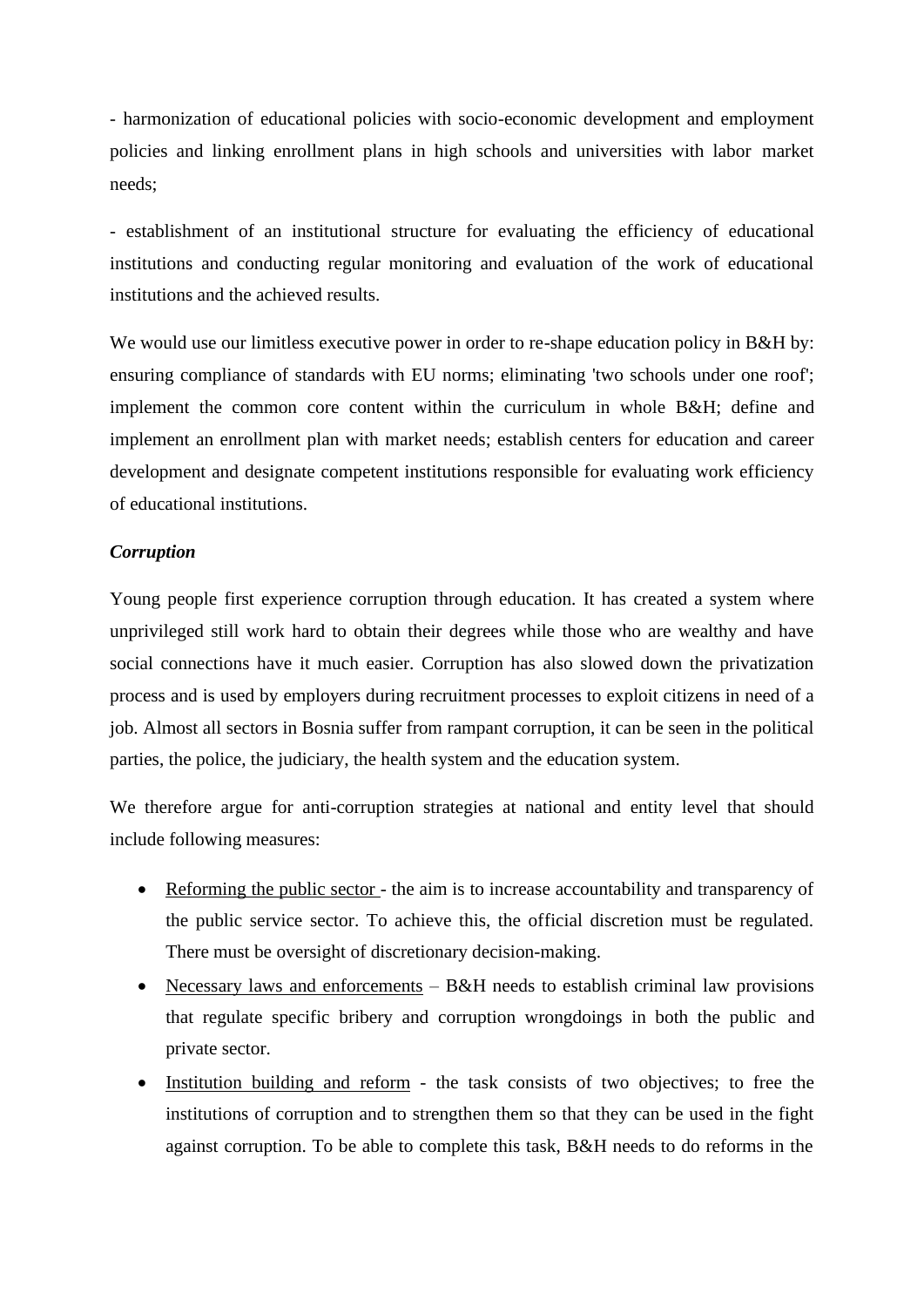institutions to ensure institutional independence, impartiality, and competence of the working force.

- Monitoring and evaluation strategies should therefore include proper monitoring and evaluation mechanisms.
- Access to information when there is better access to information in B&H, official record can be used to uncover corruption
- Anti-corruption education it consists of: Institutional ethics training, Public education and Youth education

# *Political Engagement*

B&H political system is divided amongst state, entity, cantonal and local level with a high level of extra-institutional work and decision making. One of the biggest issues is a relatively low number of youth engaged in politics or decision making. In the 2018 general election only several deputies younger than 35 were elected to serve in the State parliament, with a very low level of youth being on the ballot itself. Political parties within themselves need to solve this problem by engaging more youth. This, however, cannot happen without institutional and systemic support by changing the electoral law, political parties' law and several others. There was a similar issue with the engagement of women which was solved by enforcing quotas on ballots. The number of women skyrocketed following this amendment.

#### *Conclusion*

We approached this paper by identifying key issues young people face in Bosnia and Herzegovina. The obvious answers were unemployment and instability (both political and economic). Young people always state those issues as the main reasons why they choose to leave the country. As they are complex issues and essentially a consequence of problems in various other sectors we decided to approach them by using our limitless executive power to ensure a better education system, tackle institutional corruption and create policies to help increase youth political engagement. We hope that by improving situation in these areas we are dealing with those main issues.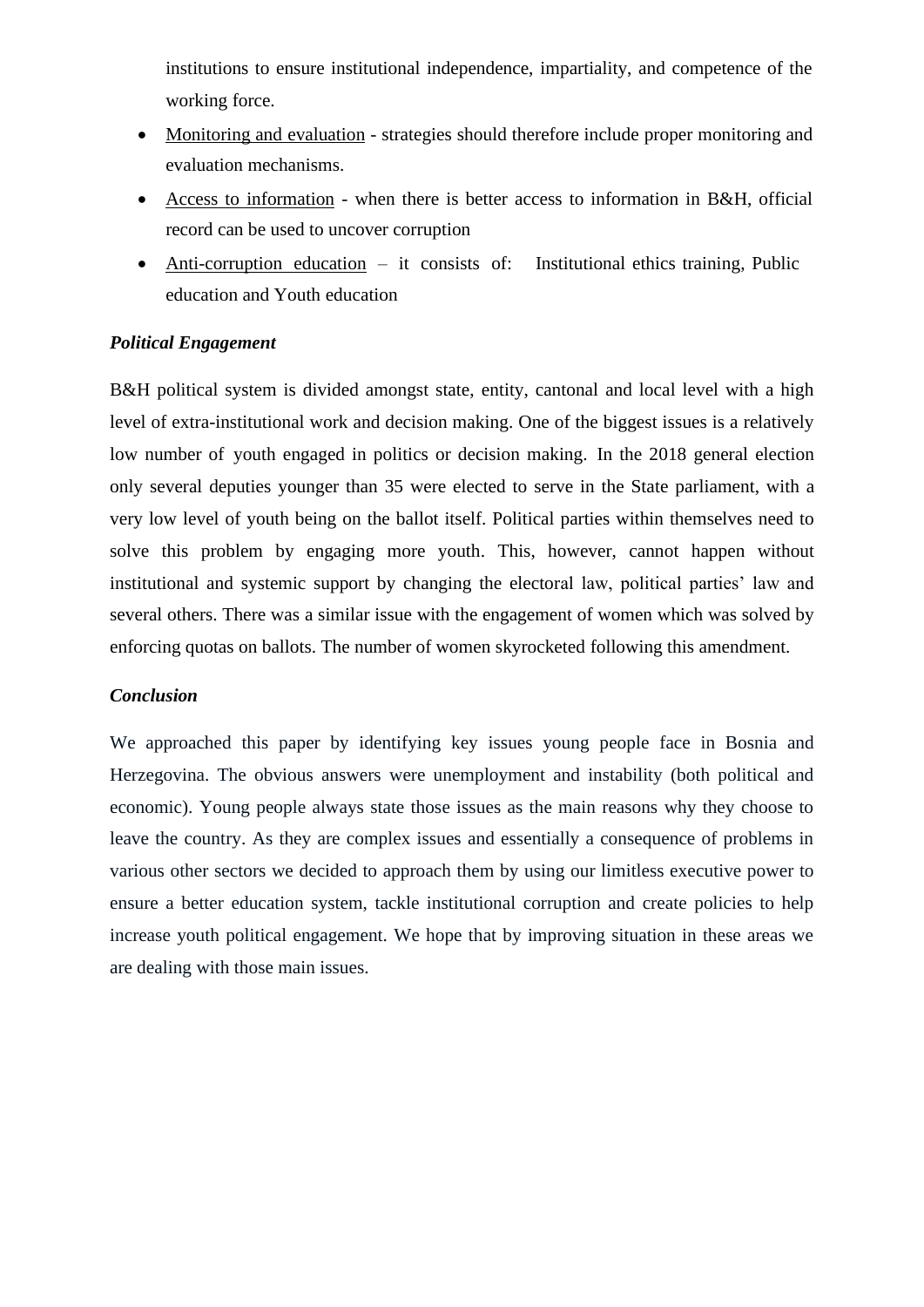#### II team

- 1. Lejla Mušanović
- 2. Arnes Jelač
- 3. Azra Kerić
- 4. Irma Rešidović
- 5. Armin Poljak

Essay: "Imagine you have a Gini's lamp which allows you to gain limitless executive power in your country, that enables you to change immediately three things you would like to. What policy issues will you be focusing on and why?  $\cdot$ ,

#### Introduction

The state by its definition is an organized social community united under a common political system. In this essay, we will explain and present more detailed reviews of our country and the problems we face in the system as well as possible solutions for them. Discovering the magic of the Gini's lamp, we discussed and identified three major problems in Bosnia and Herzegovina which need to be solved. Our problems and potential solutions are reflected in the Constitutional Reform, as one of the keys and initial reforms that would change the future of Bosnia and Herzegovina for the better. In addition to the Constitutional Reform, we dealt with problems such as (in) security in the homeland, but with an emphasis on the crime, corruption, and their suppression. Also, last but not least is the transformation of the educational system with the bringing necessary practice in schooling.

One of the first things that need to be changed in Bosnia and Herzegovina is constitutional reform. The constitution of Bosnia and Herzegovina is derived from Article IV of the Dayton Peace Agreement that was signed in 1995 to stop the war that lasted from 1992. While probably necessary in 1995, today this constitution is one of the key reasons for BiH's high dysfunctionality and complicated system. Calls to change the constitution grow stronger each day, but there are different opinions on how to exactly change it. One of the solutions that I would propose is changing the system by our Presidency is voted and formed. Today Bosnia and Herzegovina have three presidents, each belonging to different constitutional peoples (Bosniaks, Croats, and Serbs). People from the Federation entity elect Bosniak and Croat member, while people in the RS entity elect a Serb member. This creates many problems, from people not having the right to be a candidate because they don't belong to the "right" ethnicity to ", legitimate" presentation. I would change the constitution so we have one president that is elected through the Parlament, with two other Vice Presidents that can't be the same ethnicity as the President. This would create a more fair system that is a perfect mix of the civic and national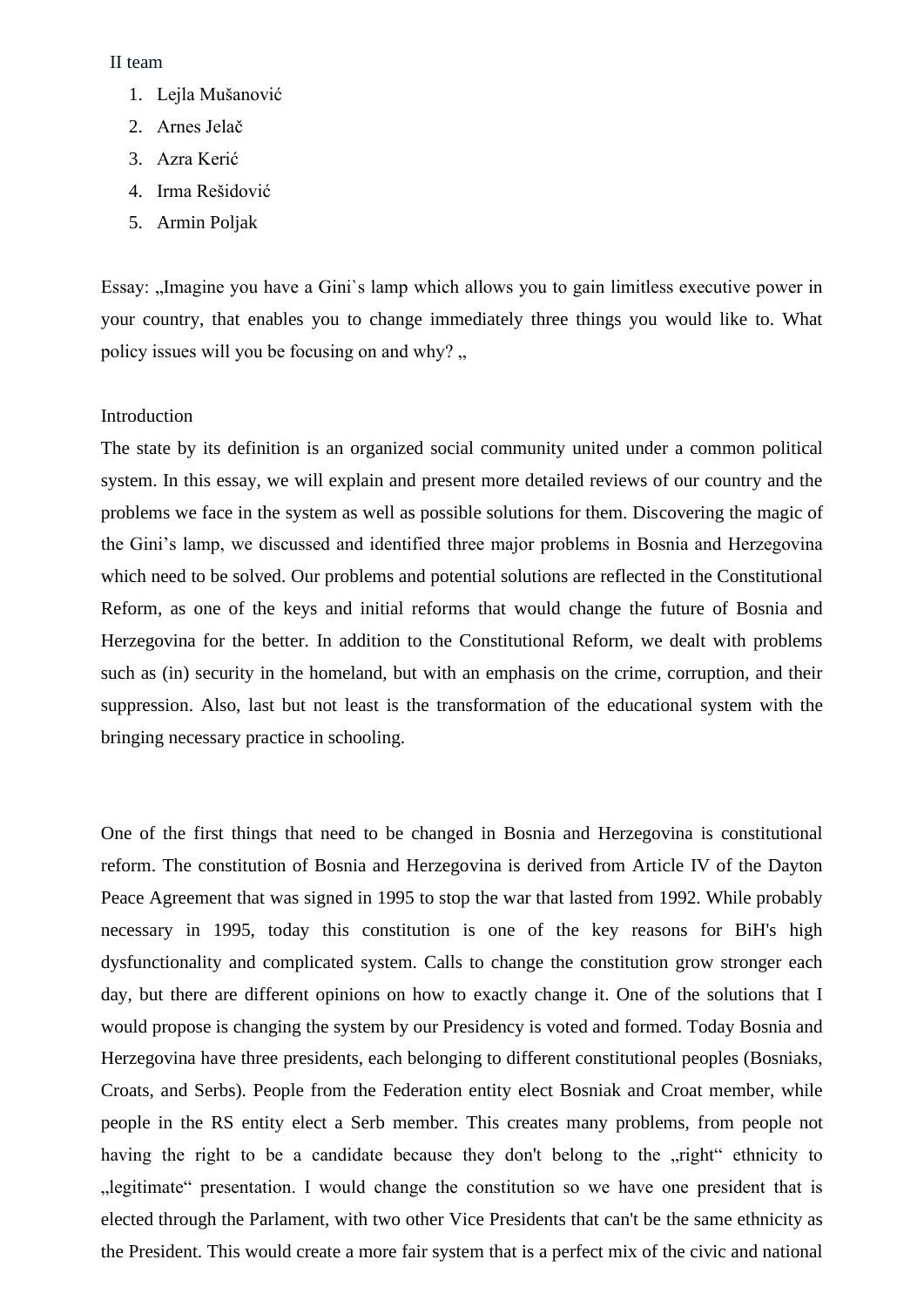state.

One of the biggest problems in Bosnia and Herzegovina, since the signing of the Dayton Agreement, represents also the creation of a common defense - security system, and thus the adoption of and establishing a common security policy of Bosnia and Herzegovina. The problem lies in the fact that Bosnia and Herzegovina still do not have a complete system of national (state) security, which stems from the painting state structures and the security sector. Security policy is essentially a set of measures and activities that assess the sources of vulnerability from all areas of a democratic society, all to protect that society

One of the solutions that are imposed, but not easily realized, are European integrations that would mean harmonization of all legal acts with the European one and respect for the principles of the European Union. The complexity lies in the fact that Bosnia and Herzegovina has a lot of good laws that are not implemented de facto, and thus creates distrust of citizens in the institutions of this country. Furthermore, Bosnia and Herzegovina need a security policy. So, only one democratic, objective, pragmatic, efficient, and enforceable security policy (with goals, forces, resources, dynamics of operationalization, etc.), and its effective implementation and other rational decisions in the concretization of operational tasks will enable the political structures of government in Bosnia and Herzegovina to form a desirable democratic and security community (Masleša, 2002, p. 30)

In this sense, it is necessary to introduce strict penalties for those who do not respect and do not enforce existing laws, starting from citizens to persons in office. Greater transparency is also needed in this regard, where things will be made clear to the public, to restore citizens' trust in the institutions and to make them feel that they are protected by the institutions of this country. Regarding Bosnia and Herzegovina, it will be a very long and difficult process, given that corruption is at a very high level, but also if it is not addressed soon, the integration of Bosnia and Herzegovina into the European Union will not be possible.

One of the elements in our society which needs to also be reformed is the educational system. Other European countries are upgrading their educational systems often, while our system is old more than 60 years. One of the main problems that are present in it is the absence of practice. Technical and medicine faculties have some kind of practical work, while other faculties like faculties of political sciences, economics, and others do not have them at all. Most of the lectures are without any interaction which causes the incapacity of students to solve real problems in their fields of interest. We think that these "theoretical" courses need to develop some sort of practice for their students, besides work on some seminar papers or different types of essays. We think that practical work should be mandatory in every semester as one separate course. It should be created on a "14-day practice" in some agency or institution which is related to their fields.

#### **CONCLUSION**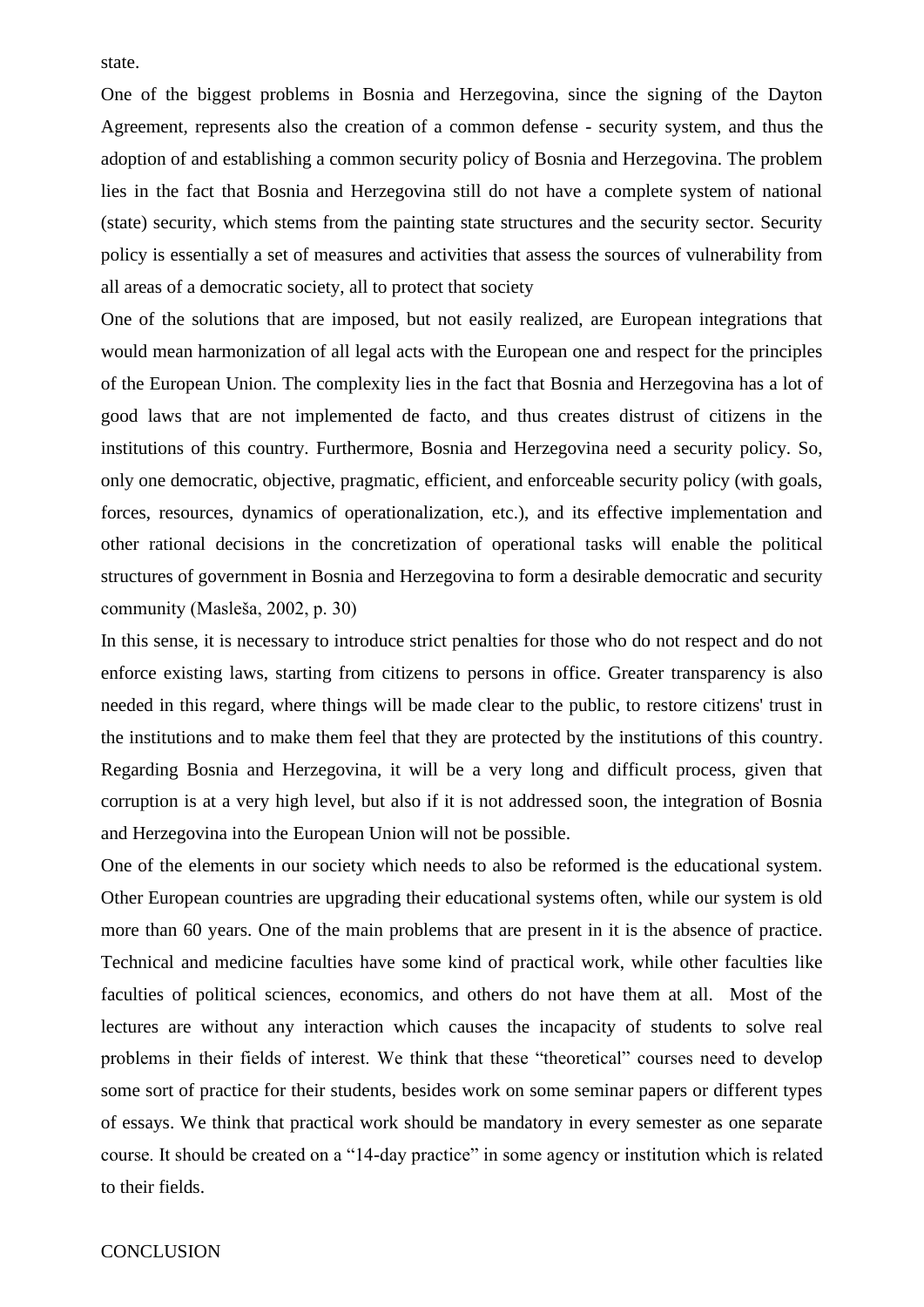Regarding the problems we described above, one may conclude how our society faces a variety of problems, each of these equally important for state and democracy development. It is too late to select problems depending on their primacy to solve them. However, we must initiate activities, doing step by step. Keeping the society in such conditions will cause a decline in democratic culture. Awareness about the necessity for improvement will become only a theoretical possibility. However, even the solutions have been discussed in the public sphere, without any significant changes, we lack a concrete strategy and a defined approach. Thus, to solve the first described problem, we need to elaborate on essential obstacles for everyday life, within it, which stop us. Awareness of it must be universal, clear to everyone, not the subject of permanent debates.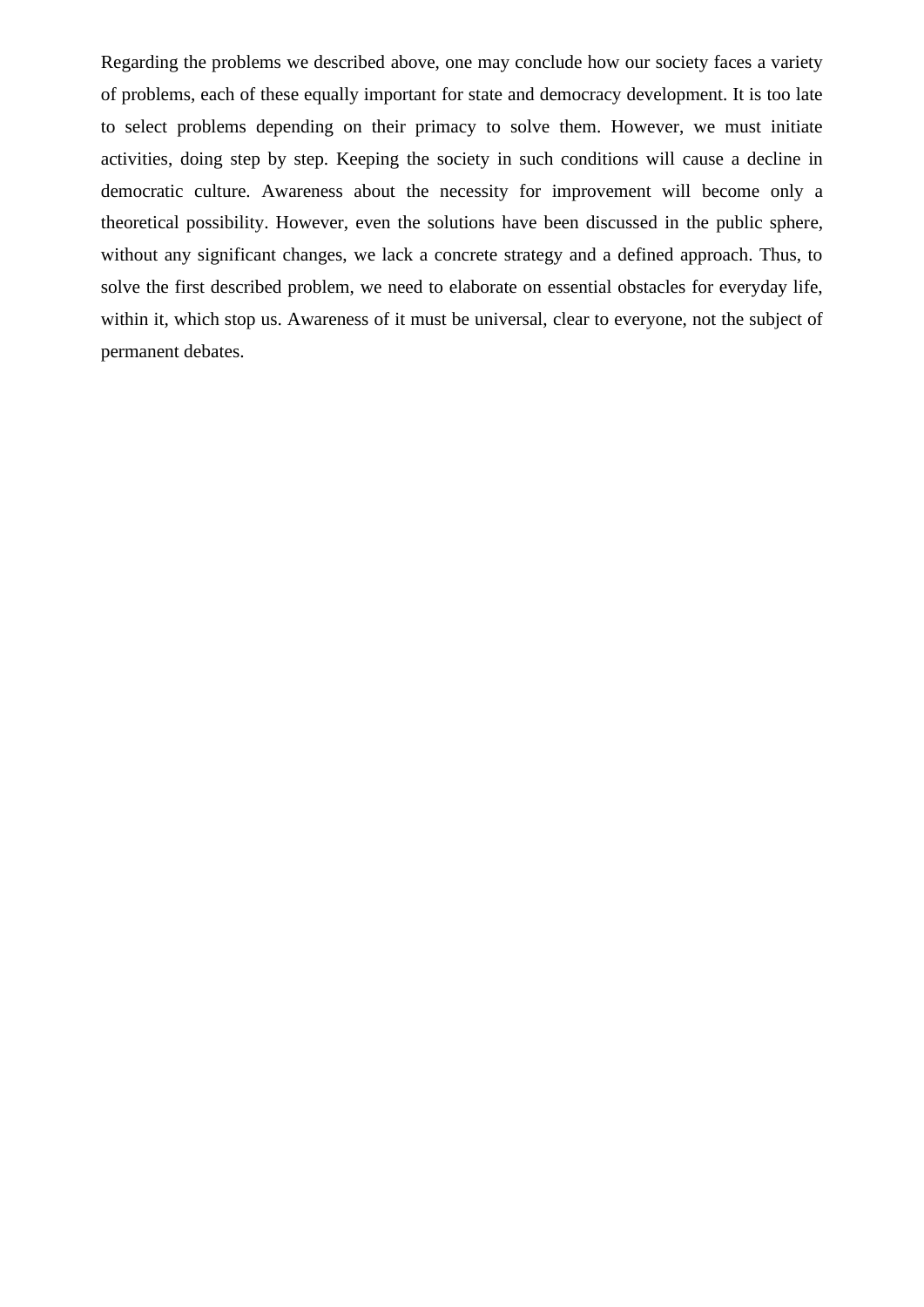#### III team

- 1. Nadija Bulbulušić
- 2. Nihada Silajdžić
- 3. Amina Javorovac
- 4. Semir Smailbegović
- 5. Ilma Kovačevič
- 6. Jasmin Begić

Imagine you have a Gini`s lamp which allows you to gain limitless executive power in your country, which enables you to change three things you would like to change. What policy issues will you be focusing on and why? Please elaborate in English within your team on the three things while keeping in mind the limits of minimum 500 maximum 1,000 words

When discussing this matter we were truly surprised by the number of things we wanted to change. We got to a point where we were struggling to narrow it down to three things because we couldn't decide which one is more important than the other. But eventually, after a long discussion, we got our three things and our three wishes. Those three wishes are education reform, the abolition of the three-member presidency, entities and cantons, and free health care.

Education reform was something we were all quite passionate about. As young people, we don't see the future in our latest education system and we are all pretty disappointed in the way our system works. We still learn from books written in the 1990s when so many things have changed since then. Also, our secondary schools are pretty basic and only a handful of them offer the possibility to have a part-time job or an internship but that's just how it is. If we could decide what is going on in our educations system we would advocate for more important stuff that kids need to learn to become adults and we would also normalize talking about mental health and mental health issues. Our kids are anxious, depressed, sad, bullied but no one cares about that. All adults care about is a grade on an exam and whether we passed or not. All of them, teachers and our parents, because kids can't have mental health issues, right?

Moving along, we chose the abolition of our three-member presidency along with our entities and districts. We also feel very strongly about this. As long as we separate our leaders, we can't expect the people to be united. Our political system is so complicated and hard to understand, but wouldn't it all be easier if we had only one president and ministries only existed on a state level? We would immediately be able to save so much more money if our country didn't have to give as many unnecessary paychecks. Imagine if we used that money to build more factories, companies and create jobs that never existed before. We are quite a poor country and by doing this we would improve our current status. I know it sounds silly, changing the Dayton Agreement, but trust us. If we want this country to change and if we want to be a united nation, this must happen at some point, despite all the patriots wanting to chop up the country into three.

The last but not the least thing we discussed was our health care and how we can make it free. Our health care system is also a mess, because in one city you don't have to pay for health care services and then in another city 15 minutes away from you, you have to pay for everything. Isn't that a bit silly? This is a problem that could easily be solved if our last wish came true. The biggest problems come from having districts and dividing people even more. Let's just talk about this example that happened to one of us a few days ago. Nadija went to the doctor's office in Sarajevo which is in the District of Sarajevo and since my residence is also in the District of Sarajevo I can enter the hospital by just having my fever measured. If you don't have a residence in the District of Sarajevo, you must bring a negative COVID-19 test. We couldn't believe that but it is sadly the truth. Alongside making health care accessible to everyone we want to expand the list of free medication in our country so people don't have to spend their entire paychecks on medication. The last thing we really want to come true is this: country paying for surgery abroad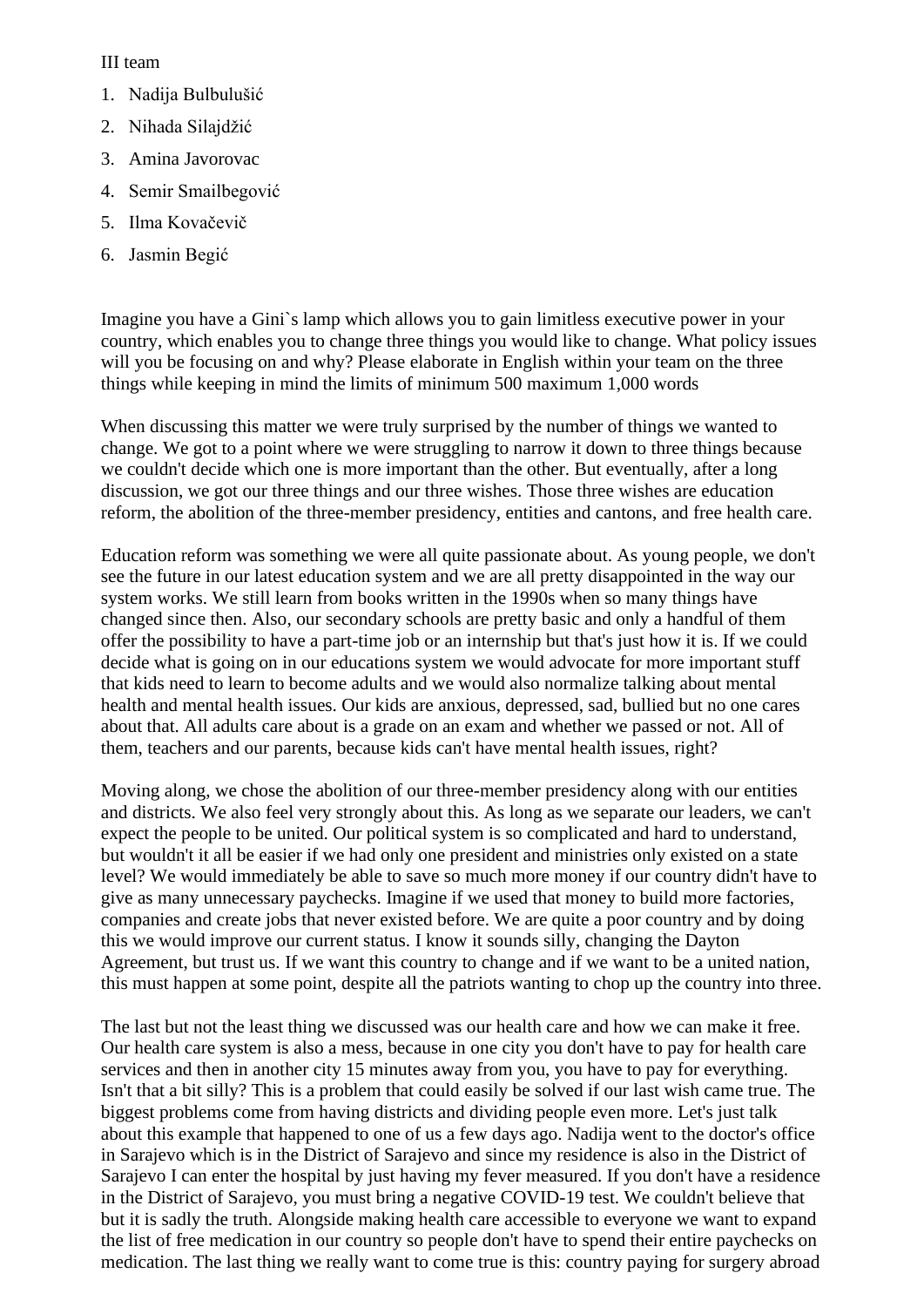because they couldn't make it happen in our country. We always see those people begging us for a few marks just so they could go get the surgery done and stay alive.

These are the three wishes we chose, and we believe we chose wisely and all of our arguments are based on facts and our day-to-day experiences living in Bosnia and Herzegovina. We would love to have a real Gini's lamp someday and to stop imagining one but there's nothing we can do about that, right?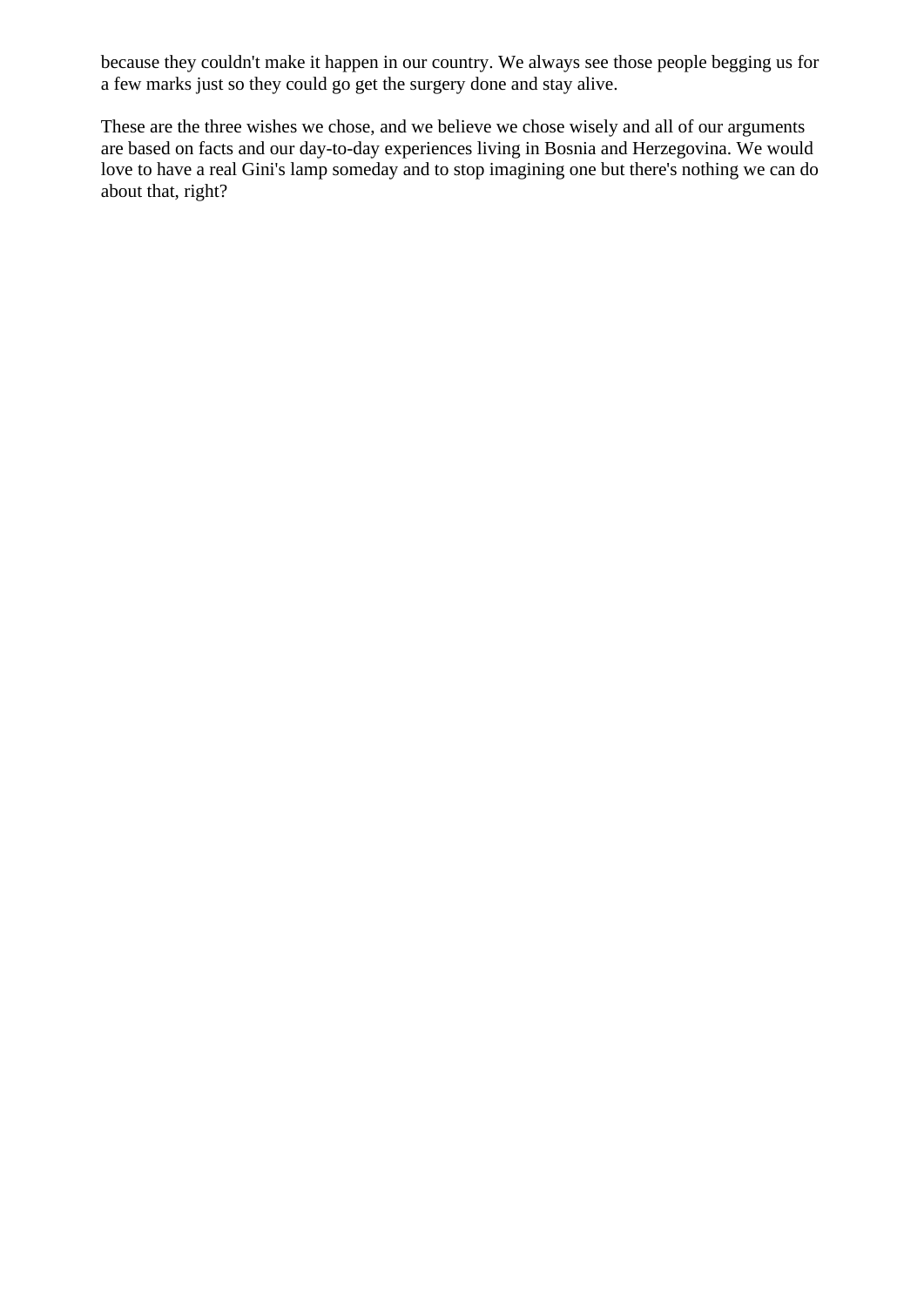### IV team

- 1. Dalila Kurtić
- 2. Amila Lelo
- 3. Adna Softić
- 4. Hana Efendić
- 5. Igor Panić
- 6. Đorđe Dujković

The three policy issues that our essay will explore are grouped under the themes of education, unemployment, and health respectively.

#### **1. Education and individualised teaching**

Our first policy issue of interest is related to the field of education and the notion of individualised teaching. With large class sizes and a lack of resources for teachers, students have been largely neglected in discovering their strengths during their schooling years and nurturing the potential they may have towards different subjects or areas of expertise. We believe that this should be an integral factor of every students' educational experience, so we propose that class sizes are reduced, and teachers are given the capacity to focus on each student's talents and allow them to tap into them further, by means of an individualised approach to teaching. This may also be enhanced by the adoption of adaptive learning technologies. For example, students who are more keen on languages may be given the opportunity to spend more time crafting this interest further by means of extra classes, extra-curricular activities pertaining to the use of studying/learning additional languages, or perhaps being given the opportunity to gain work experience in this field. Furthermore, the teacher will also be able to adapt to each student's learning abilities in order to secure their success. This individualised method can foster the right skills in students which will allow them to excel in their respective fields in the future and be more confident in their personal decision making.

#### **2. Youth unemployment and labour law**

The second key policy issue that we have chosen relates to youth unemployment which we would try rectifying through an amendment to current labour law. As it stands, approximately 40% of Bosnia and Herzegovina's youth are jobless, namely those who could work but cannot find the opportunity to do so. This raises many concerns for the country's future, and in relation to our previous policy issue, can deter the youth from progressing onto third level education because they lack the necessary means to explore it. Consequently, it can create a drain on the country's human capital, may lead to more dependence on parents' wages, and hinder the youth from developing a forward-looking mindset in which they realise both their career and academic goals which is crucial for any one nation's future.

As a result, the policy solution that we would focus on to help engage students/the youth effectively into labour is by amending the current labour law in the country which falls short of providing protection and stability to youngsters that are employed and/or searching for a job, whether studying or not. Under the current law, students have been vulnerable to exploitation in terms of the hours they work, the remuneration they receive, and in which circumstances they work. The unregulated nature of student cooperatives in the Federation also adds to this, whereby companies mask themselves as such but rather, register students in their offices without calling them for a job, or permit them to engage in illegal work, attested by a survey carried out in the Canton of Sarajevo. Additionally, earlier this year in Sarajevo, a prosecution started taking place on an organisation with similar behaviours that had drawn up fictitious employment contracts for full time students, causing damage to the extent of 30 million KM for the Federation's budget.

It is clear that these practices are inconducive to the wellbeing of the youth but also to their employment status. Therefore, setting the grounds for a labour law that ensures the protection of youth/students is crucial in taking the first steps towards battling the high unemployment rate. This includes regulating the conditions that the youth work in, and if studying, setting a limit on how many hours of work they can bear, whilst taking into account the nature of their study. It would also be favourable that student employment co-operatives are regulated and perhaps in sync with universities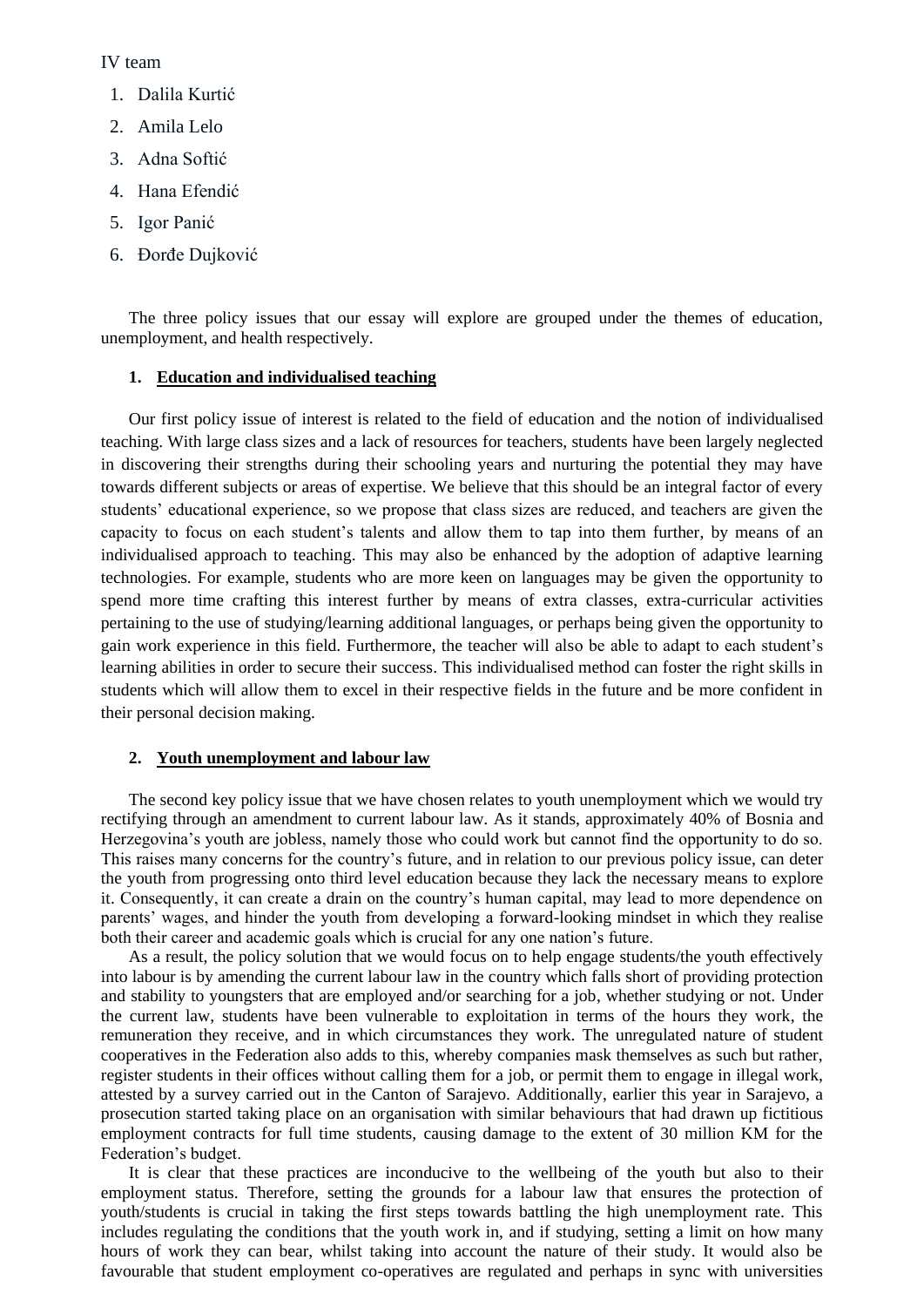which would be in contact with students whose networks are comprised of other youth. Ultimately, these newly built foundations could uplift the youth in garnering them with motivation, experience, and hope for the future.

#### **3. Unified healthcare**

Our third and final policy recommendation relates to the health system in the country. With the backdrop of the COVID-19 outbreak, Bosnia and Herzegovina's health services have been proven unreliable and inadequately equipped. However, there is an issue that predates the pandemic which has deterred ordinary citizens from gaining medical treatment. This is namely the decentralised nature of the country's health system which does not allow citizens from one canton to be medically treated in another due to the integral provision of one's health insurance to the canton in which they reside. This provides uncertainty for one's freedom of movement across the country because it is not guaranteed that their insurance will cover costs that pertain to an unexpected shift in their health whilst they are away from their canton of residency. The situation has partially stemmed from the formation of 13 ministries of health across the country and each administrative unit being able to set their own practices, unmatched to the others.

In response to this, we set out to centralise public health institutions across the country so that one's health insurance can cover their care across all cantons, but also provide citizens equal access to treatment which is not barred by residency or health insurance type. This will allow the health system to be fairer but will also mean that those outside of their canton who need medical treatment will not be left neglected. It can also strengthen the administration of health whereby public health institutions are following unified codes of conduct and do not fall prone to corruption on single administrative levels. It goes without saying that the Minister of Health and their team would have to overlook such changes, yet it would be more comprehensive and prone to oversight than the system in place at present.

To conclude, we have looked at education, unemployment, and health respectively from a policy perspective which all play a role towards securing a level of normalcy in the country right now, steering its future towards success if implemented effectively.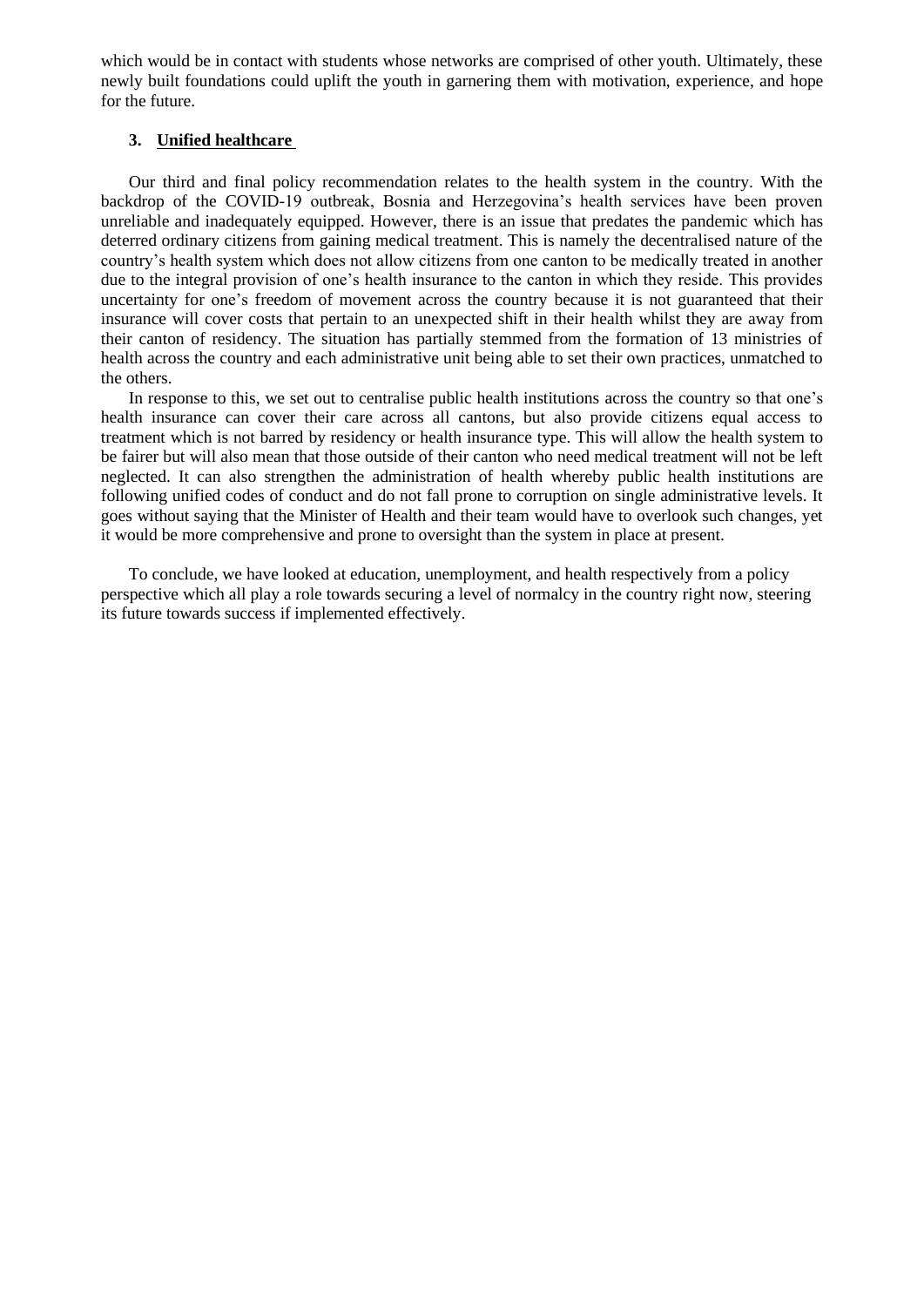V team

- 1. Lejla Mašić
- 2. Ajla Kuluglić
- 3. Adisa Atiković
- 4. Melisa Ruščuklić
- 5. Dženi Babajić
- 6. Nikola Todorović

We are aware that the world is changing rapidly and that we need to be fully prepared to apply new technologies. Day by day we can notice the growing demand for experts in the field of software engineering, and the IT sector in general. In order to help young people to become part of one of the most promising sectors in the easiest possible way, priority would be given to education in this area. It is necessary to enable young people to improve their first digital skills or more advanced IT knowledge in free educations. Therefore, it is necessary to organize additional classes in this area within primary education. Provide free education programs in the IT sector for 500 unemployed people who want to become part of the IT sector in the field of software development regardless of previous knowledge and experience. Provide free master studies to students at the Faculty of Information Technology, and increase the number of third cycle scholarships. Non-formal education is very important in IT because it is focused on acquiring practical knowledge and skills. More than 60% of programmers have a university degree in the IT or related fields. The IT industry is characterized by a large representation of young people among company employees, and between 60 and 70% of its workforce in BiH are young people up to 35 years of age. In addition to the listed advantages over other industries, in the context of the prospects for growth and development of the software industry in the future, a global trend is noticeable where IT companies and their software solutions are an indispensable lever for any serious development of other industries. Roughly divided IT companies are divided into hardware-based companies and software development companies. Most IT companies are engaged in software development, while BiH does not have a developed production of hardware components, so companies are mainly engaged in hardware distribution, so we would change that, connecting IT sector with economy development where we would decrease the national export deficit in all aspects with the focus on materials and products that are of high demand in the world and readily available in our country such as water, food and coal industry and rise awareness of the importance of buying domestic products as the only healthy and, for all sides, acceptable way of patriotism.

Secondly, development of an independent judicial system with the aim of fully building a democratic and self-sustaining state, whereby the court does not engage in resolving political issues but exclusively issues of a legal nature. Establishing and implementing goals in terms of protecting society from crime and eliminating social unrest caused by suspicions of a crime can be concretized in such a way that establishing the truth is in the interest of the accused, as well as victims of crime and the community as a whole. The implementation of the reform in the area of access to equal trial indicates that it is the same key and constitutive precondition for quality and comprehensive development. Ensure the right to a fair trial and improve respect for the rights of the victim by engaging independent and professional judges who will act for the benefit of all citizens, without making distinctions between the most powerful members of society and workers as well as people with low incomes.We would pay special attention to all aspects of the criminal procedure, from the initial investigation to the execution of the criminal sanction, and work on inclusion, the use of alternative measures primarily against juvenile offenders, with mandatory monitoring of the entire process by specially trained / professionals. Also, focus would be on supporting the drafting and adoption of constitutional and other legal amendments regarding the introduction of the death penalty for the most serious crimes (terrorism, treason coup d'etat, sexual access with minors, rape, genocide and other acts of similar gravity / danger). Make additional efforts and involve non-judicial staff, as well as the media, which will increase the element of social control and reaction over the activities of the judiciary through their objective reporting. The presence of corruption deprives societies of important resources that could be used for basic needs, such as public health, education, infrastructure or security, and its presence in the judiciary has a major impact on justice and human rights, further implying public distrust of judicial institutions. Establish bodies to prevent and reduce corruption.Improve the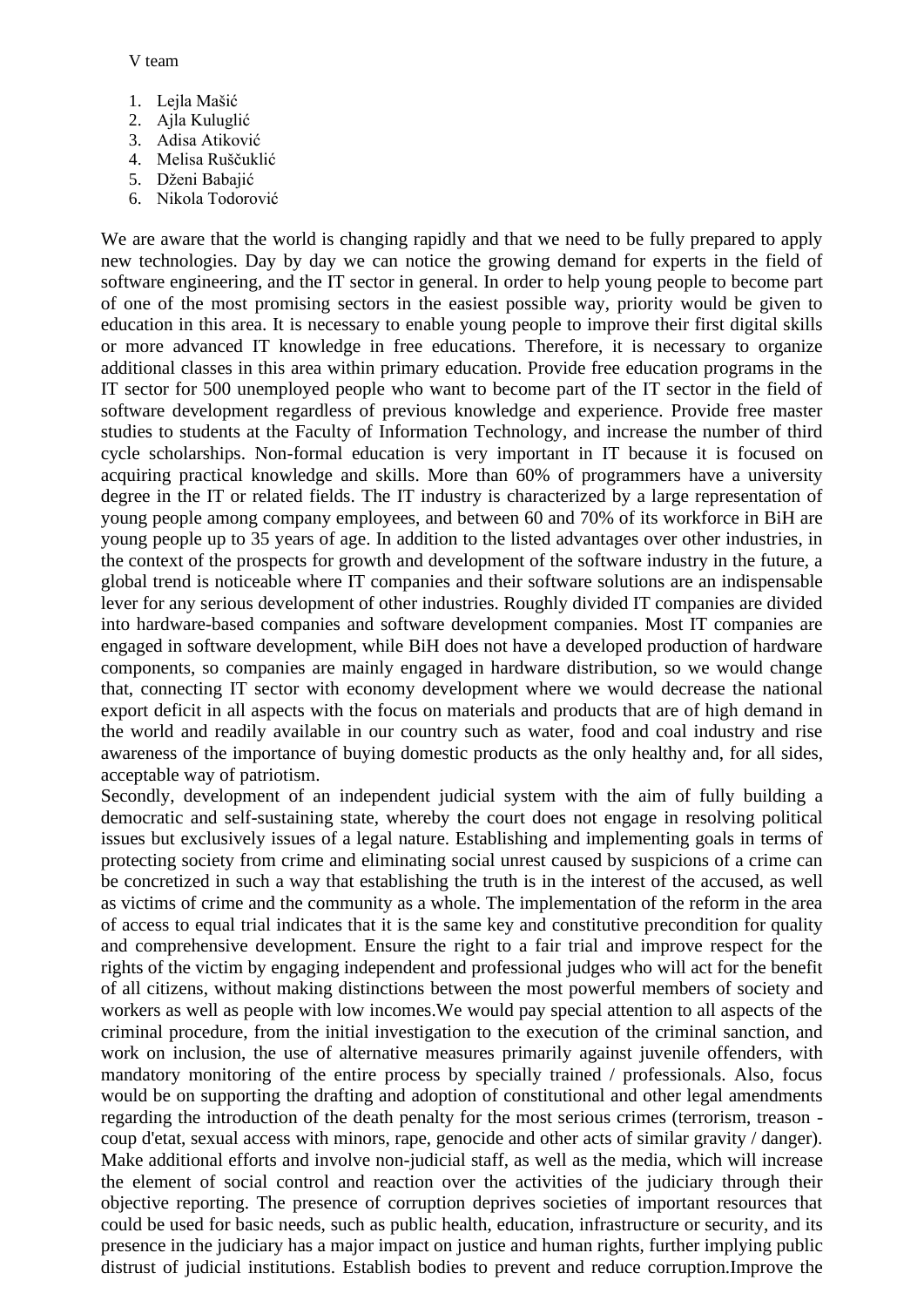system of financing the judiciary with continuous control and supervision over the use of allocated funds. Strengthen coordination with other branches of government and strengthen regional cooperation in addressing national shortcomings and regional challenges with the primary purpose of creating a sound legal system. We would also protect "whistleblowers" and citizens that want to stay anonymous by implementing strong laws on protection of personal information using Anglo-Saxon precedental law in prosecutions instead of European justice system esspecially in capital punishment for crimes of:terrorism, treason, capital murder, repeated felony offences.

Last, but not the least, decreasing CO2,PM10 and PM2,5 footprint by implementing harsh rules and regulations on the factories that are not using adequate measures to prevent hazardous emissions would be a third aspect of our interest. Rewarding those who do so by lowering their taxes or in a similar way. Creating a new task force that would be in charge of protecting rivers, lakes and forests. Public shaming as a way of punishment for individuals that are throwing garbage in the rivers or anywhere else except the places that are not for that purpose. Total ban for small hydroelectric plants and factories that are dumping waste in the water. We are aware of a small impact on the economy by reducing the production of electricity but that would be substituted by exporting our clean high quality water that we have in abundance. Total ban of coal and woods as a way of heating the homes. Instead, use of solar panels or pellet would be highly encouraged by providing financial aid for purchase of solar panels or pellet furnace/pellet.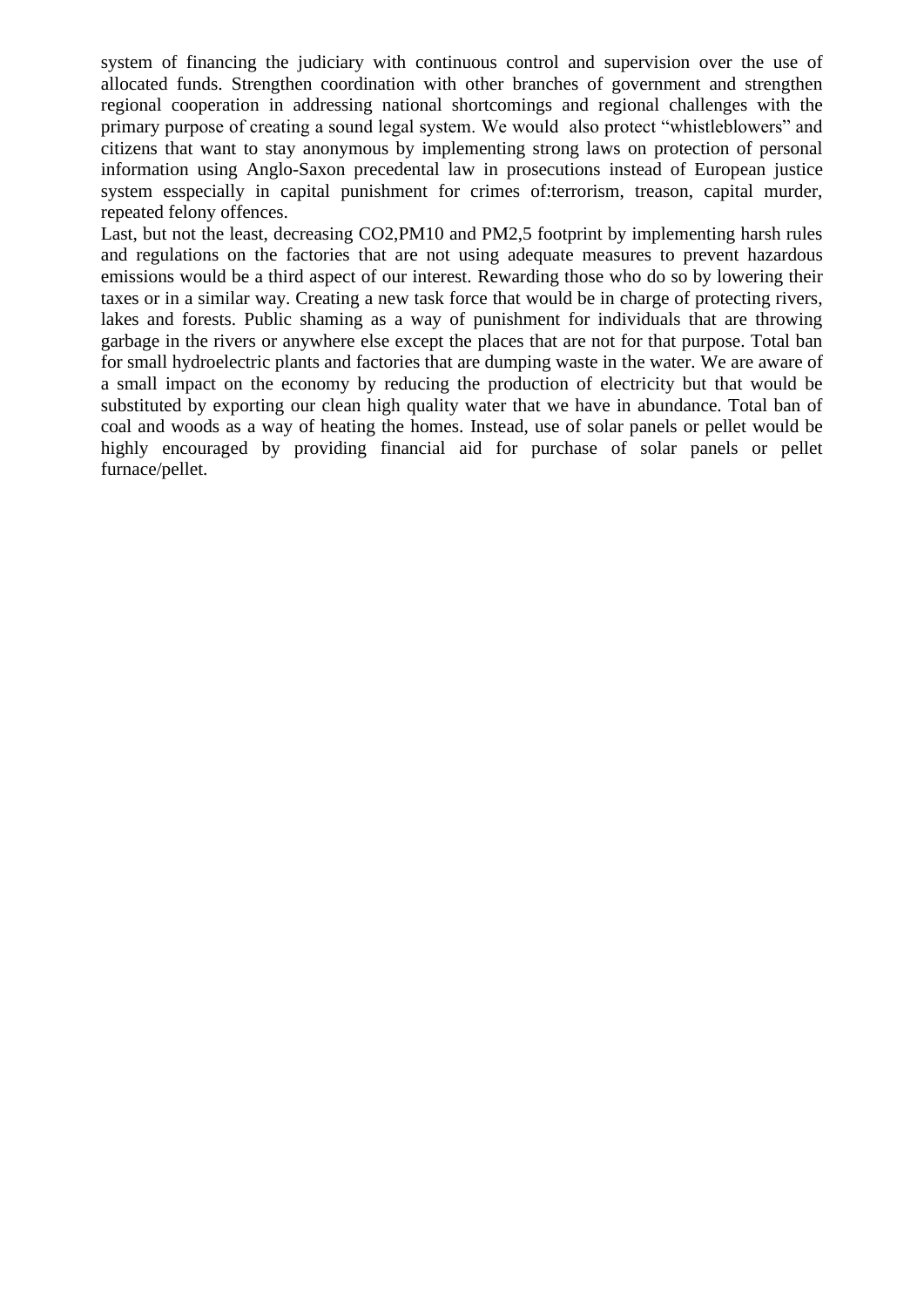#### VI team

- 1. Šejla Sarač
- 2. Mirza Kapetanović
- 3. Tibor Kovačević
- 4. Verda Mesihović
- 5. Kerim Obhođas
- 6. Filip Vidić

Gini's lamp in Bosnia and Herzegovina

The most important move that Bosnia and Herzegovina needs to do is joining NATO alliance and the European Union, as a functioning state. Therefore, if we have limitless executive power, we will carry out democratic consolidation of our post-socialist society because only a stable, democratic and functioning country can be accepted as a partner in these alliances.

Democratic consolidation is looked into at the levels of (1) basic political institutions; (2) chief proponents of representative democracy (political parties and interest associations); (3) behaviour of powerful informal political actors (army, entrepreneurs, etc); and (4) civic culture. By basic political institutions we mean government, head of state and parliament. Main actors in representative democracy are political parties who are in need of good law and clear principles of participation. The special and the most comprehensive reform will be in regards to participation of religious organisations in public life and political processes. The civic culture will have the most diverse reforms and the main principle is to include all participants into one nation.

Parallel to this process, state wide influence of patriotism and a sense of pride would be encouraged as well as the reforms of judiciary and other institutions that would ensure the publics trust is being reinstated into the government and its institutions. Both on the legislative and administrative side, the methods of retrieving the publics trust must be made and they must be conclusive.

The second thing we would change is education. We would define and develop basic educational standards that will ensure a minimum level of competencies, knowledge and skills to be acquired as a result of the education process. Focus in our education should be critical thinking and diligence.

Our activities:

- 1. Defining basic educational standards and results of teaching processes in preschool, primary and secondary education;
- 2. Ensuring compliance of standards with EU norms and standards;
- 3. Introduction of a mandatory entity / state external matura exam at the end of the fouryear period secondary education.

We will ensure the principles of equality of access and participation in the educational process that will not strengthen ethnic divisions and which will ensure equal conditions of education for all children in BiH. Therefore, our main activities will be removal of inappropriate names of educational institutions, elimination of "two schools under one roof", removal of inappropriate content from certain history, geography and mother tongue textbooks and ensuring equal conditions for all children (children with disabilities and minority groups included) in BiH to be included in the education system. Harmonization of educational policies with socio-economic development and employment policies. We will also focus on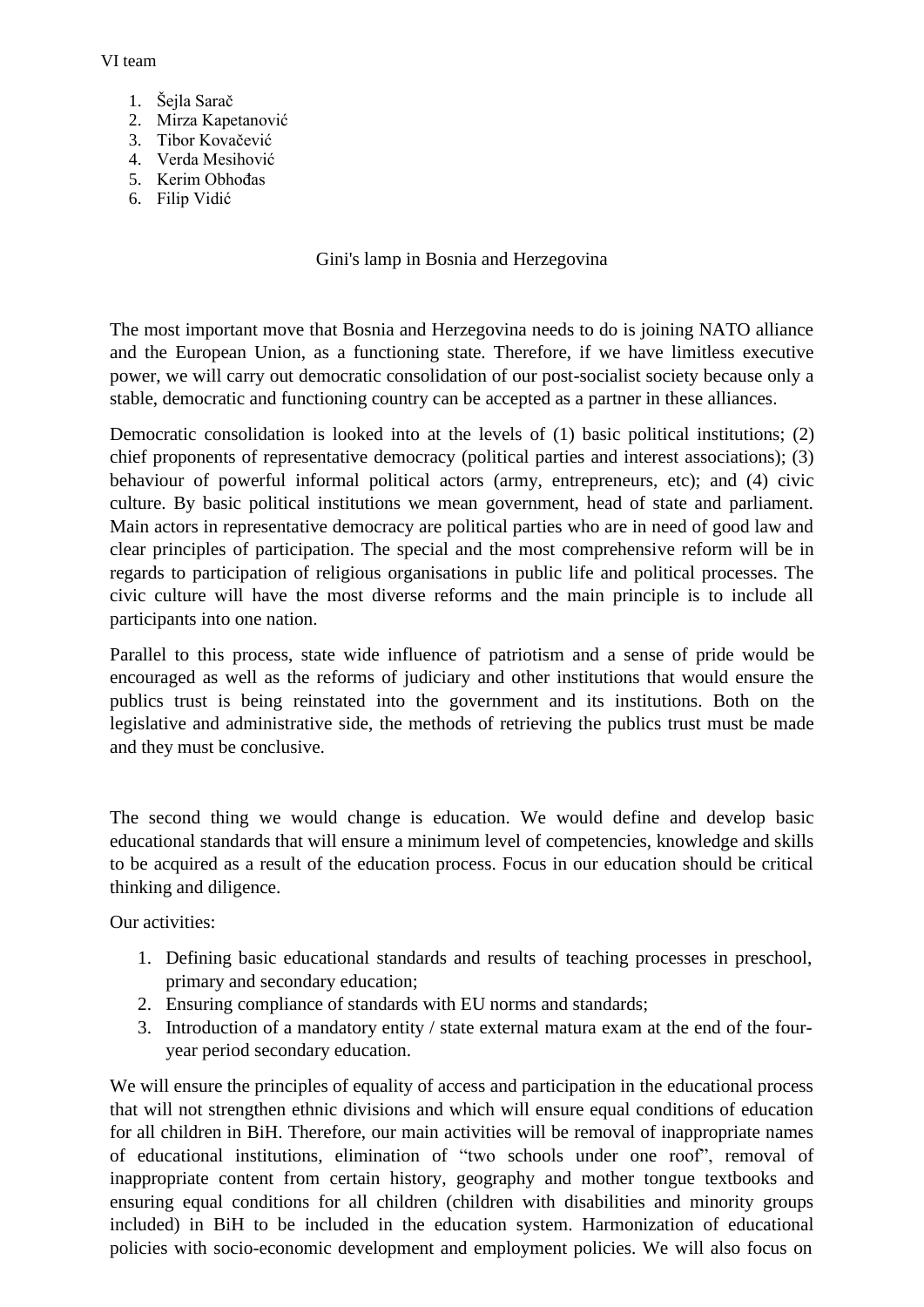linkage of enrollment plans in secondary schools and universities with labor market needs. In the end, we will establish an institutional structure for evaluating the efficiency of educational institutions.

The third thing that needs to be changed is the economy. Today, the economy of BiH is practically at the very bottom, which is shown by all relevant research and parameters. It is, above all, a direct consequence of the enormous destruction of the war, but also the unpreparedness of the post - war, but also current governing structures to adequately implement the transition from pre-war, socialist, of the planned system of economy into modern liberal capitalism. Catastrophic implementation of privatization and transition, marked by significant criminal elements, non-transparent spending of huge funds raised at various donor conferences, incompetence, ignorance and nepotism, are the cause of inefficient state apparatus.

Economic reforms would include:

- state regulation of prices and minimum salaries that would be respected
- simplifying the process of creating new jobs
- promoting the domestic manufacturers
- promoting the export of domestic products
- transparent spending of funds

We are a group of young people but the ideas we present in this project can be a great start and a way to unite with the goal of building a better Bosnia and Herzegovina.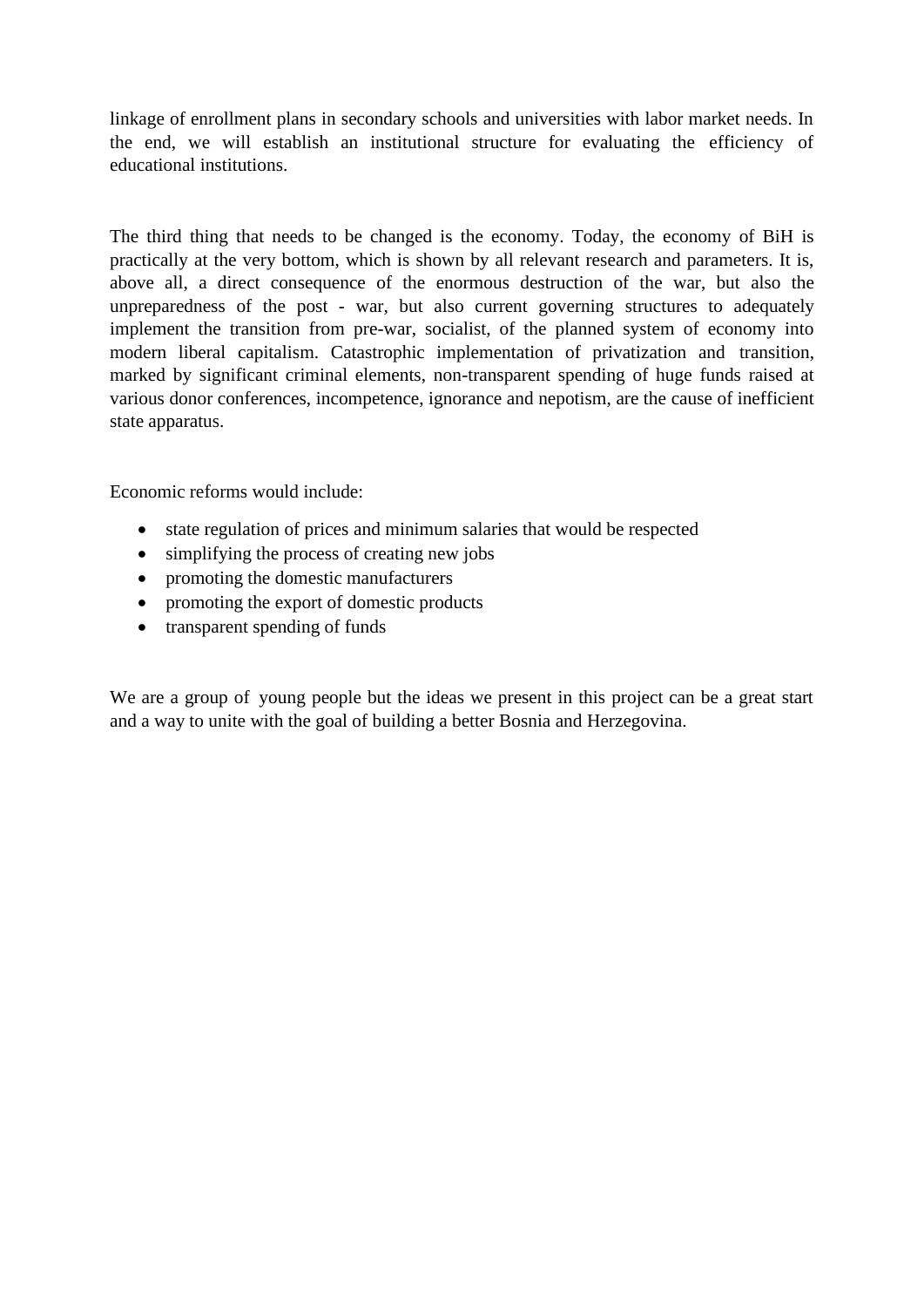# NORTH MACEDONIA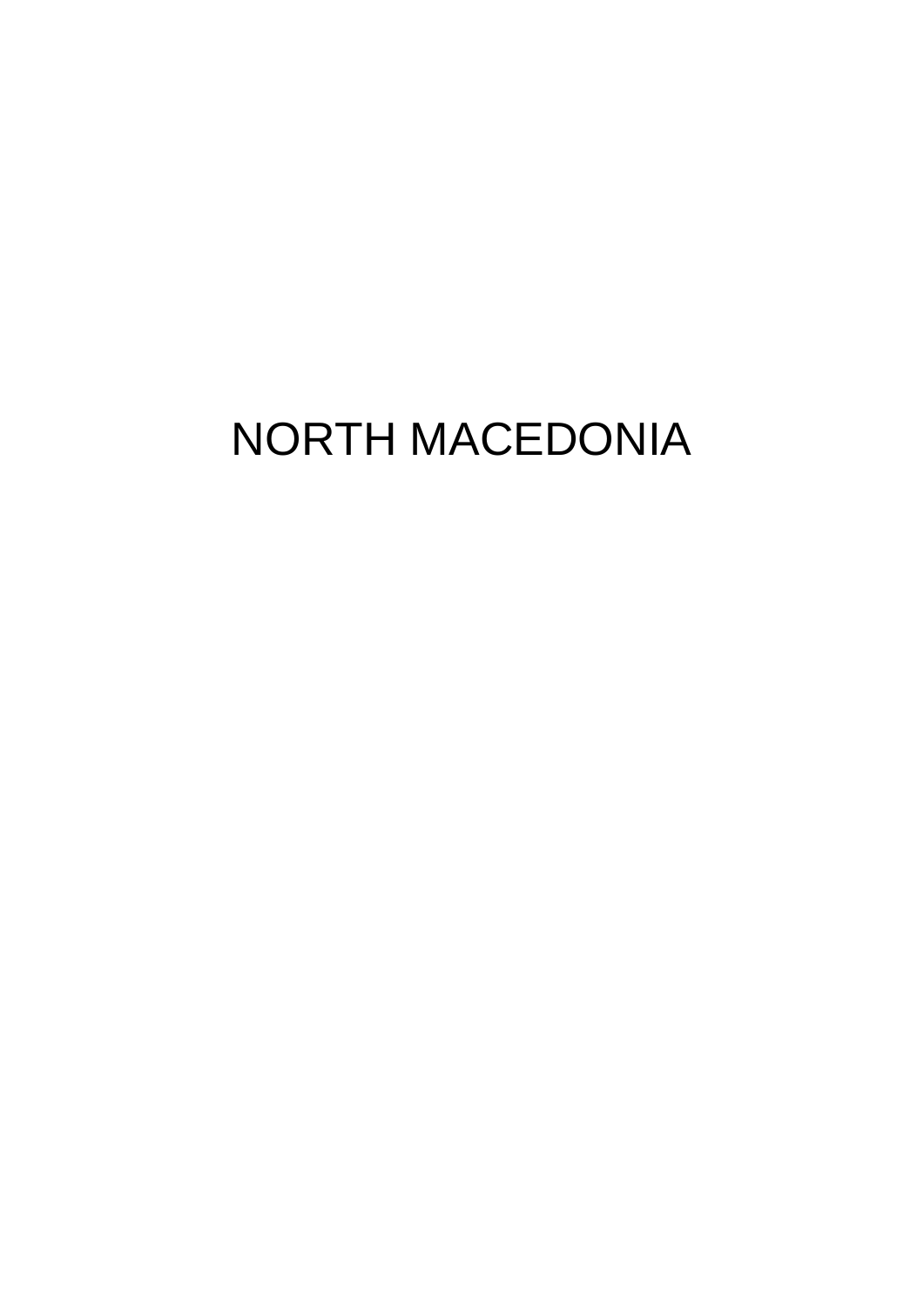I team

- 1.Angel Draskachev
- 2. Angela Jakimovska
- 3. Aleksandar Karatosho
- 4. Hristijan Ilievski
- 5. Marija Stojanova
- 6. Viktor Jakimovski

#### GROUP 1

# **LOWERING YOUTH UNEMPLOYMENT & TACKLING BRAIN DRAIN WITH QUALITY EDUCATION**

Enjoying the benefits of youth is something that varies all around the world. Different countries and regions have different cultures and values and apropos of that different educational systems. So, if society has clearly defined its values and where it tends to move in the future, why is the educational system, as one of its laying foundations, still failing? The problem lays much deeper and of course, it's the government's fault. The government is the one who should carefully monitor and analyze the sectors, to be in step with the latest science advancements, just so that can always be able to work on updating the education system. Moreover, unemployment is another issue that young people face, especially during their first work experiences, which creates more space for brain drain to flourish. While one part is directly correlated with the quality of the education that they are getting, the other reason for these issues is equally found in the institutions and business sector. In the following, we will address these issues separately.

#### *Education*

During times of drastic changes in every part of the society and the lives of the people, keeping an educational model from the 20th century becomes a serious issue. Even though the content has been somewhat updated with newer information, the subjects and their methods of delivery are still the same. Today, there isn't a need for industrial workers, but for technologically educated staff. Additionally, with the rise of fake news, political apathy and radicalization, an ongoing global pandemic and the enlargement of the gap between the rich and the poor, there isn't much to do except proper education, especially when it comes to the young people. It is clear that modern challenges require innovative solutions. We can't educate the generations of the future with a system from the past! The first necessary step in this direction would be by adding a reformed civic education that would include media literacy, digital literacy, critical thinking, civic responsibilities, civil society, volunteering, health education, sex education, and developing soft skills, as well as financial literacy that would focus on personal finance as something that heavily influences poverty. Through this, the next generations of youngsters will have a set of competences that they can use to change their surroundings while establishing their personal freedom through financial freedom.

#### *Unemployment*

Every country faces unemployment as a serious issue that can't be truly eradicated. In several countries, in the past, the main cause of unemployment was transition and privatization. During that period, tons of workplaces were closed and many people were unemployed. Nowadays, we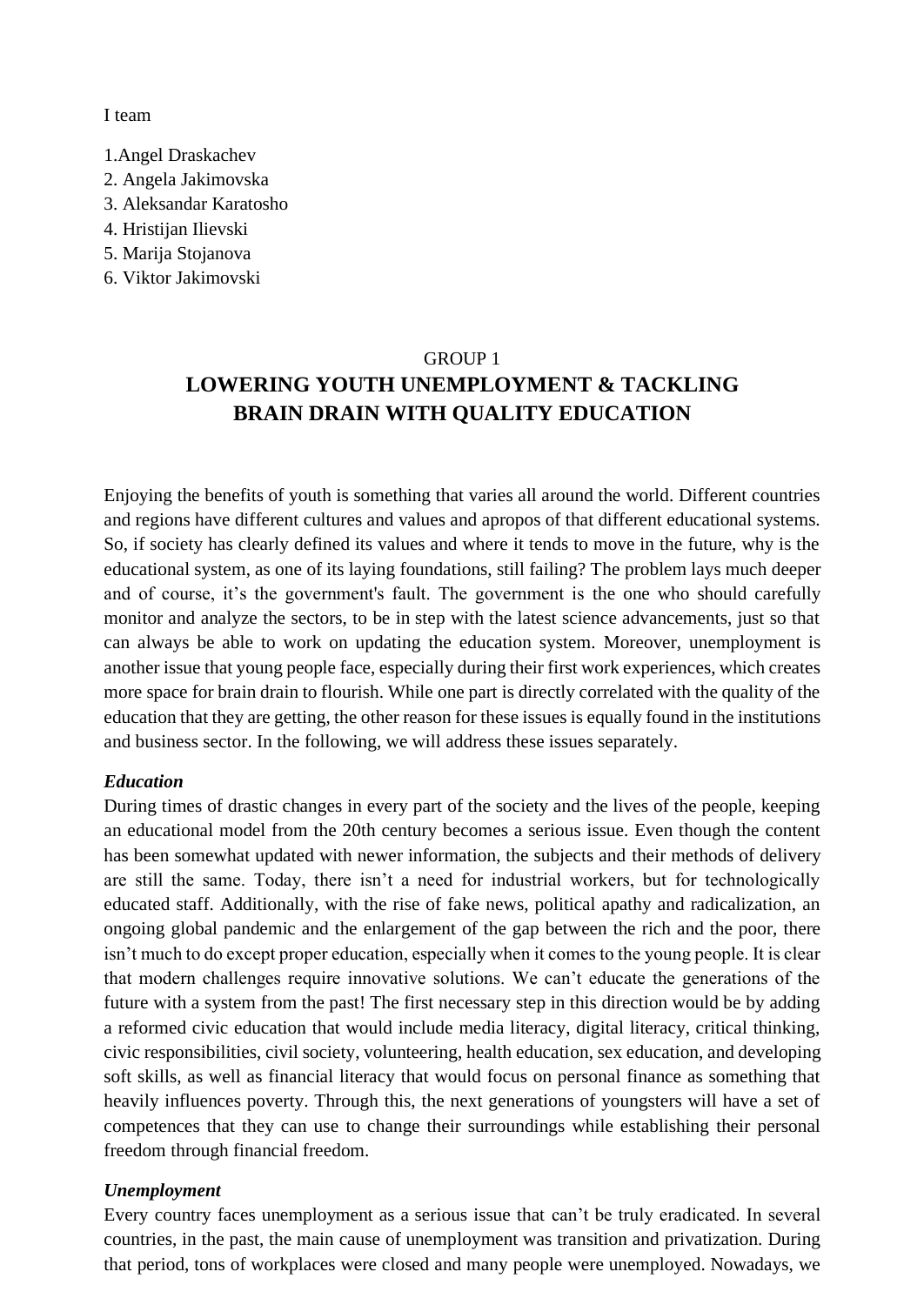are facing a bad economy, no foreign investments and of course the Covid19 crisis, but I am afraid that the worst is yet to come. To give a solution on this problem, we need a plan. A real plan! First, we need to work on our economy. We can't talk about a strong economy if we do not have strong and well-educated economists who will face the problem and offer a solution to it. So first of all, hire the best economists in the country! But please, don't look for them in your local political headquarters. We also need to invest more in our private sector. Giving grants to people who would like to start their own business will give us more workplaces for the unemployed. We also need to work more on foreign investments! Why is this so important? If we manage to attract more foreign investors to our country, they will look for workers. For example: A car parts factory can employ more than 1,500 workers. If we have more factories, then we have the right solution to this problem.

# *Brain drain*

Many countries lose an important portion of valuable individuals because of brain drain. The term usually describes the departure of groups of well-educated people, scientists, doctors etc. When these people leave, their places of origin are harmed in two main ways. First, the country is harmed economically because each one of the professionals who leave represents surplus spending units. Secondly, the supply of that concrete profession is diminished because with each emigrant, a significant expertise is lost. Some of the common causes that provoke brain drain are the shortage of economic opportunities, lack of available and well-paid jobs, political instability & high level of corruption in the country. These factors prompt skilled and talented individuals to leave their respective countries for places that offer better opportunities. If we want to reduce brain drain, we will have to work to improve our system in many crucial points. Promote people on merit basis, fund them or guarantee a job immediately after they graduate. Provide attractive salaries to highly qualified people on the basis of their qualifications and experience Provide adequate research facilities & invest more in the education system.

Taking in consideration national issues, such as education, unemployment and brain drain, we can agree that we must get to work on them, immediately! Systematic changes must be made in order to create opportunities for young people by recognizing and directing young talents and creative young people through educational programs and jobs positions according to their qualifications. If not through the educational system - where would we educate the citizens of tomorrow about media and digital literacy, critical thinking, civic responsibilities, civil society, volunteering, health and sex education. Furthermore, we need solutions for the economy as well, and one of the first steps would be to attract foreign investments, while at the same time tackle brain drain by creating better economic opportunities for the youngsters that would bring more jobs that will offer bigger salaries and standards. If the country manages to successfully tackle these issues, the people will be satisfied and happy enough to stay in their own country since they would be appreciated and secure, which will additionally show them that they truly belong in this community.

# II team

- 1. Andrej Nikolovski
- 2. Marta Manevska
- 3. Leonita Popovska
- 4. Amona Zemon
- 5. Marko Paloski
- 6. Bekim Sejdini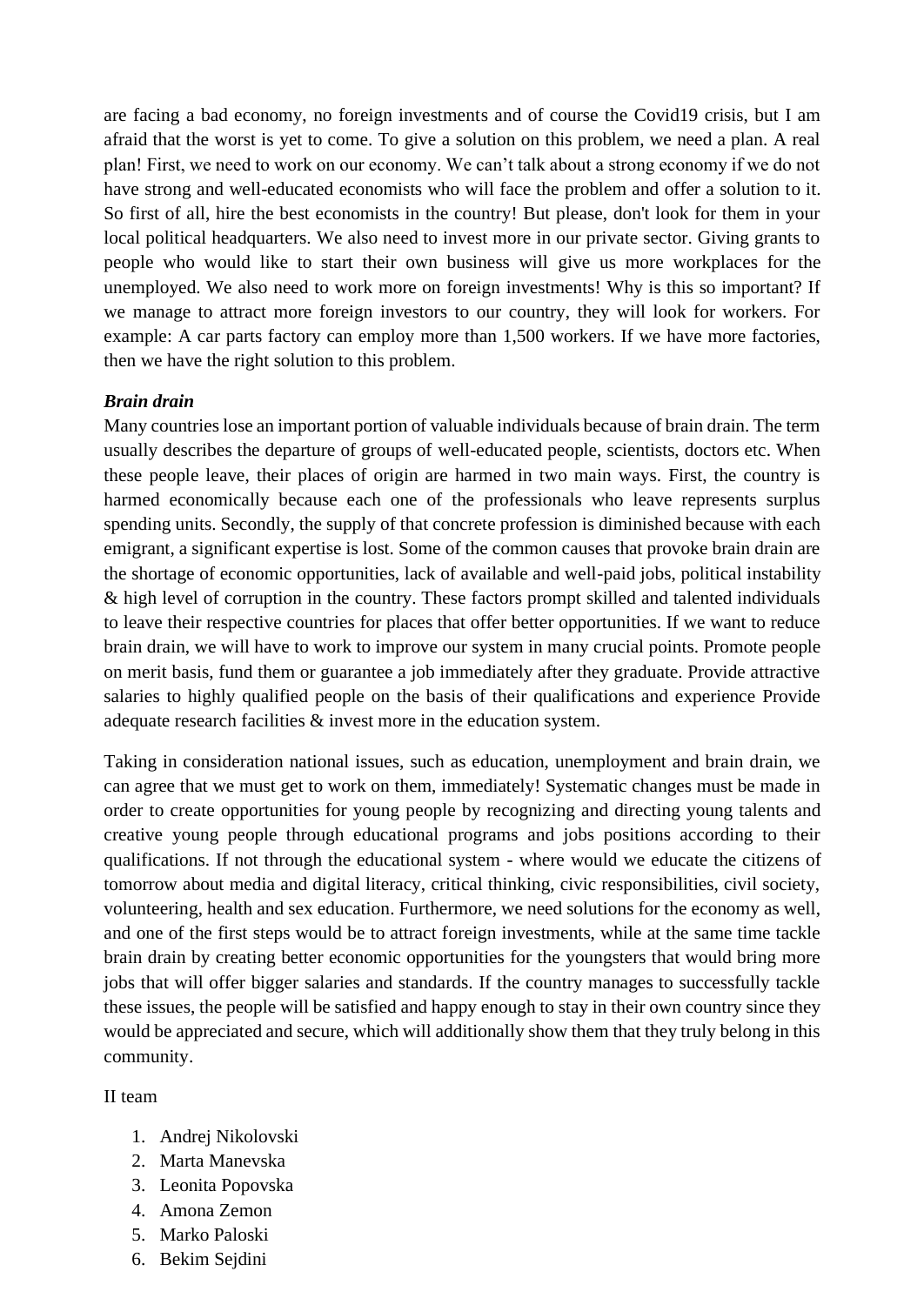# 7. Denica Shosholcheva

We decided to focus on three main issues that the young people are mostly concerned about and offer some possible ways to solve them.

The main concerns for the young are education, unemployment combined with brain drain and the pollution.

# **Education**

The education in N. Macedonia is declining. The best University in the state, is only 1816th in the world rankings. Just in comparison Belgrade University is placed 383rd on the list. Our educational system is archaic and not compatible with today's challenges. Furthermore the subjects and methodologies are old and redundant.

One of the main sources of the bad scores that our students get on international and standardized exams are also the professors who are either too old or are not capable and good enough to teach.

The age structure of the teaching staff is one of the main problems of modern universities. This seems to be a normal and natural process, as it replaces the older generation with always coming young teachers. But with each passing year, the "reproduction" of young people becomes more and more obvious. The situation is exacerbated by the fact that out of desperation the heads of institutions are forced to hire people with dubious qualifications. As a result, the quality of education surfers.

There are no repercussions for the staff for the underperforming of their students and there are no obstacles for them to keep the status as professors. We need rules, supervisory boards and punishments.

In order to lower corruption we need to increase the government budget for researching on the universities, faculties, and other research institutions.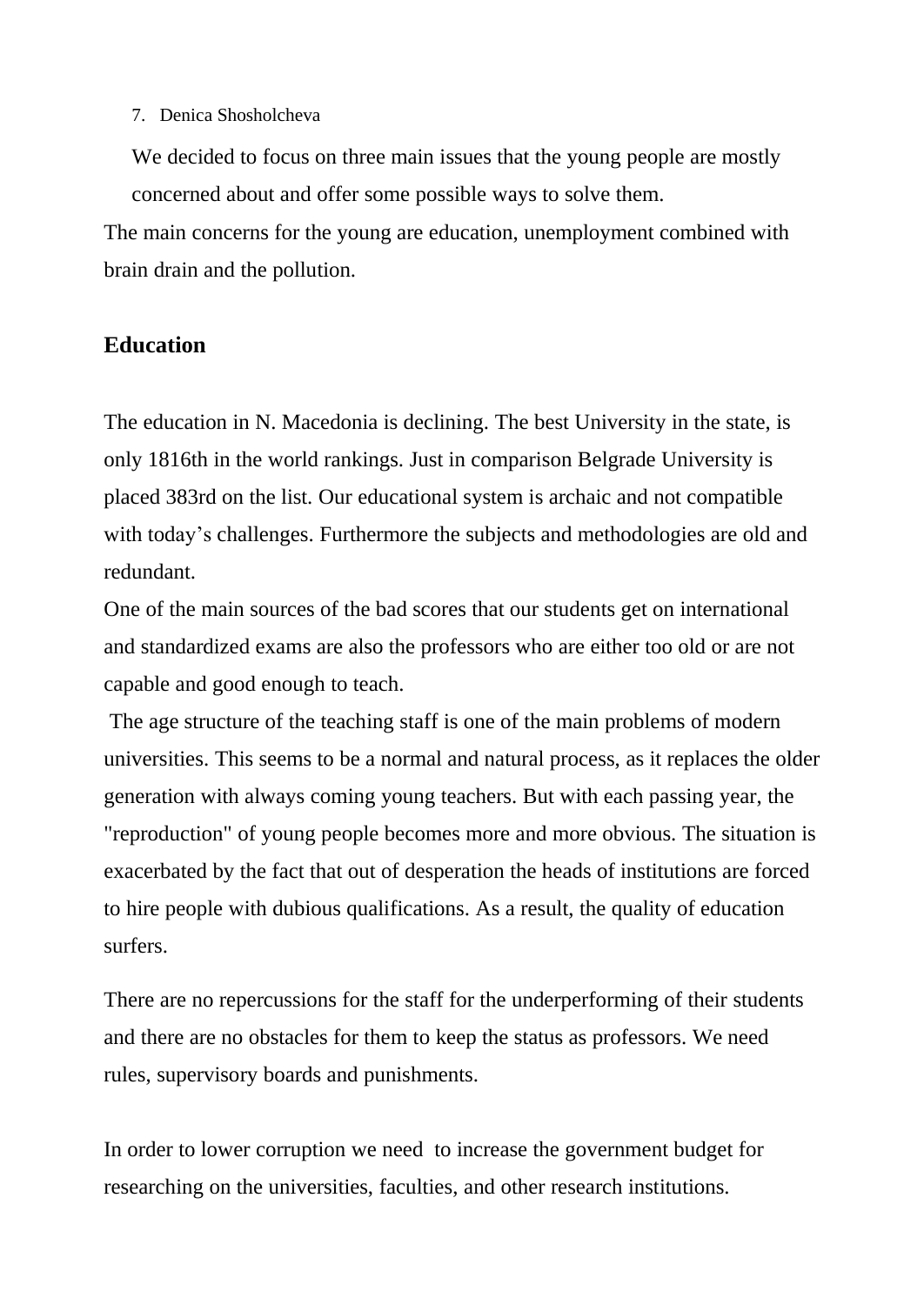From the problems listed above we come to another unsolved problem - the lack of practically oriented education. Even if the student decides for himself/herself the direction of further development in the early stages, he/ she will not be able to master most of the practical skills in the learning process.

# **Unemployment and brain drain**

Firstly, this problem is widespread in our society and unfortunately it is not getting any better. We believe that the unemployment directly causes the brain drain. There are possible solutions to the problem. First we need to make the party partisanship disappear. Lots of young people feel that the only way they can advance is if they become members of a party. If we just make it disappear it would give young people chances that they deserve and if the administration is not filled with people alleged to a party, the civil servants will work better and faster, more productive and with less frustrations for every member of the society.

There are so little opportunities for students to be engaged with any kind of work, even the law in the country doesn't allow students to work, that way they lose the status of a regular student. Also with the new law practical education is not mandatory and this makes things even worse. The students should be highly motivated to start working at least part time in order to prepare them to the challenges that they will face after the University.

All the companies need to find a way to incorporate the students and youth to their needs and make possible opportunities for them, link internships, part time jobs, training incubation programs etc.

# **Pollution and climate changes**

When you think of environmental pollution, it typically comes in seven different types. These include air, water, land, radioactive, thermal, light, and sound pollution. In N. Macedonia we have air pollution that is above the normal level. The Air Quality Health Index provides a number from 1 to 10+ to indicate the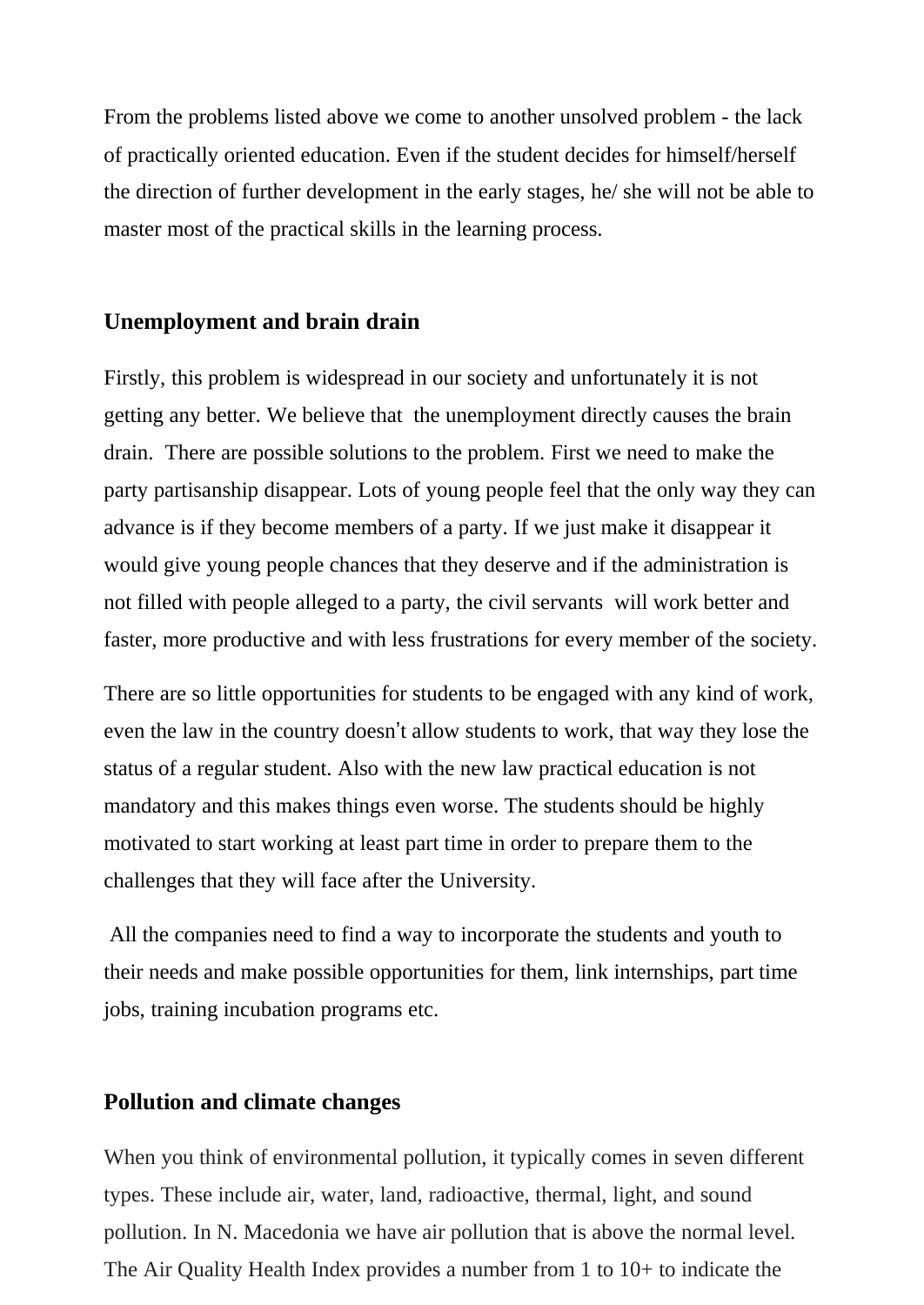level of health risk associated with local air quality. On occasion, when the amount of air pollution is abnormally high, the number may exceed 10 and that's what happens in our country sometimes. The media reports that we must avoid strenuous activities outdoors and children and the elderly should also avoid outdoor physical exertion

Besides the well-known challenges of corruption, freedom of expression, rule of law, political accountability, authoritarian tendencies etc., the Balkan countries – regardless of their EU status – are facing another poorly tackled issue. Skopje, with nearby Tetovo, holds the unflattering record. In a recent article published on its website, the United Nations Environment Programme named Skopje "Europe's most polluted capital".

The pollution in our country is very alarming, we need to make this one of the priorities in the government and the institutions and to allocate the appropriate budget to solve that problem.

To control the companies/institutions who are producing waste and pollute with some policies and regulations to use filters and to take good care of the output they produce.

Changes are needed in every city and municipality in order to parks and more and more green areas and trees between the buildings.

More regulations and policies for environmental use of the nature from the citizen and companies.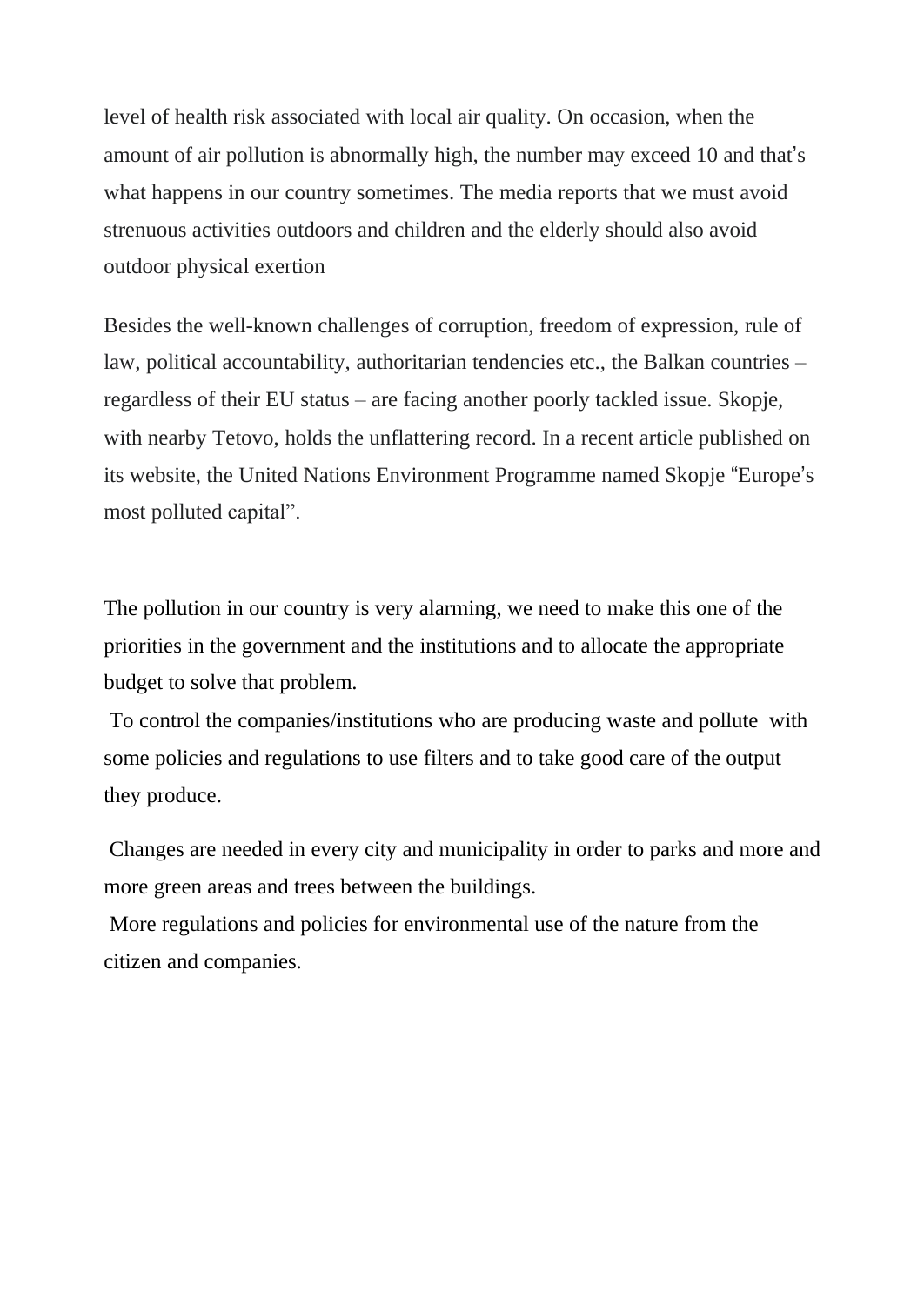# III team

- 1. Erton Axhami
- 2. Josif Stojkov
- 3. Ljupka Pavlova
- 4. Tijana Popovik
- 5. Andrej Angeleski
- 6. Sandra Peceva
- 7. Marija Bandulova
- 8. Milena Nikolovska

# **The youth of the future**

Most of today's youth in the Western Balkans are the slightest politically involved generation – both formally and informally.<sup>1</sup> They frequently argue that authorities do not feel a concern regarding their desires and difficulties and their voice is unheard even across elections because their level of involvement is low. The youth is becoming more socially inactive, disconnected from the local and national policies. We are attempting to find solutions concerning the following issues in our country North Macedonia: illiteracy, effects of digitalization, and disinterest of youth and give hope for young generations that they are going to be the ones that can change the world.

Literacy has never been more essential for development. It is vital to communication, learning and an important condition of access to today's knowledge societies. Literacy leads to empowerment, and the right to education includes the right to literacy. The rising aspirations of young people should be met, that is why we need to consider education as one of the driving tools. Preparing young people with the relevant skills attained through education and training will help us create dynamism and inclusive, sustainable economic growth.

Literacy is a process, not an endpoint. It is rather the entry point to basic education and the passport to lifelong learning. The ultimate goal is not 'destroying illiteracy', but engaging people in lifelong learning. No education is possible without literary skills. It is not only a question of gaining access to literacy, be it through formal schooling or nonformal programs, but also of the quality of the programs.

As a key factor on which education and literacy depend are in fact the transmitters of knowledge, i.e., teachers, professors, educators. But first, let us look at the bigger picture. There are different professions and people that are meant for them, not everyone can run a company, not everyone can be a tourist guide, and not everyone can share knowledge and possess the qualities of a perfect teacher; it requires kindness, patience, tenderness, and stability.

<sup>1</sup> <https://www.humanityinaction.org/the-new-democratic-wo-men-of-the-western-balkans/>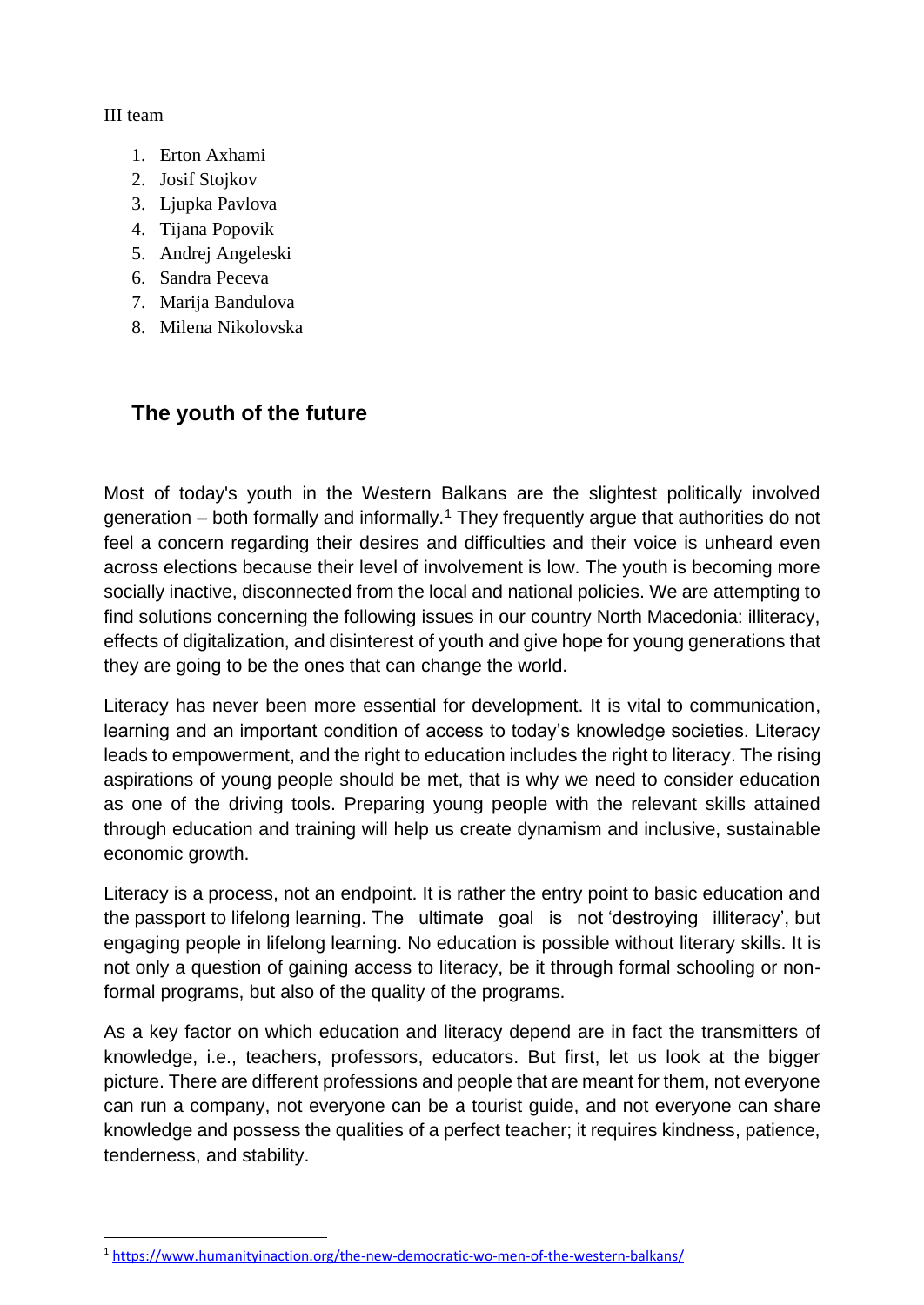Illiteracy arises from staff who do not possess these qualities, and who are to blame for many unpleasant events and for the result that we ourselves are witnessing today. To make that selection, psychological tests, and the psychological profile of the personality of a professor, teacher, educator and beyond are necessary.

Like globalization and urbanization, 'digitalization' has already changed the world. It is an unstoppable force, touching virtually every sphere of modern life, from economies to societies to cultures and shaping everyday life. Childhood is no exception. From the moment children enter the world, they are steeped in a steady stream of digital communication and connection – from the way their medical care is managed and delivered to the online pictures of their first precious moments. As children grow, the capacity of digitalization to shape their life experiences grows with them, offering seemingly limitless opportunities to learn and to socialize, to be counted and to be heard. This is not different when it comes to young people also. Instead of spending time in the real world, they are now feeling this increasing need to spend time virtually. The social media has curbed the expectations and the ordinary is no more ordinary. This all has led to a social disconnect. Appropriately, the question presented is what can be done for children and the youth in general to limit the harms of a more connected world, while harnessing the opportunities of a digital world to benefit everyone?

A proposed solution should be digital-free zones, such as camps or scouting. They uncover the world beyond a computer or a mobile phone, tapping the skills of others to become well-rounded people. Additionally, they achieve their purpose of helping young people develop physically, intellectually, and socially, but mostly have fun and be creative. So how do we bring these kinds of opportunities to more young people? To our mind, it is about forging partnerships with schools. Whatever young people want to achieve in life, they cannot rely solely on computers and mobile phones to get them there.

It is not a mystery that nowadays young people have low levels of political interest and therefore, little or no knowledge in the area. Let us not forget their poor opinions about politicians. Many might think the attitude of young people towards politics is due to indifference or disengagement, but that is not essentially the case. Therefore, you might ask what is it? The answer would probably be lack of education concerning the matter. Opening a Macedonian book, the problematic views of countries, authority, activism etc. are still there. As a cherry on the top the conservative approach and the family values that our country worships are also serious factors. Furthermore, a huge 90% of youngsters have never been a part of a non-profit organization in the country.<sup>2</sup> What does this tell us? Their disengagement from participating in society makes them more conservative, meaning that they never had an opportunity to learn something new, because experiencing new opportunities is how you start building political views.

<sup>2</sup> [https://www.dw.com/mk/%D0%BC%D0%BB%D0%B0%D0%B4%D0%B8%D1%82%D0%B5-%D0%B2%D0%BE-](https://www.dw.com/mk/%D0%BC%D0%BB%D0%B0%D0%B4%D0%B8%D1%82%D0%B5-%D0%B2%D0%BE-%D0%BC%D0%B0%D0%BA%D0%B5%D0%B4%D0%BE%D0%BD%D0%B8%D1%98%D0%B0-%D1%81%D0%B0%D0%BA%D0%B0%D0%B0%D1%82-%D0%BB%D0%B8%D0%B4%D0%B5%D1%80-%D1%81%D0%BE-%D1%86%D0%B2%D1%80%D1%81%D1%82%D0%B0-%D1%80%D0%B0%D0%BA%D0%B0-%D0%B8-%D0%B2%D0%BB%D0%B5%D0%B7-%D0%B2%D0%BE-%D0%B5%D1%83-%D0%B4%D0%BE-2025-%D0%B3%D0%BE%D0%B4%D0%B8%D0%BD%D0%B0/a-51715105) [%D0%BC%D0%B0%D0%BA%D0%B5%D0%B4%D0%BE%D0%BD%D0%B8%D1%98%D0%B0-](https://www.dw.com/mk/%D0%BC%D0%BB%D0%B0%D0%B4%D0%B8%D1%82%D0%B5-%D0%B2%D0%BE-%D0%BC%D0%B0%D0%BA%D0%B5%D0%B4%D0%BE%D0%BD%D0%B8%D1%98%D0%B0-%D1%81%D0%B0%D0%BA%D0%B0%D0%B0%D1%82-%D0%BB%D0%B8%D0%B4%D0%B5%D1%80-%D1%81%D0%BE-%D1%86%D0%B2%D1%80%D1%81%D1%82%D0%B0-%D1%80%D0%B0%D0%BA%D0%B0-%D0%B8-%D0%B2%D0%BB%D0%B5%D0%B7-%D0%B2%D0%BE-%D0%B5%D1%83-%D0%B4%D0%BE-2025-%D0%B3%D0%BE%D0%B4%D0%B8%D0%BD%D0%B0/a-51715105)

[<sup>%</sup>D1%81%D0%B0%D0%BA%D0%B0%D0%B0%D1%82-%D0%BB%D0%B8%D0%B4%D0%B5%D1%80-](https://www.dw.com/mk/%D0%BC%D0%BB%D0%B0%D0%B4%D0%B8%D1%82%D0%B5-%D0%B2%D0%BE-%D0%BC%D0%B0%D0%BA%D0%B5%D0%B4%D0%BE%D0%BD%D0%B8%D1%98%D0%B0-%D1%81%D0%B0%D0%BA%D0%B0%D0%B0%D1%82-%D0%BB%D0%B8%D0%B4%D0%B5%D1%80-%D1%81%D0%BE-%D1%86%D0%B2%D1%80%D1%81%D1%82%D0%B0-%D1%80%D0%B0%D0%BA%D0%B0-%D0%B8-%D0%B2%D0%BB%D0%B5%D0%B7-%D0%B2%D0%BE-%D0%B5%D1%83-%D0%B4%D0%BE-2025-%D0%B3%D0%BE%D0%B4%D0%B8%D0%BD%D0%B0/a-51715105) [%D1%81%D0%BE-%D1%86%D0%B2%D1%80%D1%81%D1%82%D0%B0-%D1%80%D0%B0%D0%BA%D0%B0-](https://www.dw.com/mk/%D0%BC%D0%BB%D0%B0%D0%B4%D0%B8%D1%82%D0%B5-%D0%B2%D0%BE-%D0%BC%D0%B0%D0%BA%D0%B5%D0%B4%D0%BE%D0%BD%D0%B8%D1%98%D0%B0-%D1%81%D0%B0%D0%BA%D0%B0%D0%B0%D1%82-%D0%BB%D0%B8%D0%B4%D0%B5%D1%80-%D1%81%D0%BE-%D1%86%D0%B2%D1%80%D1%81%D1%82%D0%B0-%D1%80%D0%B0%D0%BA%D0%B0-%D0%B8-%D0%B2%D0%BB%D0%B5%D0%B7-%D0%B2%D0%BE-%D0%B5%D1%83-%D0%B4%D0%BE-2025-%D0%B3%D0%BE%D0%B4%D0%B8%D0%BD%D0%B0/a-51715105) [%D0%B8-%D0%B2%D0%BB%D0%B5%D0%B7-%D0%B2%D0%BE-%D0%B5%D1%83-%D0%B4%D0%BE-2025-](https://www.dw.com/mk/%D0%BC%D0%BB%D0%B0%D0%B4%D0%B8%D1%82%D0%B5-%D0%B2%D0%BE-%D0%BC%D0%B0%D0%BA%D0%B5%D0%B4%D0%BE%D0%BD%D0%B8%D1%98%D0%B0-%D1%81%D0%B0%D0%BA%D0%B0%D0%B0%D1%82-%D0%BB%D0%B8%D0%B4%D0%B5%D1%80-%D1%81%D0%BE-%D1%86%D0%B2%D1%80%D1%81%D1%82%D0%B0-%D1%80%D0%B0%D0%BA%D0%B0-%D0%B8-%D0%B2%D0%BB%D0%B5%D0%B7-%D0%B2%D0%BE-%D0%B5%D1%83-%D0%B4%D0%BE-2025-%D0%B3%D0%BE%D0%B4%D0%B8%D0%BD%D0%B0/a-51715105) [%D0%B3%D0%BE%D0%B4%D0%B8%D0%BD%D0%B0/a-51715105](https://www.dw.com/mk/%D0%BC%D0%BB%D0%B0%D0%B4%D0%B8%D1%82%D0%B5-%D0%B2%D0%BE-%D0%BC%D0%B0%D0%BA%D0%B5%D0%B4%D0%BE%D0%BD%D0%B8%D1%98%D0%B0-%D1%81%D0%B0%D0%BA%D0%B0%D0%B0%D1%82-%D0%BB%D0%B8%D0%B4%D0%B5%D1%80-%D1%81%D0%BE-%D1%86%D0%B2%D1%80%D1%81%D1%82%D0%B0-%D1%80%D0%B0%D0%BA%D0%B0-%D0%B8-%D0%B2%D0%BB%D0%B5%D0%B7-%D0%B2%D0%BE-%D0%B5%D1%83-%D0%B4%D0%BE-2025-%D0%B3%D0%BE%D0%B4%D0%B8%D0%BD%D0%B0/a-51715105)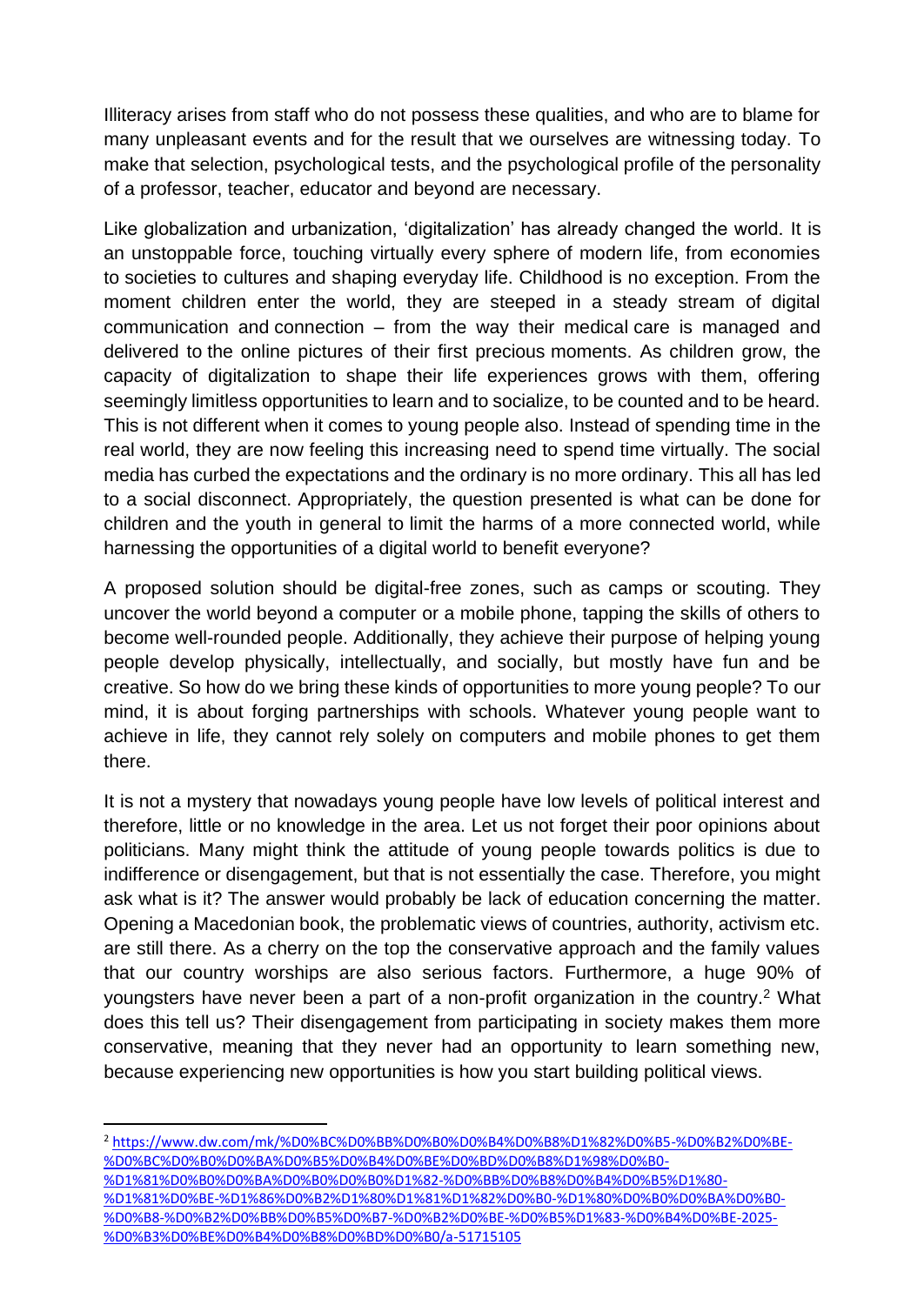Continuously, a factor that contributes to the lack of interest is the underestimation of interested young people and their voice not being heard. Namely, 62% of young people believe in not having enough opportunities in the decision-making process. Here comes the question whether young people may be lazy, or they do not have enough quality ideas, or the reason could be the pursuit of unsuccessful youth policy in a country where the voice of some young people who think critically is muted by others with their focus on pursuing interest rather than the common good.<sup>3</sup>

Recently, countries have been dedicated to sustainable development, meaning leaving a better planet for the generations to come. What about leaving better young people who will put their efforts into sustainability? Many things are not perfect, that is why we need possible solutions to improve them.

Simply, we can say "Math's isn't enough to develop logic". We all have different qualities, but to reach their best potential, we must work and develop them. Besides the question why, more importantly is how. Imagine a world full of creativity, different young people, different problems, and even different quality solutions. In conclusion, the best possible solution is to combine formal with non-formal education, with more creative development programs in the schools, to even more creative and intelligently developed young people. Let us try to be different and unique, because different could become something amazing.

<sup>3</sup>[https://www.atamacedonia.org.mk/images/stories/dokumenti/youth\\_empowerment.pdf?fbclid=IwAR2OVc12IA](https://www.atamacedonia.org.mk/images/stories/dokumenti/youth_empowerment.pdf?fbclid=IwAR2OVc12IACWrnuHxlrNmYad9kOxzBYPyDlfvWko6FIGFyThrqN4EI1VSZo) [CWrnuHxlrNmYad9kOxzBYPyDlfvWko6FIGFyThrqN4EI1VSZo](https://www.atamacedonia.org.mk/images/stories/dokumenti/youth_empowerment.pdf?fbclid=IwAR2OVc12IACWrnuHxlrNmYad9kOxzBYPyDlfvWko6FIGFyThrqN4EI1VSZo) p.19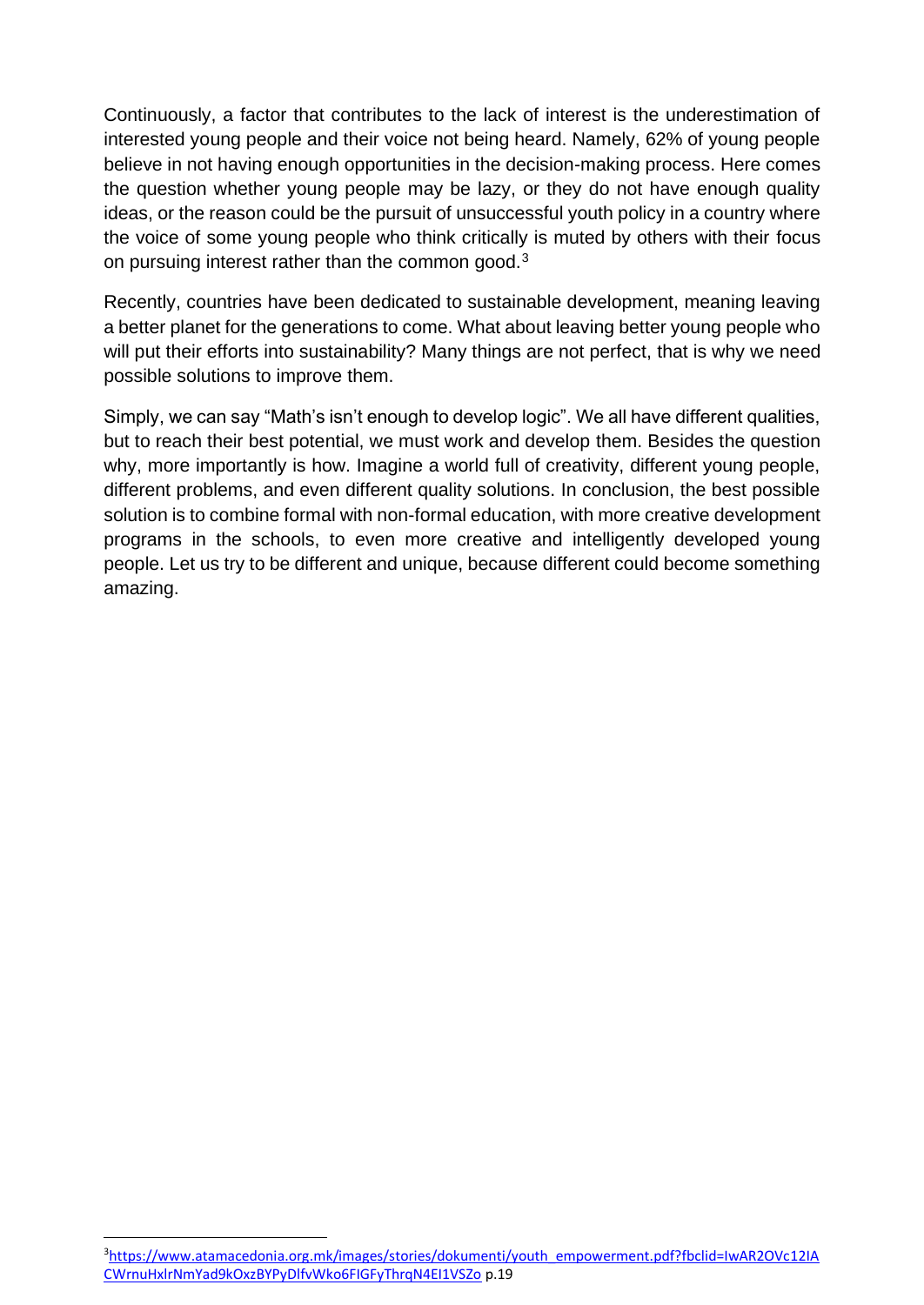#### IV team

- 1. Ivan Durgutov
- 2. Bojan Lazarevski
- 3. Blerina Pollozhani
- 4. Iva Naskova
- 5. Kimberli Veljanoska
- 6. Lek Grubi
- 7. Martin Ilov
- 8. Galena Arizankoska

#### **The youth's magic wand that will lead you to the ideal society**

An Ideal society, otherwise known as a Thomas Mores Utopia, is one in which everything is nearly perfect in all aspects. For an ideal society to exist, everyone needs to be satisfied in some way shape or form. The biggest problem here is people are not all the same. A Utopian society, then, would involve a large group of people agreeing about a definition of perfection and then achieving it. Adolf Hitler and Martin Luther Kings both had vision of the perfect world. One wanted to exist with only one dominant race while the other wanted to live in harmony with all kinds of people regardless of appearance. When attempting to create a perfect society, one must take every single person's needs into consideration, which means that if we are thinking about an ideal society, it is crucial to take into consideration the laws in which the society will lean, with strong believe that all humans are the same and that nobody is more important than someone else. When talking about an ideal society, it isimportant to keep in mind that in order for the society to be "ideal", everyone needs to be "happy". Nowadays, the youth is facing many problems that influence their life subversively. So, in order to achieve this almost "ideal" society, we need to implement reforms in the educational system, we need to speak more loudly about the corruption, and to build more resilient and sustainable health care system.

As President Franklin D. Roosevelt once said, "democracy cannot succeed unless those who express their choice are prepared to choose wisely." This is why we the youth need educational reform. Youth participation in educational reform is a process of involving young people in the educational policy, planning, and program institutions that affect their lives. It includes youthled, adult-led, or intergenerational initiatives by formal agencies to involve youth in their activities, or by young people to join together and take action on their own. It includes efforts which address both broad systemic issues related to discrimination, poverty, and also everyday experiences with unsanitary bathrooms, unclean classes, lack of infrastructure as in the educational process which includes electronics, etc. Young people should participate in educational reform at the level of state, because their participation provides a legitimate source of information for making policy and planning. It prepares youth to exercise their political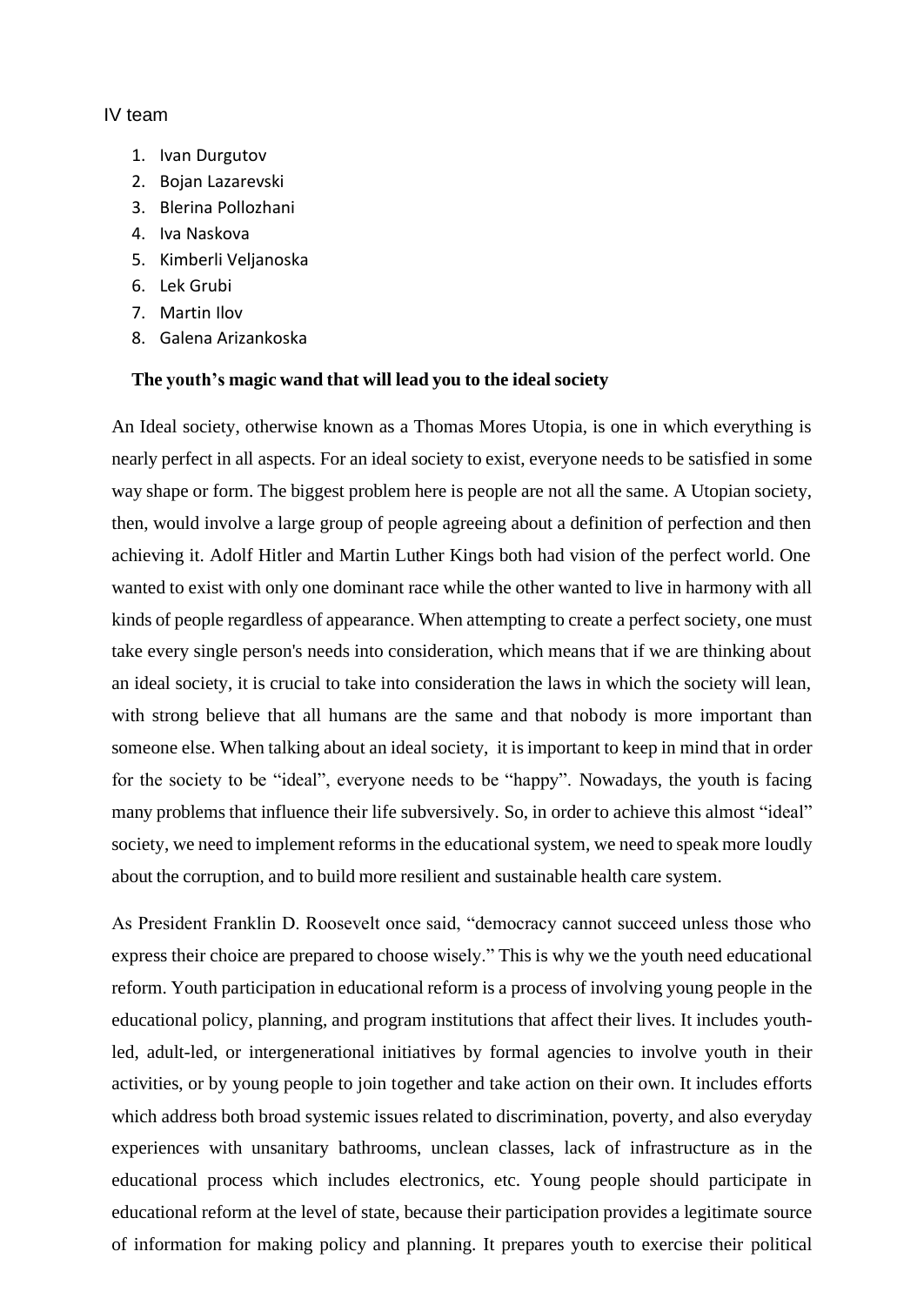rights and to participate actively increasing their individual involvement, organizational involvement, organizational capacity, and ability to create community change. Although young people are directly affected by educational policies, they are too often displaced and thus disengaged from the process. In contrast, our argument is that young people are willing and able to participate, and that if only a fraction of them were to increase their involvement, and if society were to view them in this way, they might create a powerful new constituency for educational reform. As young people became more conscious of these issues, they both should challenge teachers and administrators to change curricula and also devised curricula of their own. The critics should begin from the lack of cultural content, be able to push the curriculums to be more on the history of the past social and political movements, and teach this curriculum in civics classes. We should find at least twenty young people to spend more than a year to discuss what they want to learn, formulate action plans, organize other youth, parents and teachers who should support their proposals and approve at least five new multicultural course electives which have to be implemented.

One society strongly relies on its citizens' health, including those who represent the future - the youth. It relies both from political and economic aspect. The biggest importance is given to primary health care, which provides a holistic approach for everyone's medical needs and wellbeing throughout their lifespan. Primary health care should be omnipresent (widespread) in the society, as the Universal Declaration of Human Rights e stablishes: "Everyone has the right to a standard of living adequate for the health and wellbeing, including food, clothing, housing and medical care". Since it indicates preventive medical approach, primary health care is the cheapest method for providing health care for all. And the latest things happening in the world, have proven the importance of the healthcare and its necessity in a perfect society.

Today, contemporary societies face a variety of illegal forms that are reflecting on them. One of them is the corruption that inhibits the individual growth as well as the growth of society and the country. Corruption is a crime against humanity—it destroys the country and infects every level of government. Consequently, it isimportant to deepen knowledge about corruption if we want to be successful in the fight against this phenomenon, and education is undoubtedly central to preventing corruption. It should begin from the earliest age, at elementary school levels, and continue throughout the whole curriculum, including both aspects of personal values and ethical behavior and human rights based approach. The youth need to be engaged at the design stage of policies concerning them, because the more young people take the lead in a problem that is directly concerning them, the more chance policies have of succeeding. Most innovative and most efficient are the initiatives led by the young people themselves, so youth initiatives become more structured when integrated into larger anti-corruption campaigns.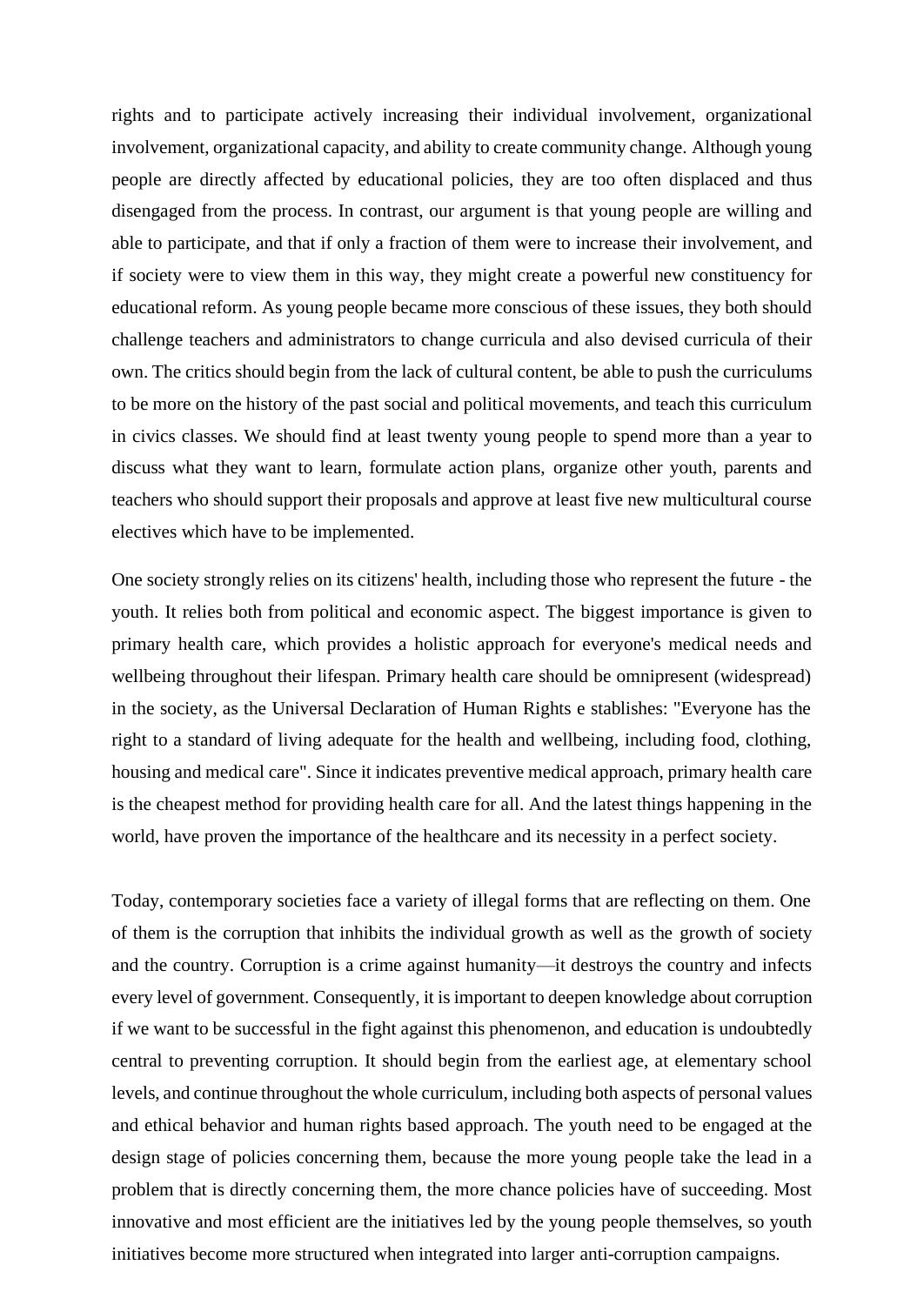In new and emerging democracies, the inclusion of young people in formal political processes is important from the start. Young people are not only enthusiastic and energetic but are also full of new ideas. They are able to instil freshness in the political affairs of their respective region as well as the nation. We can conclude by saying that today's youth are highly intelligent and educated. If we take part in politics, they will enrich it with their new ideas. Politicians, policy makers, and parents must work together to fathom just how to work the young minds of the nation, in order for them to see the importance it holds in western society. Only then will changes occur, because the youth is the hope of the nation, and as Aristotle once stated, "Good habits formed at youth, make all the difference".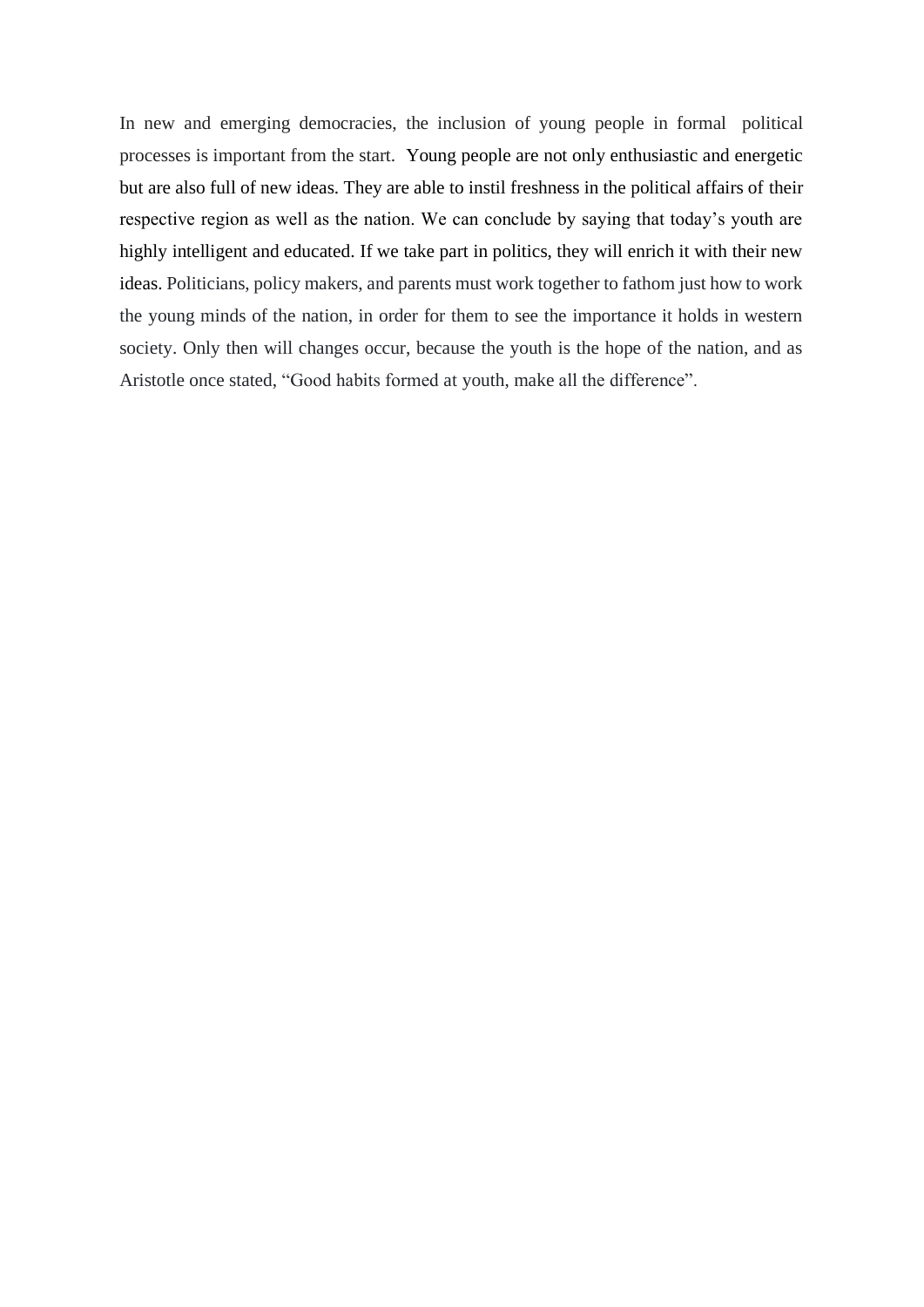#### V team

- 1. Dusko Doncev
- 2. Liridon Selmani
- 3. Bisera Nikolova
- 4. Vafire Muharemi

# **Raising voice on current issues shaping the socioeconomic status in the Republic of North Macedonia**

#### **Introduction**

Youth participation and empowering youth activism has never been as high on the agenda as it is today. Supporting youth activism is one of the key pillars for advancing a development process geared towards achieving equality. We as young people of this country, often feel that traditional political discourse, spheres and mechanisms do not represent us. Although there are lots of calls for social justice, environmental protection and cultural diversity for young people, we participate very little in decision -making processes or in discussions on political or socioeconomic issues concerning the country and the region.

#### **Main Body**

Considering the well-being of the people in a country, the processes of the youth as they grow and get included into the system, many factors must be taken into account that will enable their freedom of speech and action, quality education, health and economic welfare, etc. According to us,as the youth of this country, the three main issues that we consider as crucial to intervene in the Republic of North Macedonia are Digital transformation, Education and Rule of law.

**Digital transformation** is a chance to address some of the country's structural, economic, political and social challenges. New technologies aim to improve the effectiveness of government, a multifaceted concept that includes, among other things, the control of corruption and the efficient delivery of public goods such as education, health, social security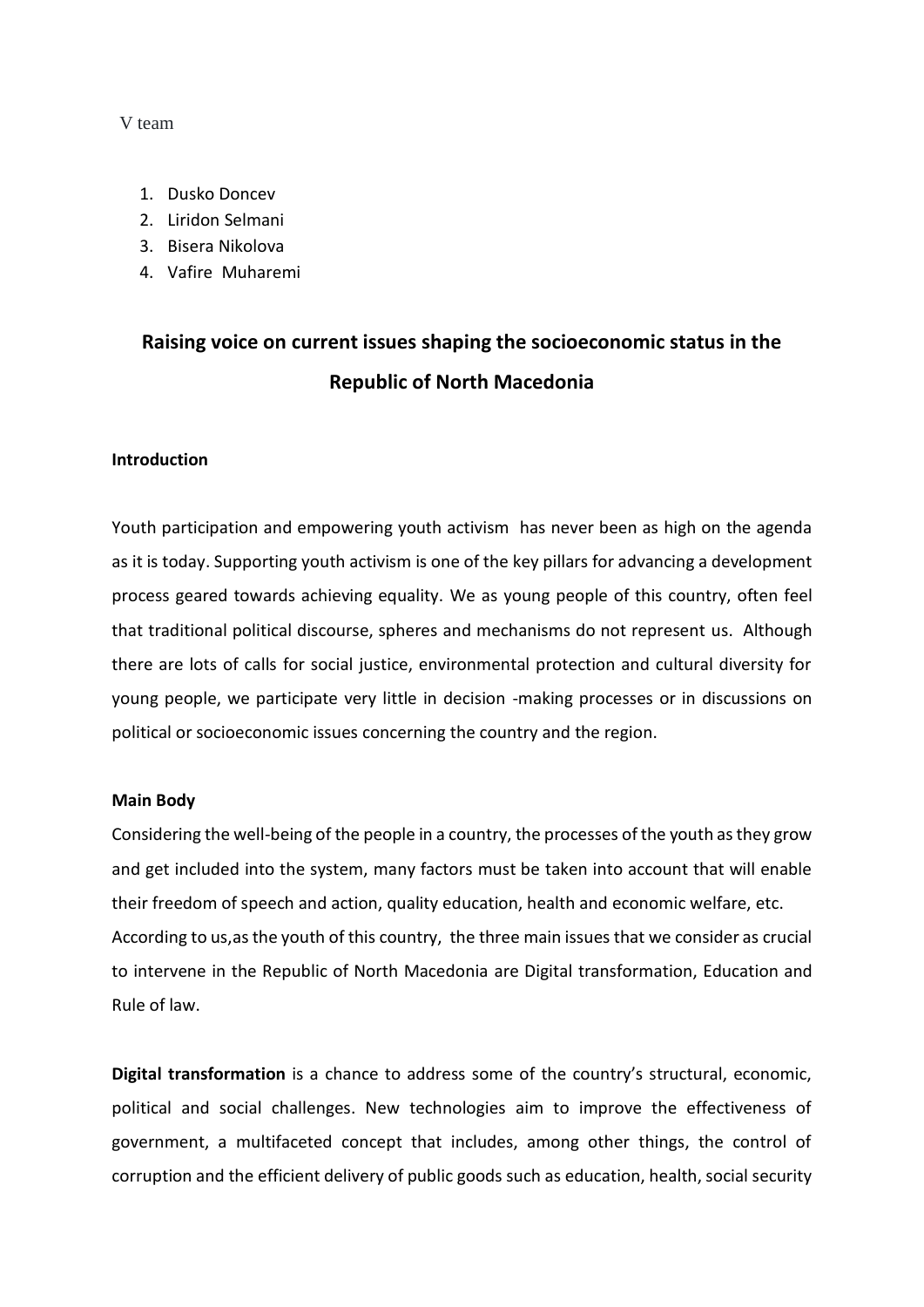and transportation. In addition, ICT will have crucial role in the economy, by creating new jobs, introducing new services and industries, transforming workforce, and business innovation. What can be identified as significant room for advancement and potential is the level of regional digital cooperation. If managed based on a regional approach that utilizes the cooperation of multiple relevant stakeholders to help the country find a new path towards economic, democratic and social convergence with the EU.

# • **Digitalization of public services, efficient delivery of public goods**

Health-related quality life cannot be summarized exactly because different aspects perform simultaneously. Due to the fact that well-being truly is the driving force throughout world, it is channeled through: physical, emotional psychological, developmental, social, life satisfaction and economic welfare. As the health system is the most endangered worldwide due to the pandemics, we considered it useful to state some of the challenges in our system. Up to the services in the primary health care organizations we are facing several challenges: pricey hospitalization and medication for COVID patients\*, frequently lost/unavailable/incomplete documentation, unavailable documentation from private health institutions, abused non urgent patients according to basic medical or priority referral and cash payment only.

# • **Digital Document Management - Moving from paper based to digital document management**

Digitalization in general it is a big step towards saving the environment. In this aspect we consider that it is crucial to invest more in Green Economy, while significantly reducing environmental risks and ecological scarcity.

- **Digital infrastructure**
- **Creating new job thus preventing further brain drain**

The next important thing that the government should do is provide good **education** to its citizens. What we suggest is advancement in the following areas:

• **Online system for learning management for all educational levels ( in case of need)**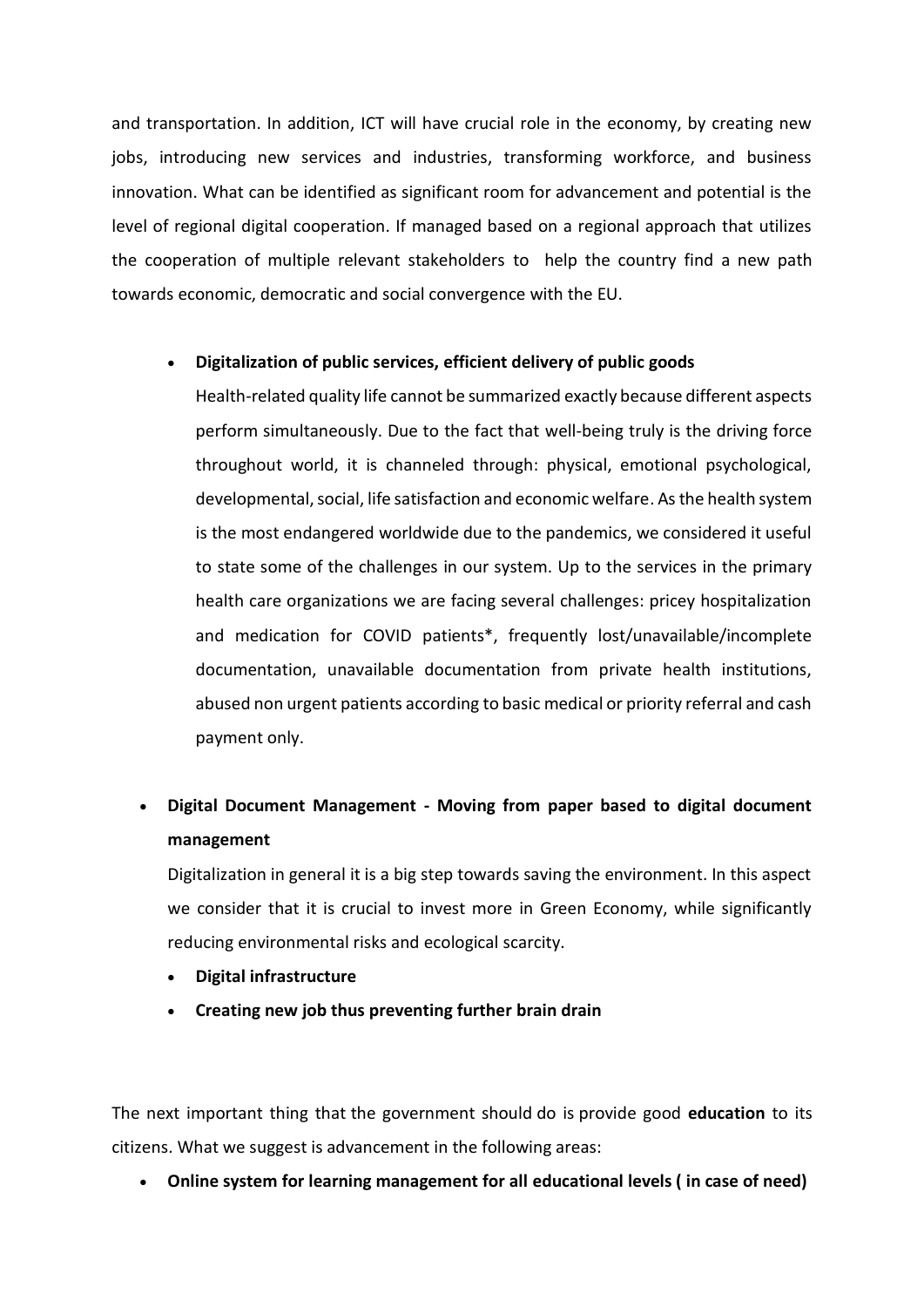The Covid-19 pandemic was a great test for the whole world. We do not have the correct answer whether any country could anticipate this event, but for the developing countries it was a big blow for the whole socio-economic system. Our country is still facing the challenges of E-learning and a proper working Learning Management System. The latest data shows are that it is crucial to measure efficiency of LMS and to further explore factors that will measure the e-learning system in general. Some of the challenges are: LMS success, LMS efficiency, relationship between usability and learner characteristics, etc.

- **Higher qualification criteria for teaching staff**
- **Collaboration of Universities with business sector**
- **Empowering youth activism**
	- 1. Empowering youth through meetings with decision makers
	- 2. Mobility
	- 3. Training and Networking
	- 4. Fostering Social Inclusion

In addition, the last issue that we consider it is important to intervene to is the judiciary system in the Republic of North Macedonia**.** Judiciary system is really important for the wellbeing of one country. Feeling protected and secure by the state institutions when our rights are threatened by individuals, state bodies or foreign governments is crucial for the wellbeing of the citizens therefore for the country.

Our judiciary system has to be independent, transparent and sensitive for equity. At this moment we have huge issues with the citizens' confidence in the judiciary system (it is coming from the low performance of the judges, low quality of the judicial procedures, corrupted judges ect). Also, procedural laws have a lot space for improvement. What we suggest in this aspect is:

• **Revision of the procedural laws** with wide consultation of experts in different topics not only

lawyers. Although the procedural laws are complex, at the same time they are addressing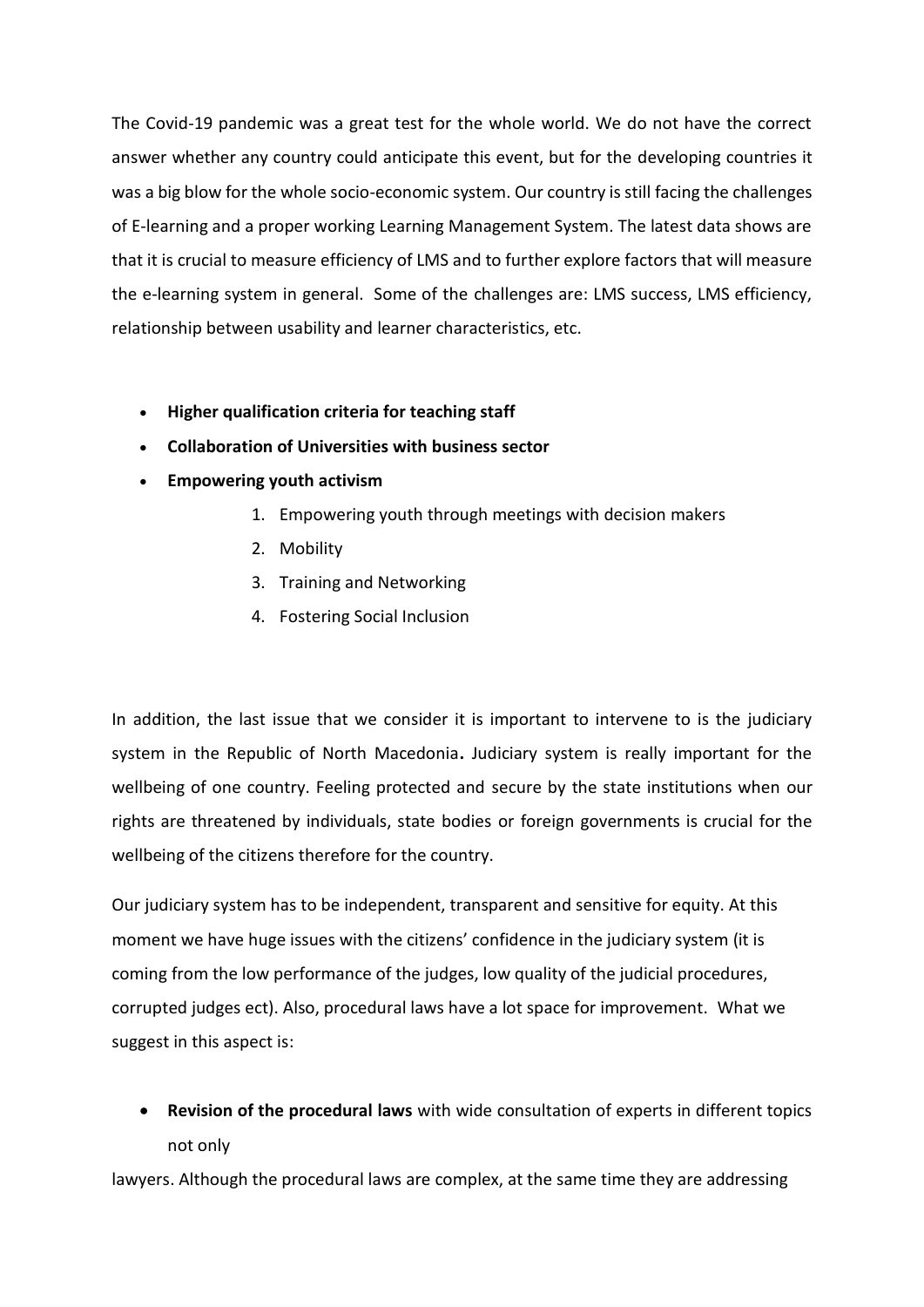really sensitive issues. Thus we need broad consultation with experts from different fields to reach as real as possible overview of the situation that matters.

• **Revision of the law for witnesses** - We propose enacting new law for witnesses, following

international practice, especially the Scottish one. We have to emphasize the importance of informing and supporting youth 14-30 years old witnesses in the trial.

• **Fighting corruption -** Corruption still is the cancer of our country. One of the possible solutions is strong pressure from the citizens and aware citizens at the same time. There are enacted laws, and following EU directives just on paper, thus we need public pressure to decrease the corruption which is appearing in many forms in our country.

#### **Conclusion**

Republic of North Macedonia and the Western Balkans in general have mutual issues that should be solved, however besides all of the above mentioned, what is crucial for a better future, is to invest in human capital and by that in our population. Emphasizing the youth as a relevant stakeholder in decision making processes will help prevent brain drain and improve the welfare. By using the fine art of persuasion and mindfulness, we can create something that cannot be easily imitated and reach the long desired competitive edge.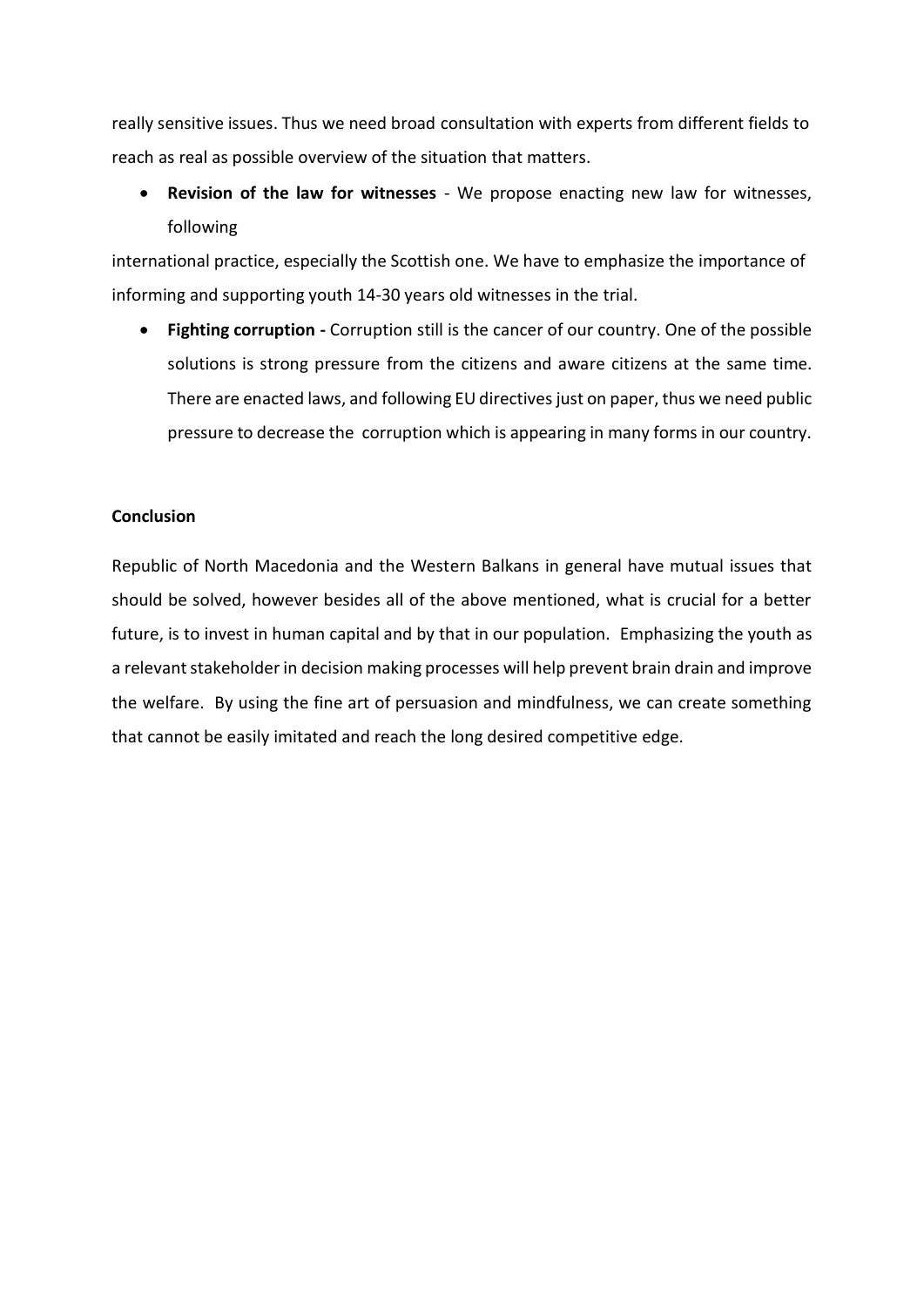### VI team

- 1. Magdalena Ilieva
- 2. Nazlie Miftari
- 3. Jana Korunovska Ivanovska
- 4. Malek Al Auashreh
- 5. Renata Penchova
- 6. Sasho Merzhanoski

# **Youth Problems in North Macedonia**

In every system in one modern state, the youth are the main progressive force which represents the future of the society and at the same time is one of the biggest creators on the public policy, the opinions, and views of the community.

It is a well-known fact that the youth of any country is a great asset. They are indeed the future of the country and represent it at every level. Youth are the population group with the greatest potential – for innovation, change, and peacebuilding in their own country.

However, youth nowadays are facing too many problems. In this essay, we will elaborate on the three problems that concern youth the most in our country, which are education, youth unemployment, and low quality of lifestyle.

#### **Education**

Education is central to the development and the improvement of the lives of youth globally. The significance of education is comprehensively recognized by individuals, belonging to all categories and backgrounds. The individuals have formed this viewpoint that they will be able to enrich their lives when they would acquire education.

Education in North Macedonia is in a continuous process of reform and is still facing some problems and obstacles.

The major problems concerning education in North Macedonia are:

- Schools and universities are under-resourced with aging infrastructure and outdated materials and equipment;
- The quality of teaching has deteriorated in recent years due to the overall socioeconomic and political situation in the country;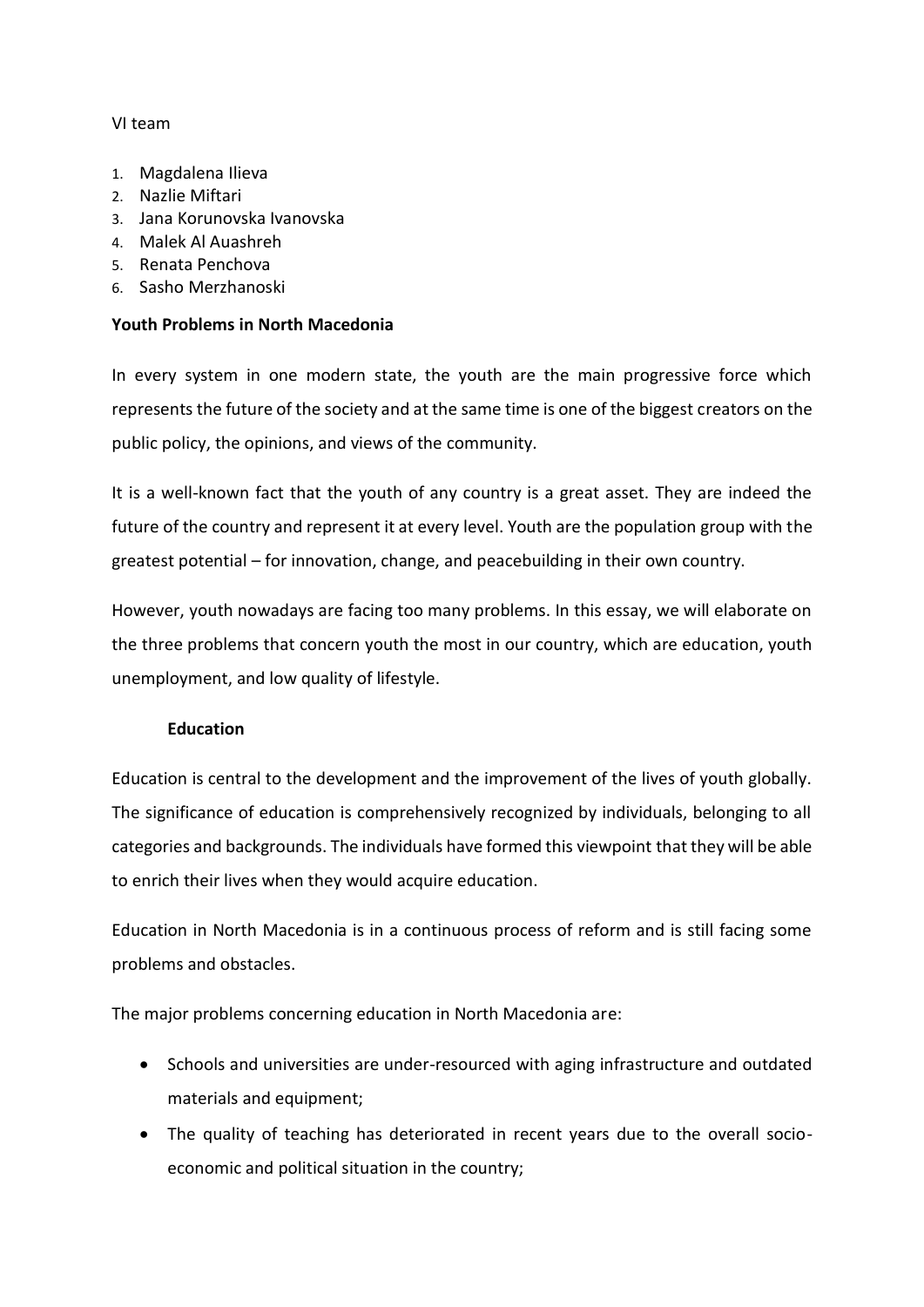- The preferred level of education applying to more than 80% of youth is to complete university education, as they expect to find job opportunities later on( $1^4$ );
- The prevalence of buying grades has increased in the past few years;

Solutions:

# • **The teacher's strategies:**

quality awareness, professional freedom, professional ethics, organizing student learning opportunities, participation in school curriculum and organization development, promoting parent and community commitment.

# • **The education's system:**

improvement in the quality of components, improving the quality of standards and curricula, improving the quality of academic literature, improving professionalism among school personnel, improving the quality of educational monitoring, improving the quality of research, improving the quality of management system, improving the quality of material and technical base and formulation of policies and rules.

#### **Youth unemployment**

Being one of the major concerns in many countries, it remains a prevalent issue in new democracies such as the **Western Balkan countries**.

Since its independence in 1991 and during the years that followed, North Macedonia has been characterized by high unemployment rates.

<sup>&</sup>lt;sup>1</sup> The Friedrich Ebert Foundation, "Youth Study North Macedonia 2018/2019", 2019, http://library.fes.de/pdf-files/id-moe/15266.pdf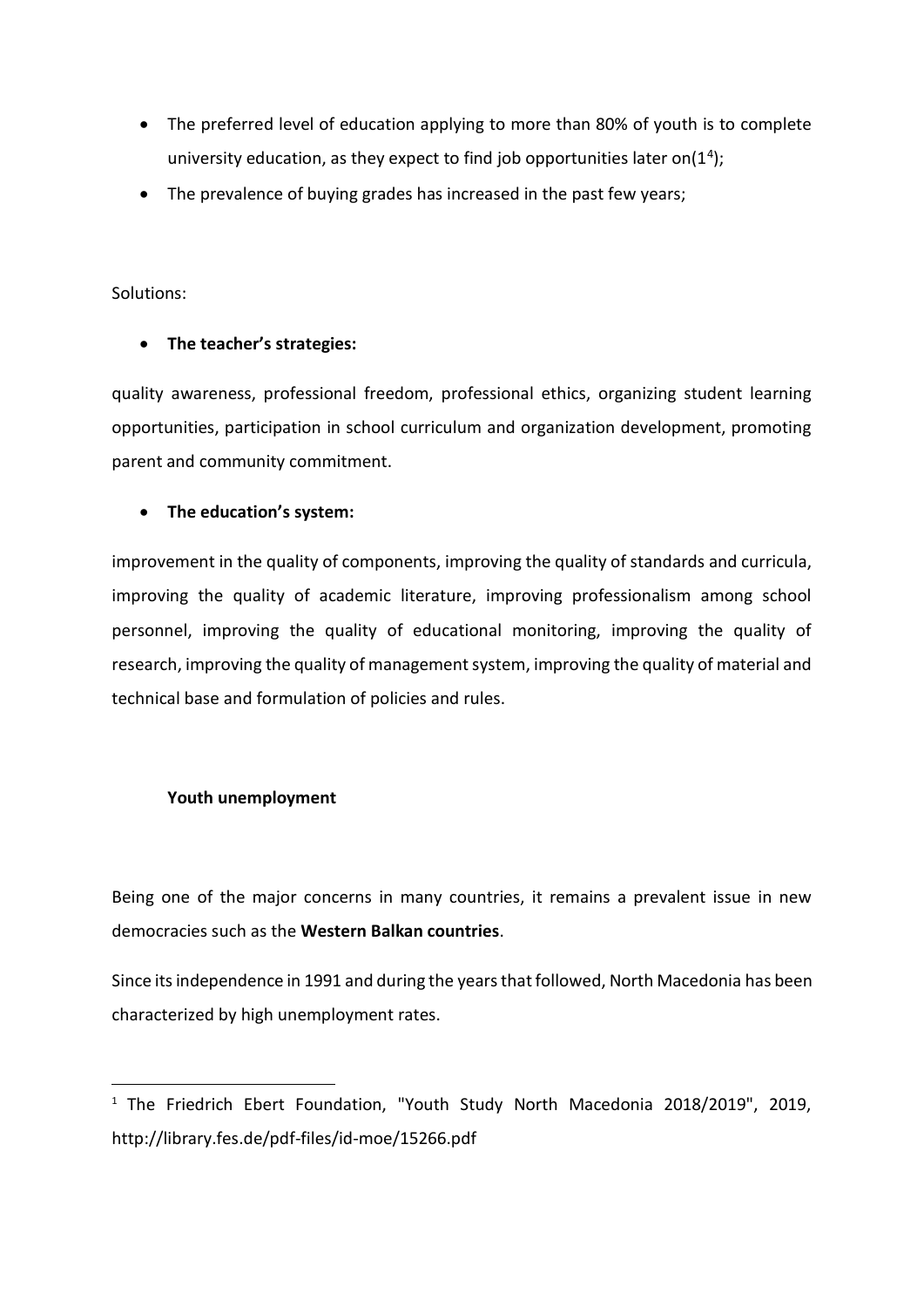The one group that is facing extremely high unemployment, is the youth. Facts show that 48.2% of youth unemployment in the Republic of North Macedonia, the general perception is that the young population that enters the labor force faces a higher risk of becoming or remaining unemployed. Moreover, the formal education and training systems often have been ineffective at easing the transition from school to work or slow to adapt to the changing requirements arising from the rapidly changing industrial structure. Among other factors that might cause a higher incidence of youth unemployment are some labor market institutions such as minimum wages and unemployment benefits.

The problem of youth unemployment is often related to the role of the family in providing income support, particularly in more traditional and collectivist societies.

This is the data for the unemployment in North Macedonia from 1991 to 2020. The average value for North Macedonia during that period was 56.39% with a minimum of 37.74% in 2020 and a maximum of 65.44% in 2003. The latest value from 2020 is 37.74%. For comparison, the world average in 2020 based on 182 countries is 15.95%. The main reason for high unemployment among young workers is skills mismatch, digital divide and the lack of access to capital.

#### **Solutions:**

- Improving the education and training courses;
- Make it easier for youth to access capital;
- Universal internet access;
- Greater availability of cheap tech.

#### **Quality of lifestyle**

The quality of lifestyle reflects the way in which youth, individually or in a group, spend their free time, the activities in which they engage, and their habits. The quality of lifestyle is strongly related to the youth's values, interests, and models of behavior and has an impact on their personal development.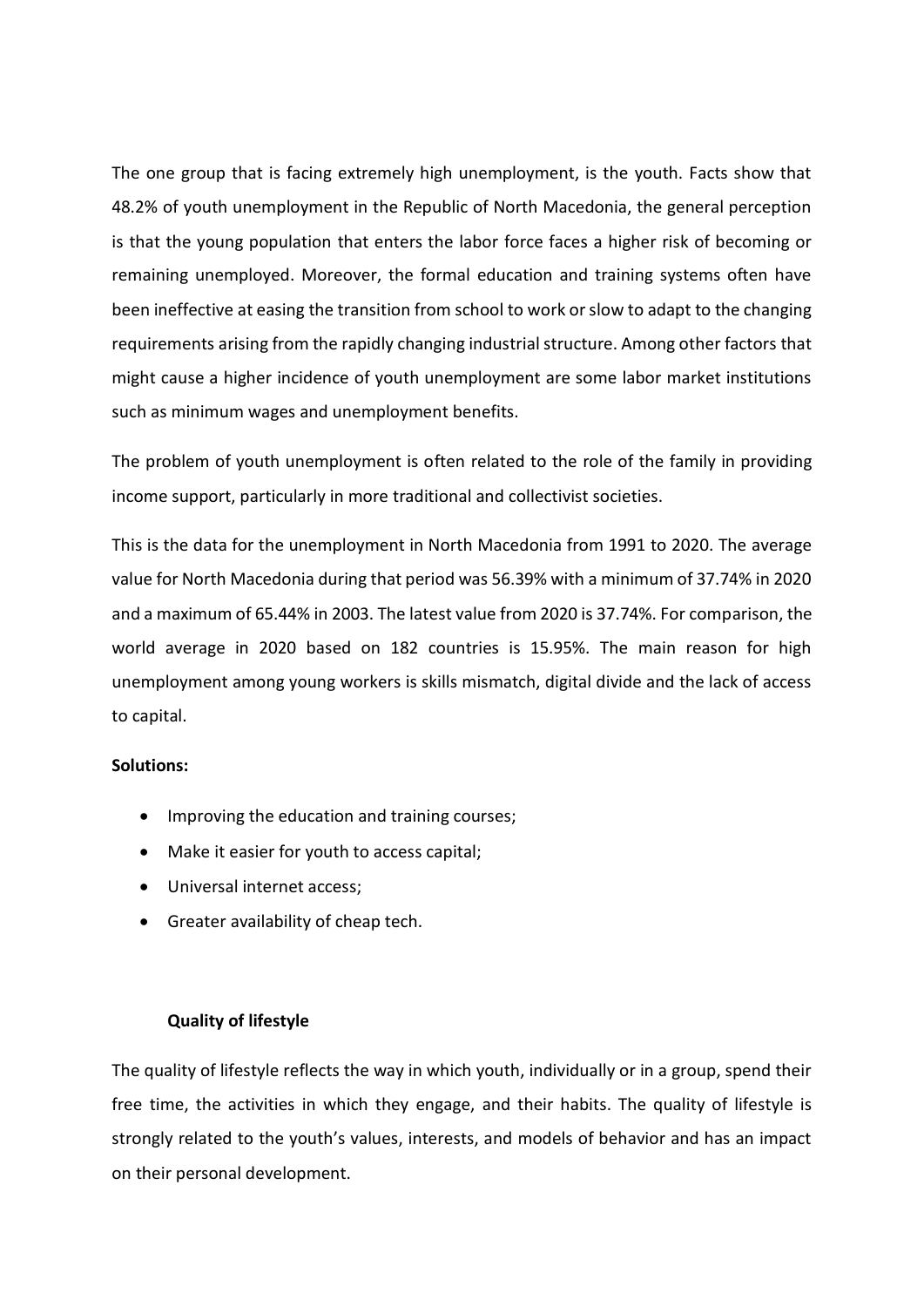According to the survey data by the State Statistical Office, expressed through a number of hours and minutes, shows that youth aged between 15 and 24 on average spend their free time as follows: sleeping  $-$  8.59, leisure activities  $-$  5.35, household chores  $-$  0.53, employment – 0.49, eating and drinking – 2.18, other personal care – 1.05, traveling – 1.13, schooling  $-$  2.46, voluntary work and assistance  $-$  0.07 (2).

These data show that youth in their free time mostly like to spend time on Internet, listen to music, spend time with their family and go out with their friends and rarely volunteer, attend cultural events, participate in workshops, or practice sports.

This way of spending their free time results in behavior in which the youth are not investing in their self-growth and personal development and holding values of estrangement, closedmindedness, and apathy.

#### **Solutions:**

- To establish Youth Centers in every town that will offer different programs and nonformal educational opportunities for promoting self-development, development of skills and values of diversity, inclusion, and open-minded behavior as well as sport and creative activities;
- To establish a program that will promote different opportunities for youth to volunteer and to become socially engaged;
- To offer opportunities for youth to visit cultural events, at least, once a month.

#### **Conclusion**

Youth is the future of society. The youth simply need to renew, refresh and maintain the current status of the society. When the youth contribute their ideas and energy to resolve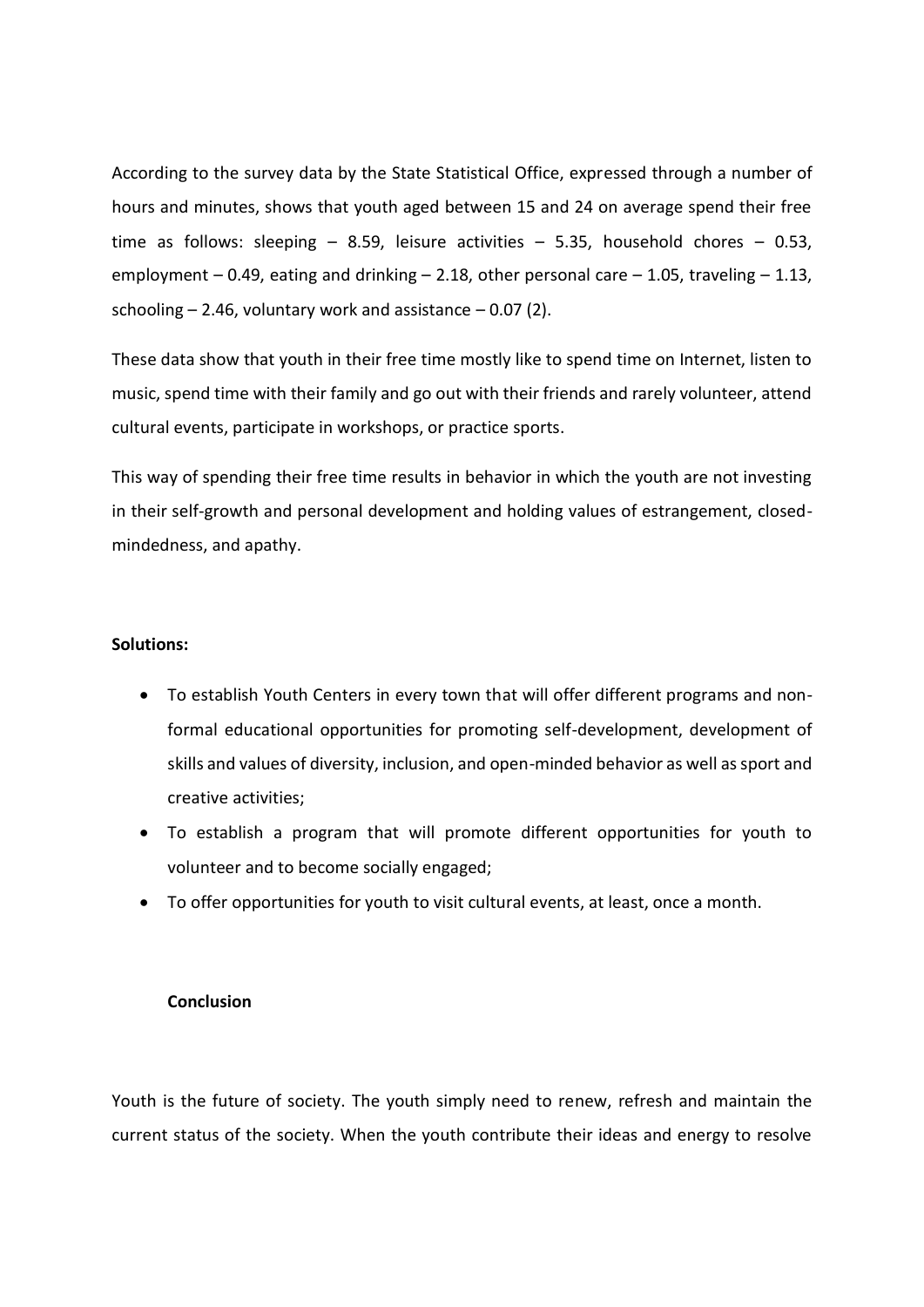social issues, they become capable leaders and can also make a difference in the lives of others.

They must have the courage to resolve the mournful contradictions that are plaguing the society and boldly take on great challenges without shunning the subsequent problems and difficulties that they will inevitably face.

# **Bibliography**

- The Friedrich Ebert Foundation, "Youth Study North Macedonia 2018/2019", 2019, http://library.fes.de/pdf-files/id-moe/15266.pdf
- UNICEF, "Born in transition: situation analysis of young people in North Macedonia", 2020,
- www.unicef.org/northmacedonia/media/5256/file/Youth%20in%20North%20Maced onia\_ EN.pdf
- European Policy Institute-Skopje, "Youth Employment in North Macedonia", February 2019, https://epi.org.mk/post/13484
- The World Bank, "Finding Solutions to Youth Unemployment in North Macedonia", July 2019, http://documents1.worldbank.org/curated/en/867231589230179351/pdf/Finding-Solutions-to-Youth-Unemployment-in-North-Macedonia.pdf?fbclid=IwAR0t-3oE2AtewW8dfvHF0WTgYKagwjMD0dRbY5keFWHNBnp6BQtwN3TlKDo
- Ss. Cyril and Methodius University in Skopje, Institute for Sociological, Political and Juridical Research, "Youth (Un)employment in Republic of Macedonia", November 2017, https://repository.ukim.mk/handle/20.500.12188/1846
- Ss. Cyril and Methodius University in Skopje, Institute for Sociological, Political and Juridical Research, "Unemployment: Risks and Challenges", 2013, http://isppi.ukim.edu.mk/images/392333NEVRABOTENOST%20- %20rizici%20i%20predizvici-%20FINALNA%20FINALNA%20verzija- %2024%2012%202013.pdf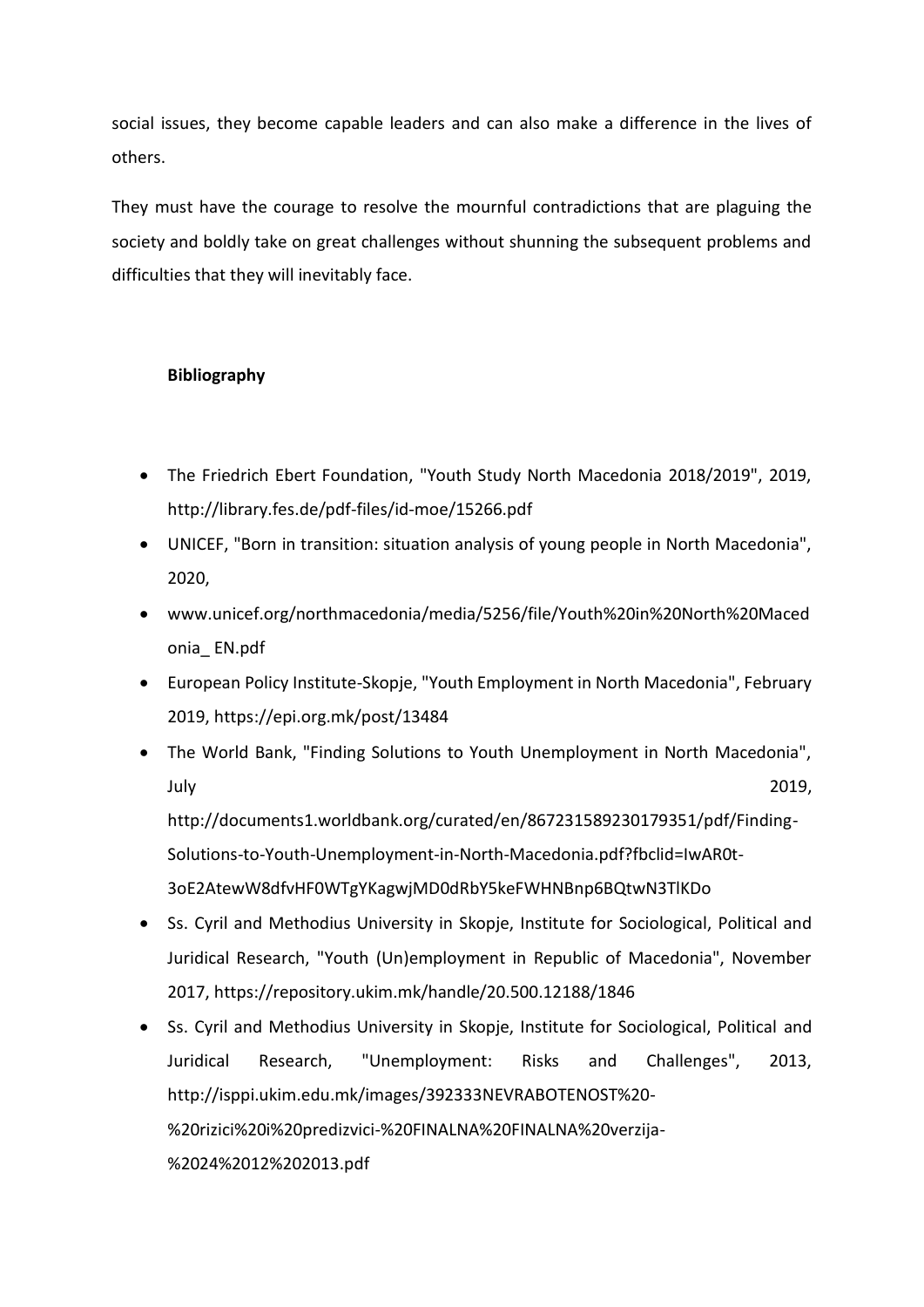- Association for Education Mladiinfo International, "Youth (Un)employment in North Macedonia: An analysis of NEET and vulnerable youth", October 2020, http://www.mladiinfo.net/wp-content/uploads/2020/10/Baseline-Study\_Final.pdf
- State Statistical Office of the Republic of Macedonia, "Time use survey, 2014/2015", December 2015, http://www.stat.gov.mk/Publikacii/2.4.15.20.pdf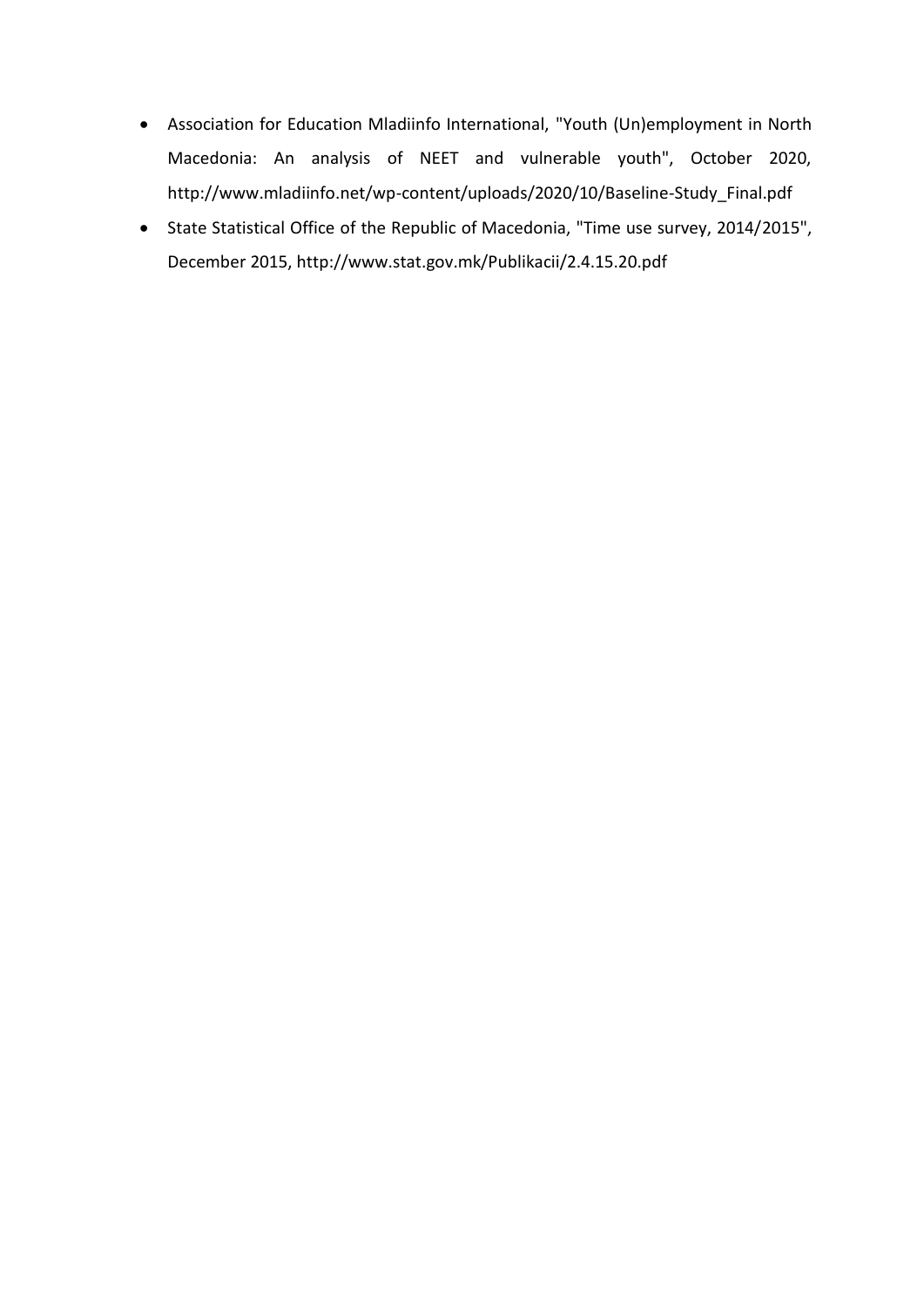# MONTENEGRO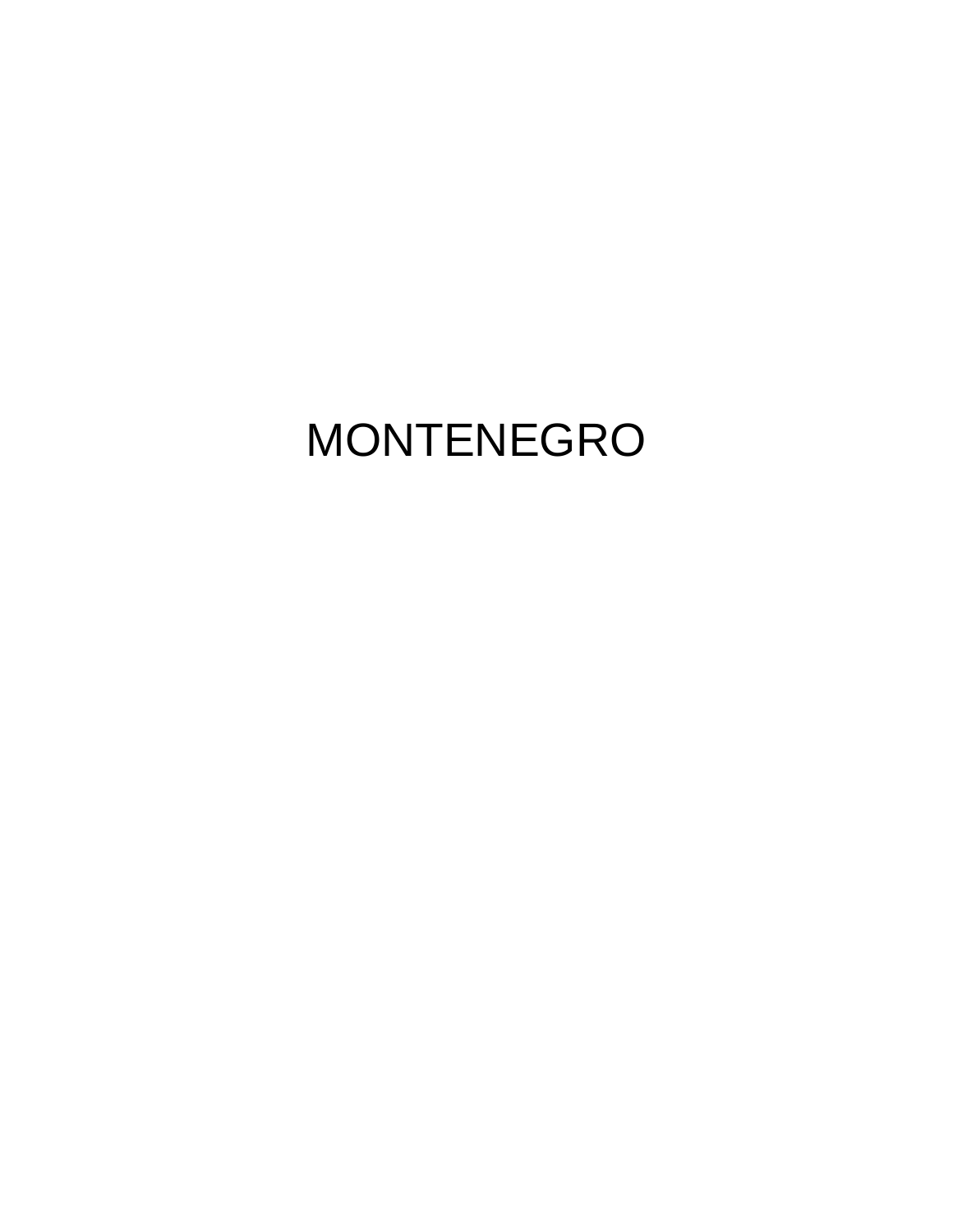#### I team

- 1. Aleksandra Simoni
- 2. Milica Kraljević
- 3. Danka Gardašević
- 4. Milena Mitrović
- 5. Biljana Popović
- 6. Mina Milović

**Imagine you have a Genie`s lamp which allows you to gain limitless executive power in your (real) country, that enables you to solve immediately three problems that concern young people the most. What policy issues will you be focusing on and why? Please elaborate in English within your team the three things while keeping in mind the limits of minimum 500 maximum 1,000 words.**

In the 21st century, in an era of advanced technological developments, small developing nations, like Montenegro, have not been successful in keeping up with the advanced modern world which is causing two major problems. First, youth is not provided with the basic means needed for building a safe future, and second, the state loses its population because of emigrations to developed prosperous nations. What this country, like many others, failed at is keeping its focus on providing programs, platforms, and services that would strengthen the position of youth, instead of solely investing in capital.

The three major problems that Montenegrin youth is facing today are education, employment, and housing. Education presents the foundation for any progress. Understanding a piece of information is the essence of the problem-solving process. Montenegrin education system does not recognize the need for adapting to new trends that directly affect youth's ability to make decisions or judgments. This has a direct impact on the state's ability to change and develop because it does not produce academically trained citizens who are able to respond to various tasks. Montenegro should diversify its educational system, so young professionals can specialise in many different jobs. Respectively, it is the same case for the Montenegrin economy, which weaknesses really showed their impact during the COVID-19 crisis. Montenegrin GDP consists of 25% income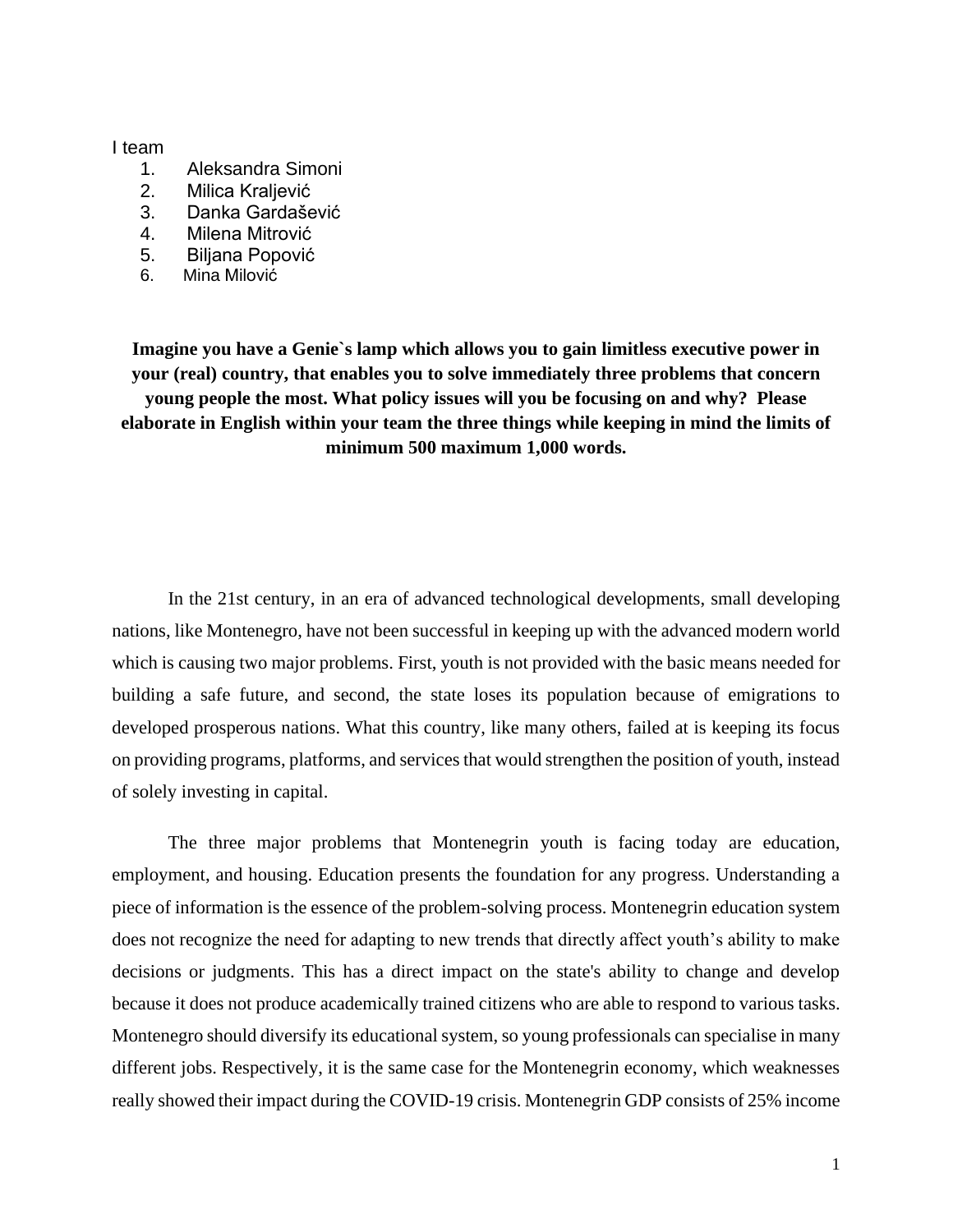from the tourism sector. Once again this waves a red flag demanding diversification of the economy too. The last problem that we would like to solve is the housing problem, because recent studies showed that Montenegrin youth see this as one of the reasons why they want to leave their country.

Changes in the educational system take time and they require a multi-level approach. Since we believe that Montenegro faces too many problems in this area, we chose one of them which we think is a great example of what this state should do and why. According to IPSOS data from 2018, children mostly use internet search engines and social networks as a source of information and as entertainment platforms. We recognized the necessity to educate children and young adults about Internet safety, but also about the proper use of the Internet, given that the Internet is a global gateway. So far, many projects have been launched as the beginning of media literacy, however, due to the rapid development of technology, information expansion, but also the situation with the coronavirus, children and youth are not educated enough in media literacy to feel confident and safe in the digital environment. As a solution, we propose compulsory subjects within formal education that will address all aspects of safe and desirable behavior on the Internet, but also informal workshops that will address similar topics and empower young people in critical thinking, forming their own attitudes, and adapting their personal characteristics to the rapidly evolving interdisciplinary global environment.

Adapting education to current trends and providing youth necessary skills comes hand in hand with the need for diversification of the economy. The World Bank in 2020 estimated that youth unemployment rate in Montenegro was at 29.49 percent. There are many roots of this problem: lack of educated labor, high percentage of low paid jobs, no production industry, low wages, few sectors with overcrowded labor and many sectors with unskilled labor, not friendly start-up environment, lack of support for opening private business, high taxes, etc. Our proposal for this problem is a policy that would help young people to establish their businesses in Montenegro with providing them incentives and creating a business friendly environment. The state should help young entrepreneurs with low interest loans with a grace period of a few years; by lowering their taxes for the first five years; lowering income taxes for their employees below 35 years old. Also, the state should organize entrepreneurship workshops that would teach youth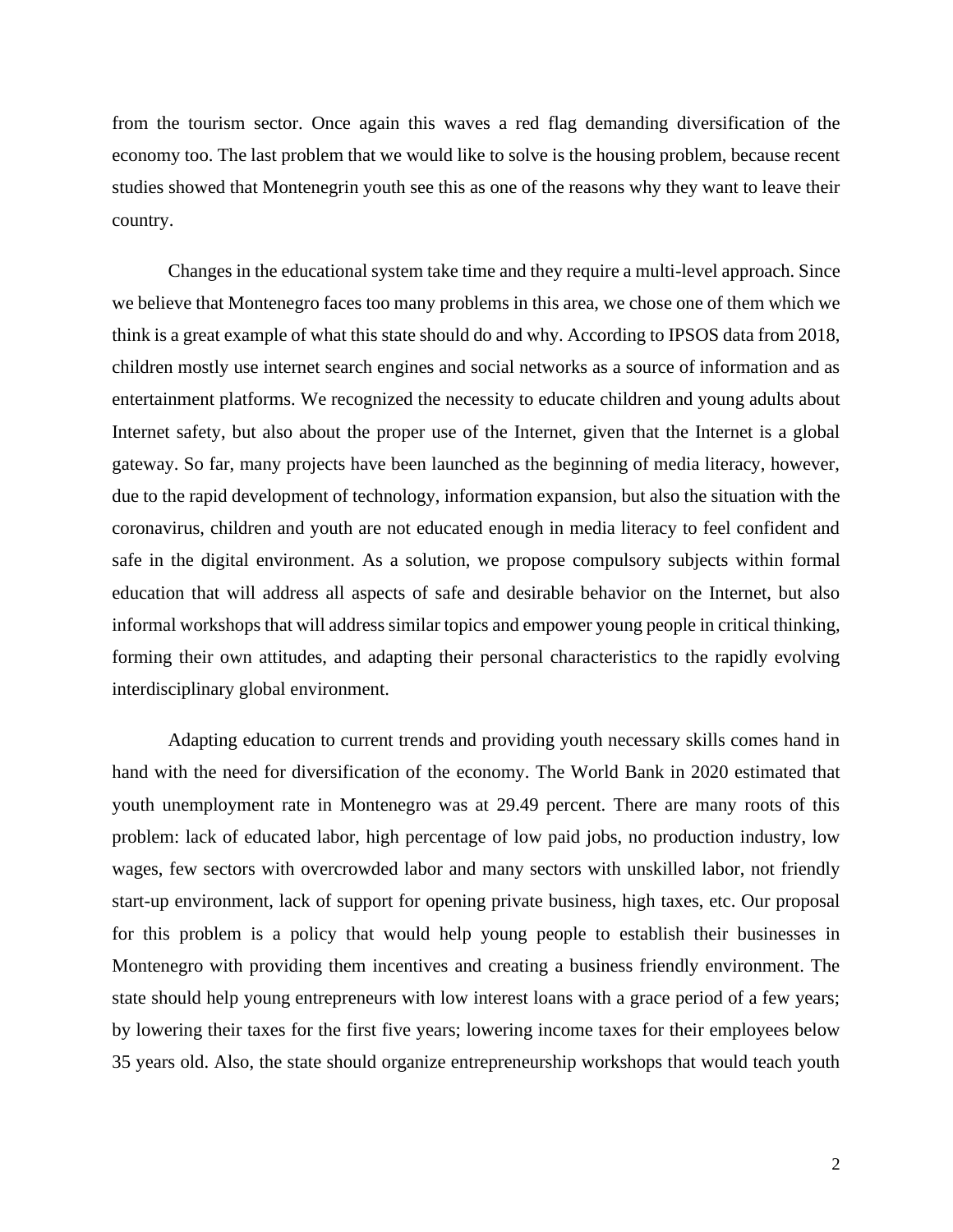to run their businesses. Montenegrin private sector needs to grow and this way both youth unemployment and diversification of the economy would be solved.

The Study on Youth in Montenegro from 2018/2019 concluded that as many as 71.8% of young people live in a parental home, 6.2% of those who pay for an apartment/house by themselves, while 5.6% of those live separately but their apartments/houses are paid by someone else. The least are those who live in the building that they bought themselves - 3.2%. Also, the situation is not better with young married couples where 23% of young couples live in the home they bought. It is important that half of the young people aged 26-29 stated that they would live separately if they were able to, which leads us to conclude that their perceptions of a happy life are directly related to economic and political factors - as many as 67, 4% of young people think that it is very important to live in a good country in order to have a happy life.

The proposal would be - a state subsidy or a form of financial incentive, which gives young people the opportunity to become independent on favorable terms, such as payment in monthly installments with a symbolic fee. If the state would invest in housing facilities that would be accessible to young people, under fairly set conditions, something like facilities for educators, that investment would benefit everyone in the long run, because it is an investment in the future of the country - the Youth, it is important because it would touch upon another important topic migration of Youth to other more developed countries.

This leads us further to the conclusion that young people in Montenegro are dependent on housing, and thus dependent on developing their lives in a certain direction. For this reason, it is important to address the issues of education, unemployment and housing opportunities for Youth which is our Genie problem for this essay, if they have proper education, employment opportunities and housing independence they will build a prosperous society and develop within their country.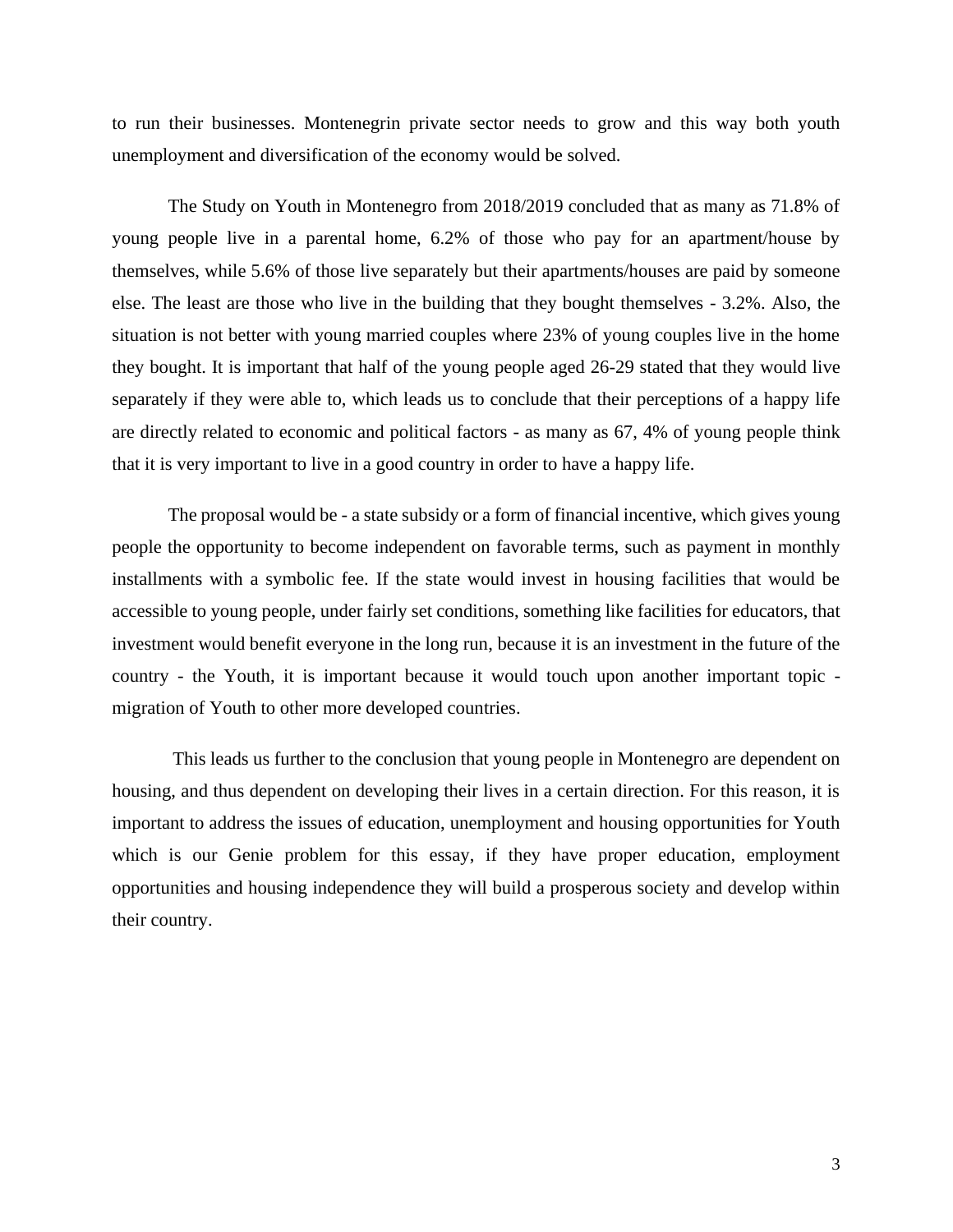# Sources:

# <https://www.worldbank.org/en/topic/education>

[https://www.worldbank.org/en/news/press-release/2020/12/02/pandemic-threatens-to-push-72](https://www.worldbank.org/en/news/press-release/2020/12/02/pandemic-threatens-to-push-72-million-more-children-into-learning-poverty-world-bank-outlines-new-vision-to-ensure-that-every-child-learns-everywhere) [million-more-children-into-learning-poverty-world-bank-outlines-new-vision-to-ensure-that](https://www.worldbank.org/en/news/press-release/2020/12/02/pandemic-threatens-to-push-72-million-more-children-into-learning-poverty-world-bank-outlines-new-vision-to-ensure-that-every-child-learns-everywhere)[every-child-learns-everywhere](https://www.worldbank.org/en/news/press-release/2020/12/02/pandemic-threatens-to-push-72-million-more-children-into-learning-poverty-world-bank-outlines-new-vision-to-ensure-that-every-child-learns-everywhere)

[https://www.medijskapismenost.me/wp-content/uploads/2018/11/Istra%C5%BEivanje-Djeca](https://www.medijskapismenost.me/wp-content/uploads/2018/11/Istra%C5%BEivanje-Djeca-roditelji-i-mediji-12.11.2018.pdf)[roditelji-i-mediji-12.11.2018.pdf](https://www.medijskapismenost.me/wp-content/uploads/2018/11/Istra%C5%BEivanje-Djeca-roditelji-i-mediji-12.11.2018.pdf)

[https://dfcme.me/wp-content/uploads/2020/04/medijska-pismenost-korona-i-gradjani-cg](https://dfcme.me/wp-content/uploads/2020/04/medijska-pismenost-korona-i-gradjani-cg-final.pdf)[final.pdf](https://dfcme.me/wp-content/uploads/2020/04/medijska-pismenost-korona-i-gradjani-cg-final.pdf)

[https://www.nb-cg.me/fajlovi/IMP\\_Smjernice\\_PRERADA.pdf](https://www.nb-cg.me/fajlovi/IMP_Smjernice_PRERADA.pdf)

http://documents1.worldbank.org/curated/en/787451545030793133/pdf/Montenegro-Growthand-Jobs.pdf

https://www.statista.com/statistics/812253/youth-unemployment-rate-in-montenegro/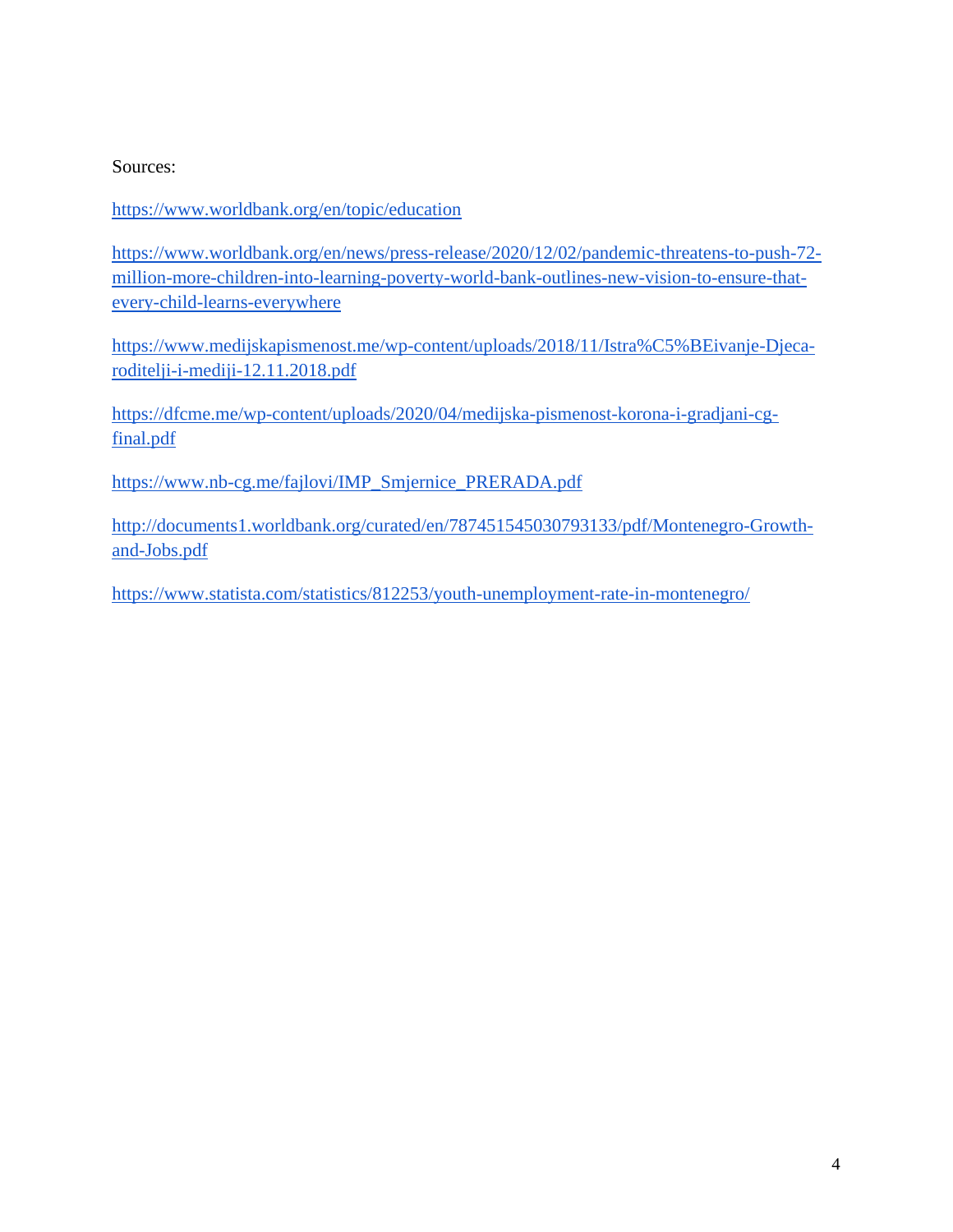#### II team

- 1. Nađa Perović
- 2. Jelena Uskoković
- 3. Teodora Ilić
- 4. Milica Simović
- 5. Sanja Djikanović

**Imagine you have a Genie`s lamp which allows you to gain limitless executive power in your (real) country, that enables you to solve immediately three problems that concern young people the most. What policy issues will you be focusing on and why? Please elaborate in English within your team the three things while keeping in mind the limits of minimum 500 maximum 1,000 words.**

Nowadays, this country's youth is surrounded by numerous problems, and the older generations are not always willing to listen. Therefore, we, as representatives of the Montenegrin youth, have decided to present our ideas and hopefully help change the future for the better.

The first problem the youth faces is the substandard level of secondary education. The outward appearance of schools may deter some students from enrolling in courses they would otherwise find better suited for their interests. Instead opting for a gymnasium, which, though providing a great level of academic knowledge, lacks the means to educate and build upon practical skills.

The previously stated problem, in our opinion, stems from a lack of funds for maintenance and refurbishment of school equipment, as well as inadequate training of school staff. The solution we propose is to increase the budget that goes directly into the aforementioned ideas, as well as helping students take initiative in taking care of them. The latter can be achieved with the help of teachers who would be thoroughly trained in pedagogy and developmental psychology. The school staff in its entirety should also be open to all kinds of dialogue with students in order to provide a proper net of support, as schools are places we spend a significant part of the day in.

When it comes to school, another lacking part is praxis. It is especially important for gymnasiums, which, in contrast to specialized schools, completely lacks programs to put theory to practice. This proves to be the biggest problem while choosing a field in which to pursue higher education and as such, introducing mandatory praxis to gymnasiums and improving on specialized schools' praxis could prove beneficial and helpful.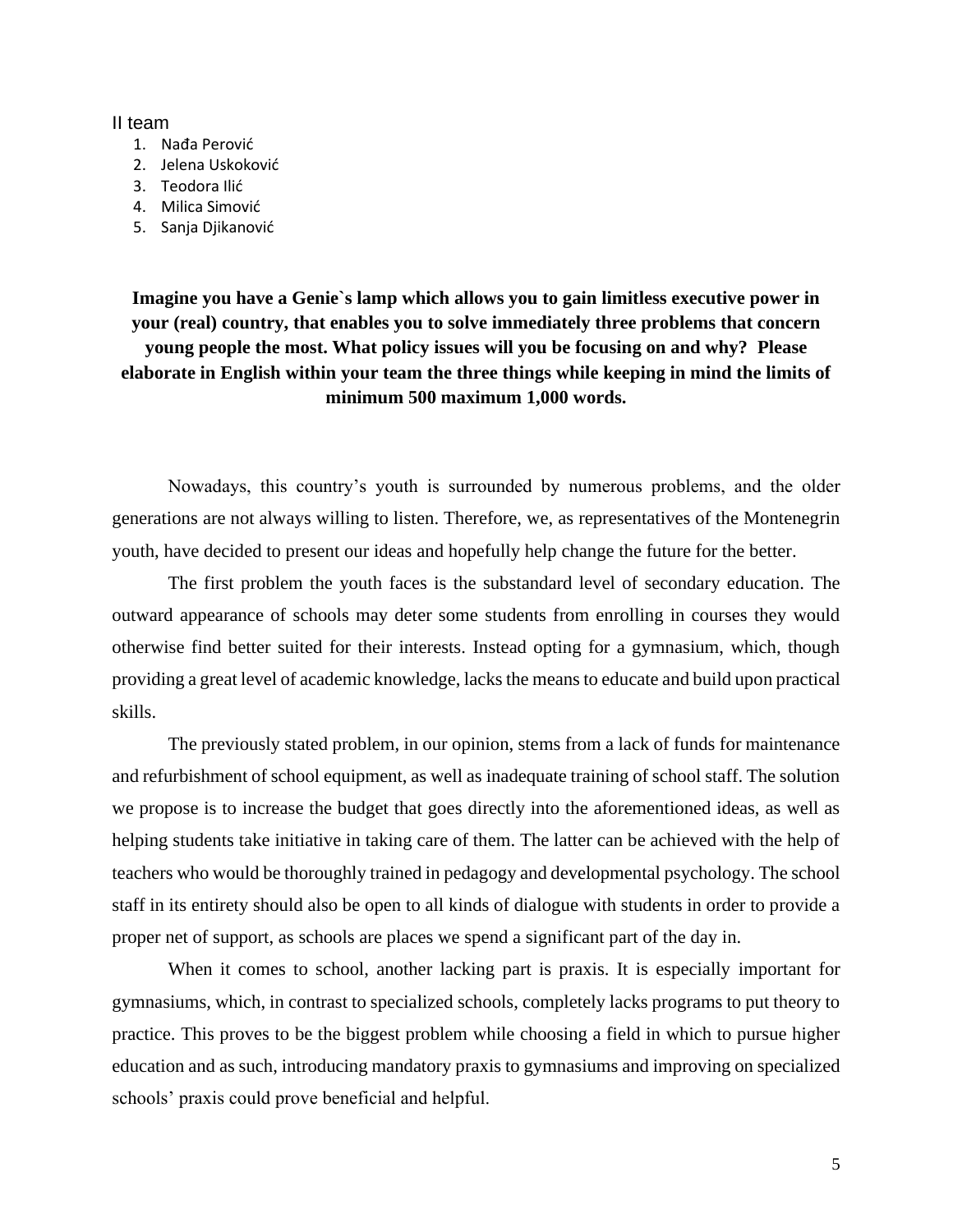Due to such problems, many students give up on the universities and/or jobs they initially desired and focused on, thus we come to another major problem among youth, which is employment. This problem is primarily a product of discrimination based on political affiliation and gender. To regulate this problem, it is necessary for employers to be as objective as possible in their selection, i.e. not to discriminate on the previously stated factors. A regulatory body should be formed to oversee the selection of employees and provide everyone with appropriate qualifications equal opportunity for employment.

To provide greater employment opportunities for younger people, stricter enforcement of the law that is already in place should be carried out, and that is for every person aged 66(m) and 64(f) to be retired and eligible for pension. In our opinion, the age should be lowered for jobs that require a certain degree of physical fitness (such as P.E. teachers and construction workers), and a person employed for over 30 years should also be eligible for pension.

As a result of older generations staying employed, there is little to no room for today's youth to find jobs in Montenegro. They are forced to travel abroad in order to acquire financial stability and lead fulfilling lives. The issue is so common, that it has been titled as "brain drain". With the uncertainty of finding stable employment comes the new fear of having children and being unable to provide for them. The solution we propose is to implement a system that provides welfare benefits for individuals who plan on having children that would indeed be able to better the quality of life for them. To prevent people from abusing the system, a certain amount of money would only be accessible in form of coupons/checks specifically intended for baby products such as diapers, bottles, and clothes.

Another way to encourage young adults to have children is to implement longer paid leave. To clarify, at least one year of paid leave after the birth of the child for the mother, and another year for which working parents are free to choose which spouse gets the paid leave. This system, or rather its variation, is already implemented in certain job fields, therefore the goal would be to make it available in every field.

The final goal is to create an environment encouraging youth to love their country for what it can provide them and encourage them to give back in return. We think it is possible, that it's not a faraway utopia, but rather, a place we can create with dedication, hard work and teamwork.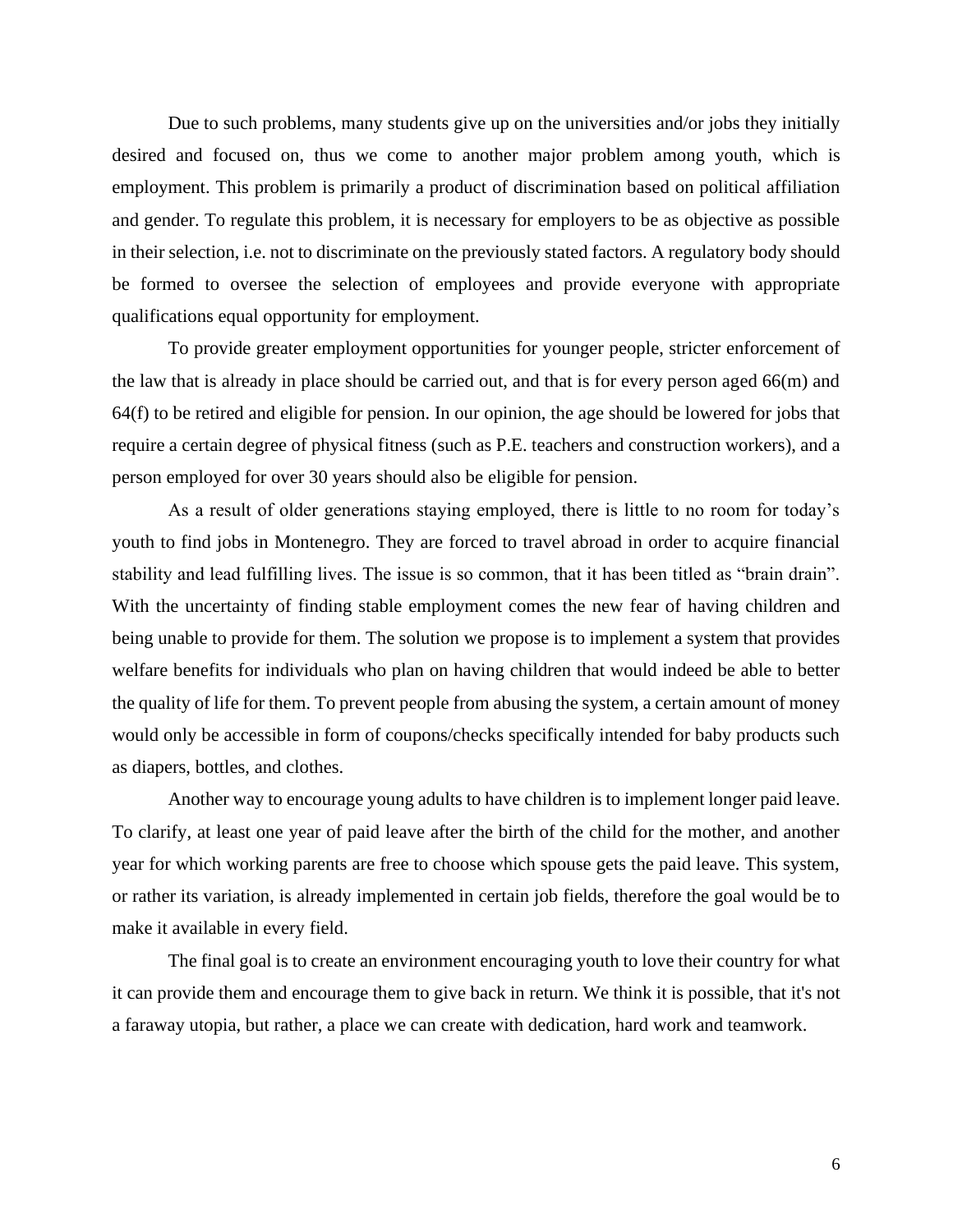#### III team

- 1. Elma Radončić
- 2. Jasmina Radonjić
- 3. Hamdija Begović
- 4. Jovan Jablan
- 5. Kristina Šćepanović
- 6. Tea Babić

Montenegro is an independent country with a democratic regime and multi-party system. It is located in Southeast Europe, which is often politically labeled the Western Balkans. It is a small country with less than a million inhabitants, but multicultural and multi-national. Since Montenegro gained its independence and divided from Serbia in 2006, clear foreign policy goals were set. The membership in European Union, whose candidate, became in 2012 and today is considered a Western Balkan countries leader in a negotiation process. NATO membership, which happened by joining in 2017. Its recognition as a right partner brought the country many benefits, primarily through financial support for democratization is the crucial point in the accession process.

Does the independence and after recognition and reputation of the county directly mean the well-being of its citizens, more opportunities, and higher living standards? As young people coming from the Balkans, there is a list of problems we face every day. The three main problems have a causal relationship, which is presented and discussed below.



Problems with education occur first and primarily because of financial problems; the living standard is not high. If a family has more than two children, it is hard to support them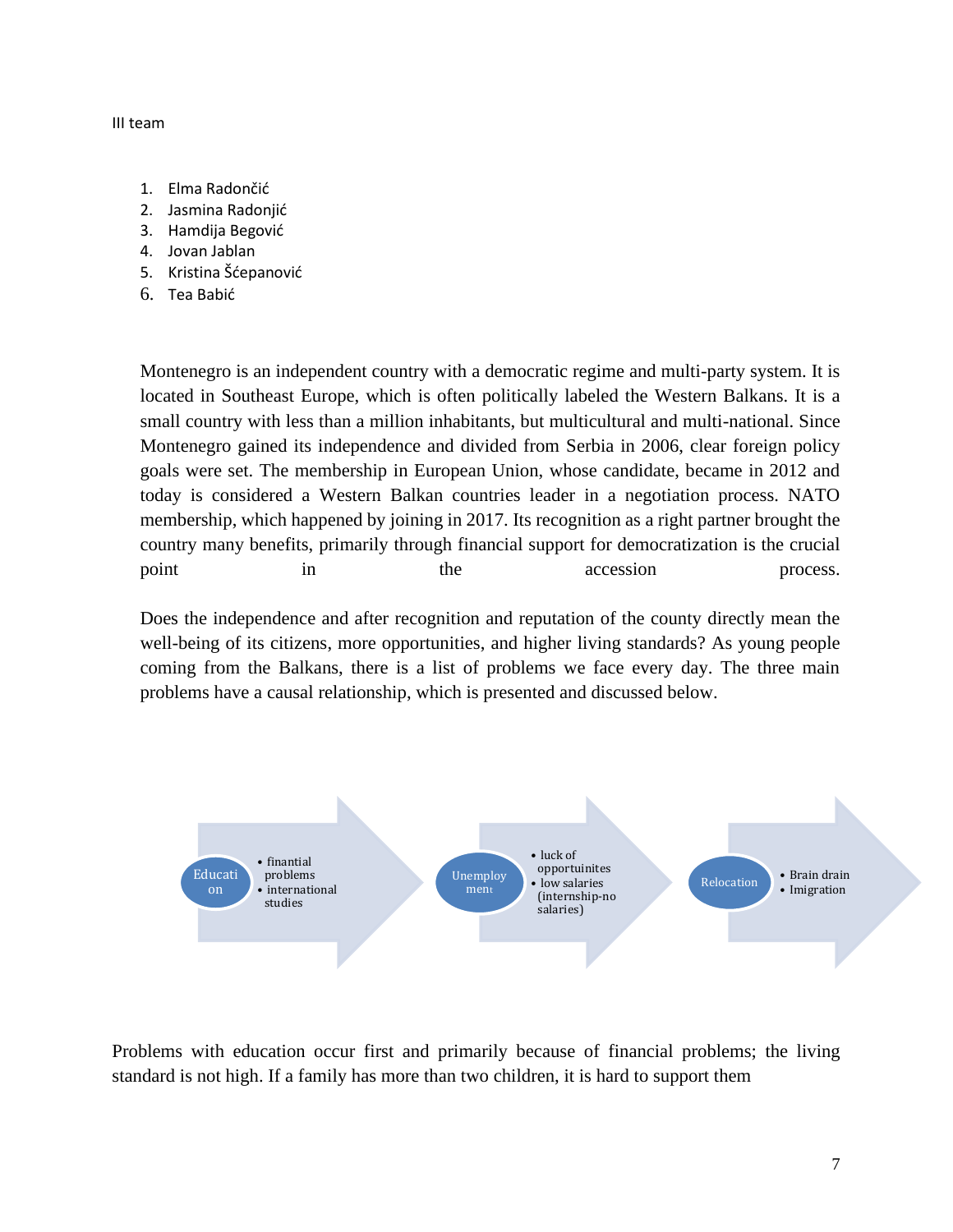financially, and this problem concerns young people on the Northside of Montenegro, Universities are mainly located in Podgorica, and there are costs for living that need to be covered as well.

All the Universities offer scholarships just for the best high school students, but we think that there should be a place for students, called "social cases" and help them. We understand that the students with the best results should be awarded, but we also have to consider that life circumstances are not the same for everyone; the overall score students gain depends on other things, not just on their effort. Also, moving to another city costs. This could be done by the parliament resolution to open new dorms and to support at least one percent of the people who are in the lower material situation.

Here is a problem we called above international studies, problem is not a problem itself, but many Montenegro citizens every year decide more and more to apply for the scholarship abroad. Educational reform is urgently needed, and Montenegrian Universities are mainly theory-oriented rather than research-oriented. More practice would create more experts; the research-oriented educational institution would create the individuals who can critically observe things and act in the purpose of change, also, contribution to science through synergy with the economy will raise the level of both spheres, the reputation of the state and create recognized eminent experts in various fields.

The educational problems will result in a problem with unemployment. The people who do not have the opportunity to gain high education would end up with a lack of employment opportunities. People with high school can do mostly and only catering jobs. This could change if there were individual accredited institutions that offer training in certain areas and in that way people, people can decide on something between college/universities and high school (with less money and less time), which in turn will give them the opportunity for a dignified life and higher earning.

Furthermore, we have a second dimension here, low salaries. Even people who have higher education tend to be unsatisfied with their salaries. In comparison with the rest of the world, salaries for medical workers, professors, for example, are not high, and especially people who gain their education abroad, see the life standard there, where the salaries in catering jobs are three times or higher than as an academic citizen here, people tend to stay there and accept to work on those kinds of jobs even overqualified. This problem is more profound; it has a lot to do with corruption, which is on the high level in Montenegro. In recent years, the Freedom House index describes Montenegro as a "hybrid regime" country, the hybrid regime has the characteristic of both democratic and autocratic regimes, and this high level of corruption comes with no surprise. The anti-corruption agency of Montenegro has the leading role here, but unfortunately, this agency is highly political, and the efforts for anti corruptions seem to be low. That is why the independence of the lending institution regarding corruption is urgent. Pand publicly presenting facts about corrupt politicians, social elite, business people, and not selective administration of justice would mean a lot to solve this problem.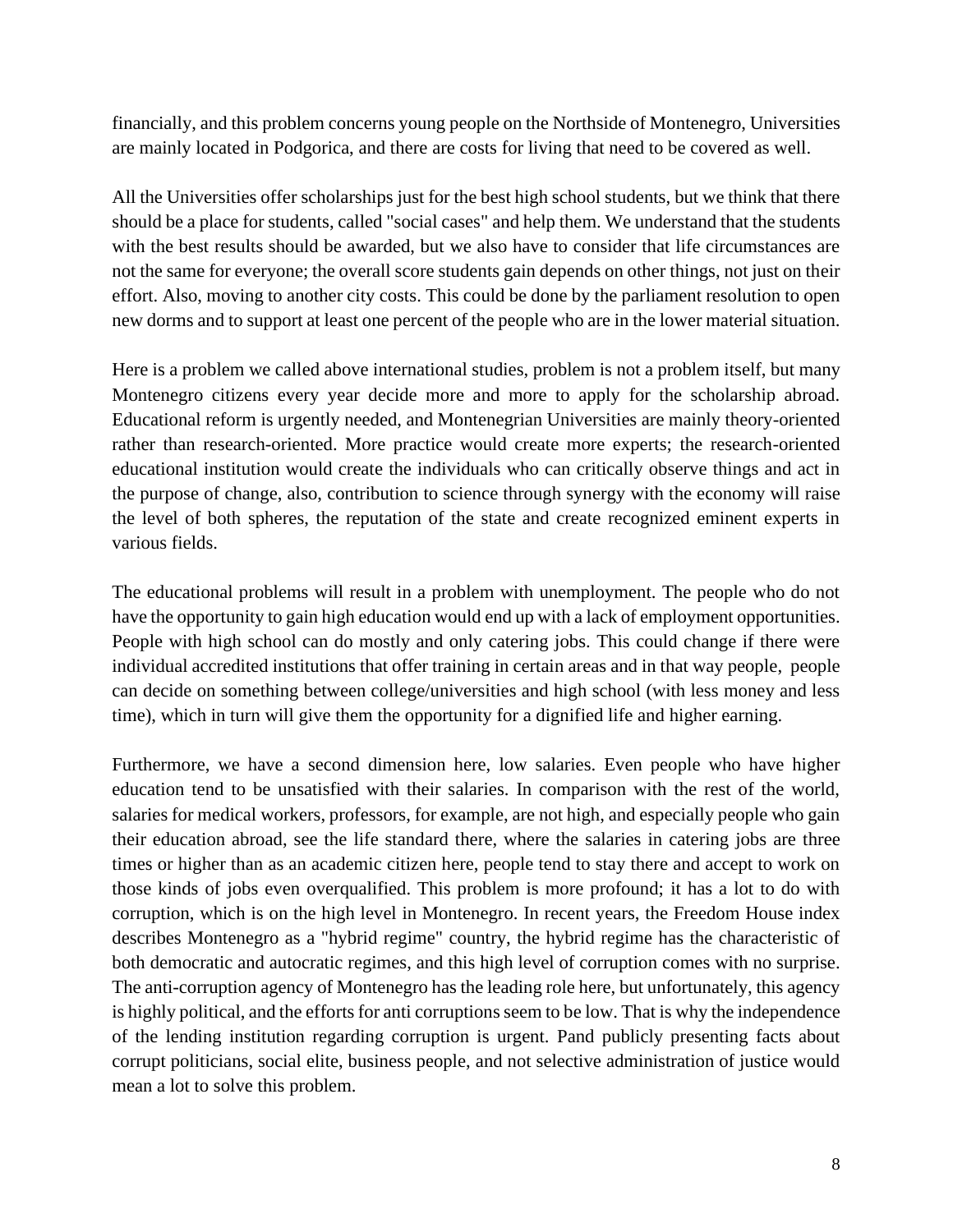We have to mention that the internship is usually not paid and if there is even an opportunity for an internship. It is terrible because the internship connected to the field of studies is essential for Montenegrian youth; thus, they gain the experience needed to get a job. There should be the policy that the at least 200 best operating companies, NGOs, and state institution have at least two interns a year, in six months, someone can gain experience, be less dependent on parents, and contribute to the system with fresh, new ideas more strength and motivation, as young people have.

The last problem that became a high trend among Montenegro youth is presented as "relocation," and we have two dimensions migration or brain drain. Those from the first dimensions of each problem will decide to go abroad and try their luck. Even if they do the same jobs as here, more paid somewhere else, they help their families and stay there, sometimes even illegally. This is noticeable on the Northside of Montenegro, where we have much migration in the United States of America. Again, this problem requires the solution as unemployment, giving more opportunities and creating some specific policies that include a social category with the luck of material funds and thus luck of high education, would be more than beneficial. Giving them opportunities to work not just on the catering jobs, but to specialize and be trained in certain areas and fields, is necessary if we want them to have a reason to stay. Because these kinds of jobs they can do wherever they fo, with a lot bigger salary than it is here.

Brain drain is a problem that is usual among those who gain knowledge abroad. Instead of coming home, young and smart people with the degrees of the most recognizable educational institutions in the world are searching for a way to stay in a foreign country. This directly affects all the aspects of the Montenegro system in its entirety. A lower percentage of the educated people means a weaker state because they could contribute to institutional development, and their knowledge and experience would influence political, economic, and other segments.

The three problems we discussed in this paper are all connected: one problem leads to another, and the system needs reform in many aspects. The picture of Montenegro as a leader in the integration processes and the recognition as a right partner should be shown not to the people outside the country but also the inside. The youth should see the benefits of all this, and it can be done just by efforts to create a system that values them and in which they can trust!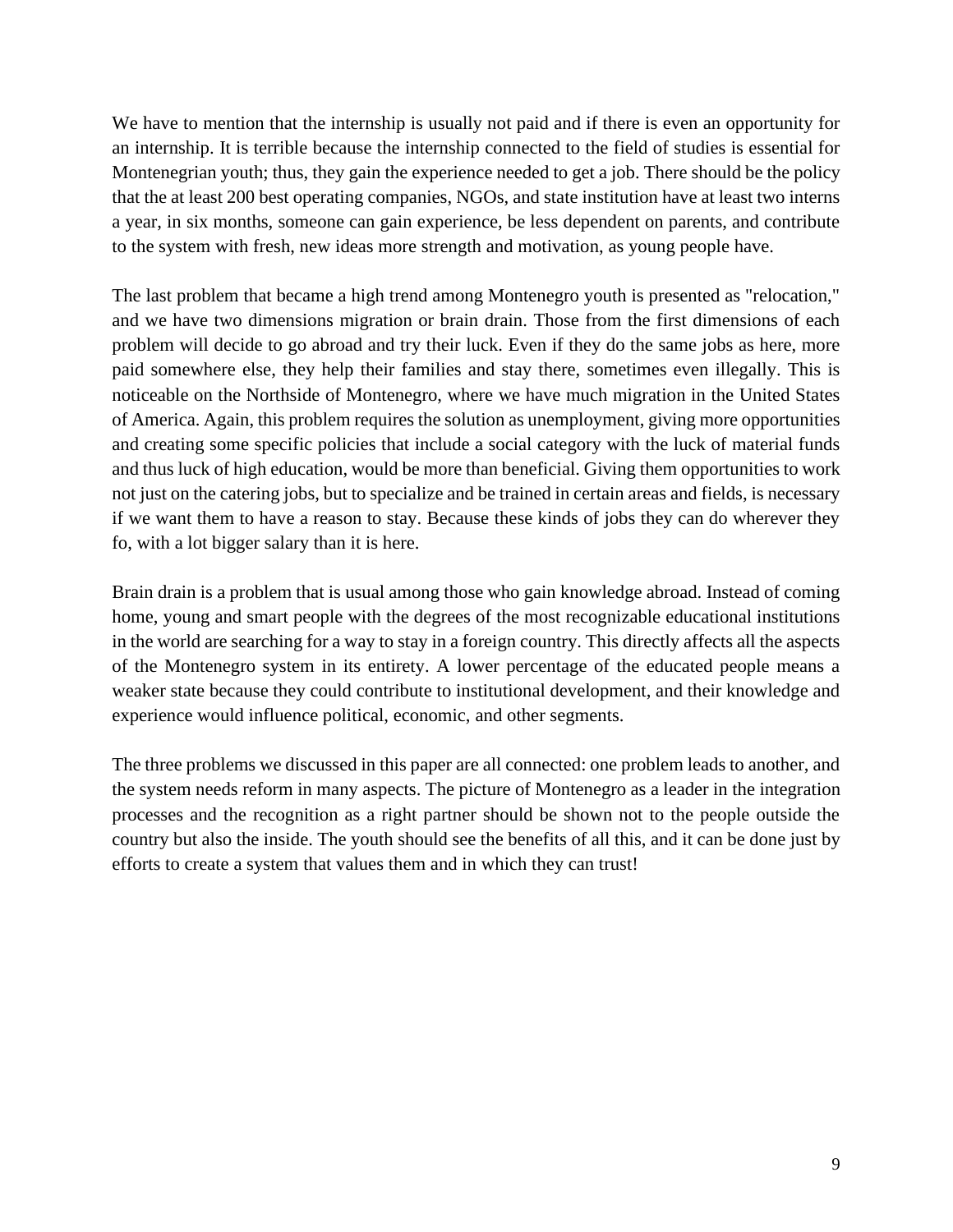IV team

- 1. Luna Ćerić
- 2. Milana Tomić
- 3. Alida Bojadžić
- 4. Igor Mijušković
- 5. Iva Lalić
- 6. Nikola Nenezić

# **Introduction**

*"Like all young people, you are quite sure that you alone feel and think, you alone recognize danger, you alone are the only one clever enough to realize..."* <sup>1</sup>

Law on Youth  $2$  defines a young person as a person from 15 to 30 years of age.

This is a critical age group because of the transfer from childhood to adult age. To address the particular problems this group is having, laws and international instruments distinguish this group.However, the most challenging part remains law enforcement.

This essay will discuss three problems that concern young people in Montenegro.

# I. **Unemployment**

A lot has been said, but little done,regarding the unemployment problem.

This issue has priority on our list,because it is the most severe one.

We want a society where every person will have a guaranteed job after its graduation from college. Competence should be the only criteria for hiring, and not membership in a political party.

Causes:

This problem is caused by inequality of chances,corruption and nepotism which are incorporated in all spheres of society.

Government has focused its priorities on tourism, and neglected other areas of the economy. Also, employers do not want to hire a young workforce because of a lack of experience. In job advertisements, there is always a requirement that a person has a minimum of 2 to 3 years of experience. Under the Montenegrin law,it is not mandatory to retire when requirements for retirement are fulfilled.This enables the old workforce not to retire and to stay all life.

Government has neglected this problem, which lead to even more serious problems:

First, the lack of opportunities for young graduates has caused the issue of brain drain. Young people are forced to move abroad to find a job for an appropriate salary. A society where all young people are forced to migrate cannot develop. Second, political parties abuse this problem to get

<sup>&</sup>lt;sup>1</sup> J.K. Rowling, [Harry Potter and the Order of the Phoenix](https://www.goodreads.com/work/quotes/2809203)

<sup>2</sup> Official Gazette of Montenegro no. 025/19 from 30.04.2019, 027/19 from 17.05.2019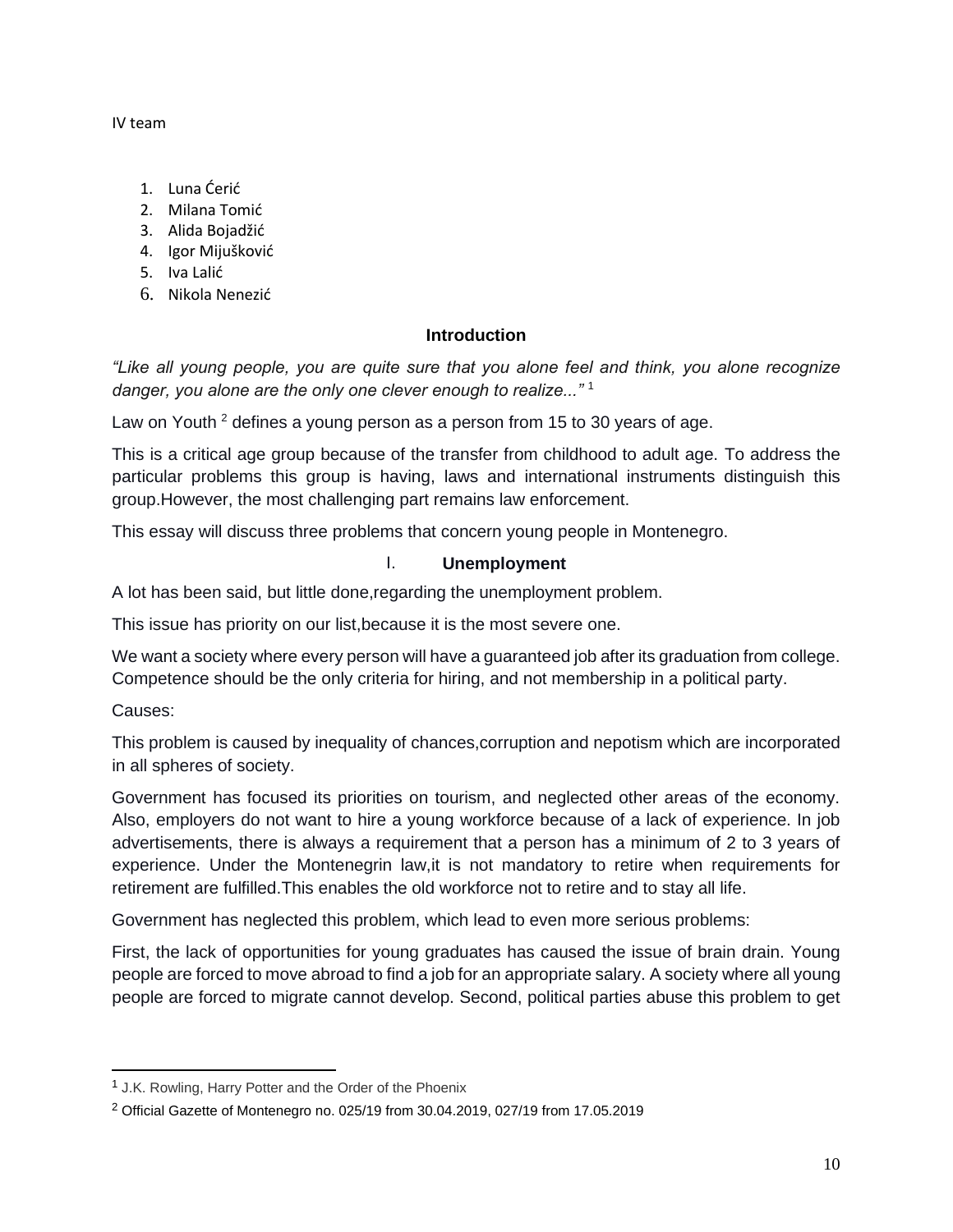votes and new members. Third, crime and corruption are growing because there is no chance for young people to provide for living in another way.

Possible solutions:

Opening of new workplaces. The Government should improve housing rights. Moreover, a Special housing fund for young people might resolve the problem. Also, Banks could provide beneficial credits with the low-interest rate for young people who do not have a place to live.

Foreign investments in previous years have been focused on tourism, and on the south of Montenegro. We think that there is a need for investments in the north, such as the opening of factories, etc. This could resolve a problem of centralization in the capital of Montenegro.

Also, the Government should provide more support to SME (small and medium enterprises) and encourage them to hire young people through the tax system or other benefits.

One of the causes of the first problem are flaws in the education system.

# II. **Education system**

Public policy should focus on strengthening the potential of young people through the education system.

Education is based only on exams and deadlines,which put too much pressure on students who don't have time for any extracurricular activities.

The schools do not encourage students to think critically and stand up for themselves. The mindset of young people is that they must accept whatever is offered and live with that.

Criteria for grades is very provisional and subjective.

People who finish university are ones with family connections,not ones who study hard. Also, only they can find a job after graduation. That is how the purpose of education is lost.

Competition on the market is very high. Little has been done to make the transition from college to labour market easier.

All the problems in society had an impact on the mental health of young people. Young people are living with serious anxiety,depression etc. No one talks about these problems, and it is tabu in Montenegro.

Possible solutions:

This all proves the need for development of soft skills through education such as communication skills, teamwork, leadership, negotiation skills etc.

Schools should encourage young people to use their freedom of speech and to criticize whatever they do not accept. Only critical mindset can initiate changes.

Institutions must have Rules which will provide criteria for grades. Also, the impartial body should be established to which unsatisfied students can appeal.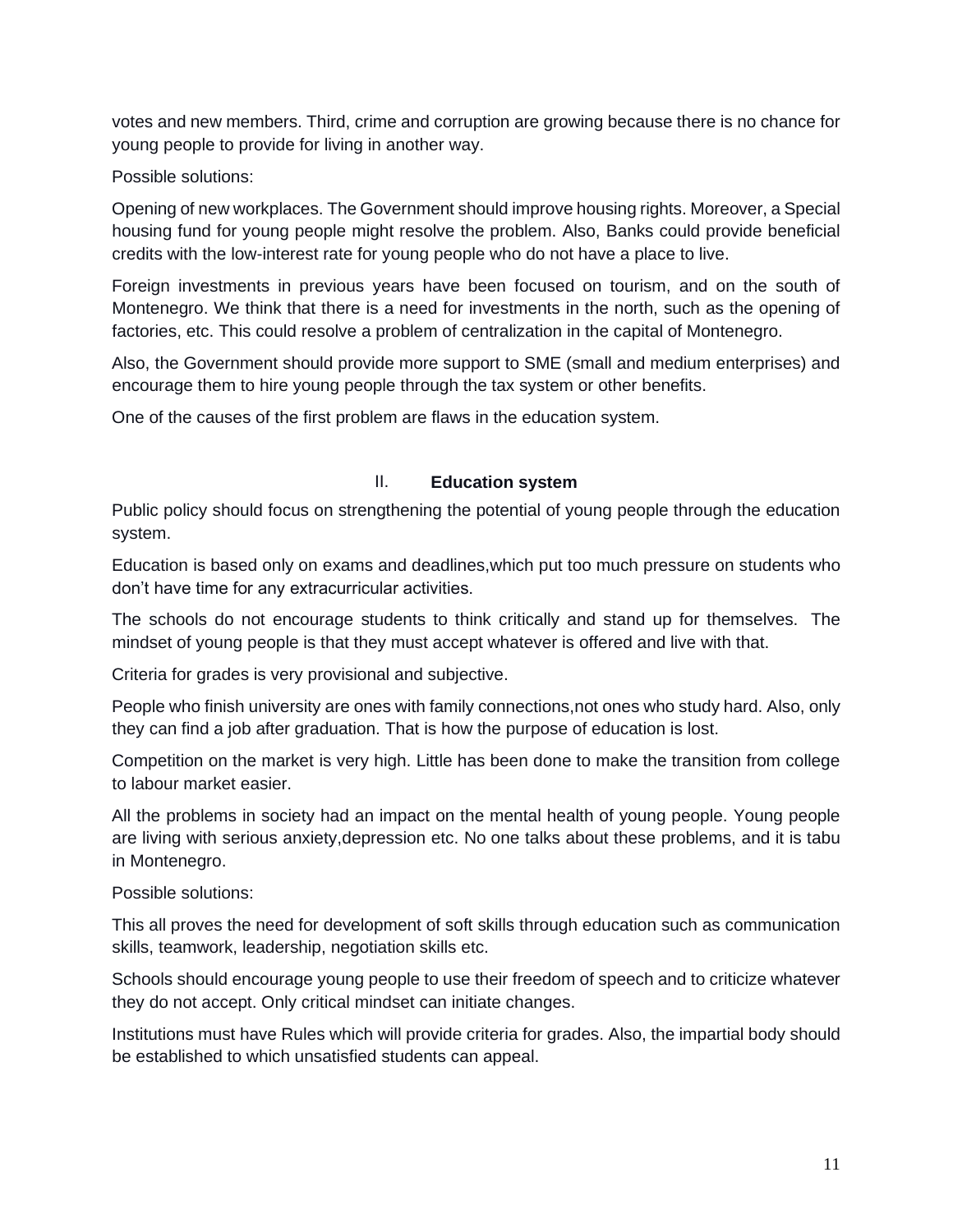Culture should be encouraged through school curricula.Fine arts such as music, literature, art should be studied more thoroughly.

Well-being centres should be established where students can talk about their problems with an expert. There students will find support and help. That could boost their confidence and they will not feel alone.

# III. **Young people are not included in the decision making process.**

Young people have always been initiators of change and development.They have the right and responsibility to create their future.

Interests of young people are often disregarded in public policy. Laws should be created in accordance with the needs of young people.

Currently,Montenegro does not have a Ministry of Youth.This body should be in charge to propose laws which could tackle issues that concern Youth.

Further, young people should have their representatives in parliament.These representatives would collect appeals from young people regarding the issues that are bothering them, and propose solutions. In this way, freedom of speech is encouraged.

The example of good practice is the United Nations Youth Delegate Programme.Through this programme, countries send young delegates who include input to their delegation on issues in their country related to Youth.

*"Young people should be at the forefront of global change and innovation. Empowered, they can be key agents for development and peace. If, however, they are left on society's margins, all of us will be impoverished. Let us ensure that all young people have every opportunity to participate fully in the lives of their societies."*

- Kofi Annan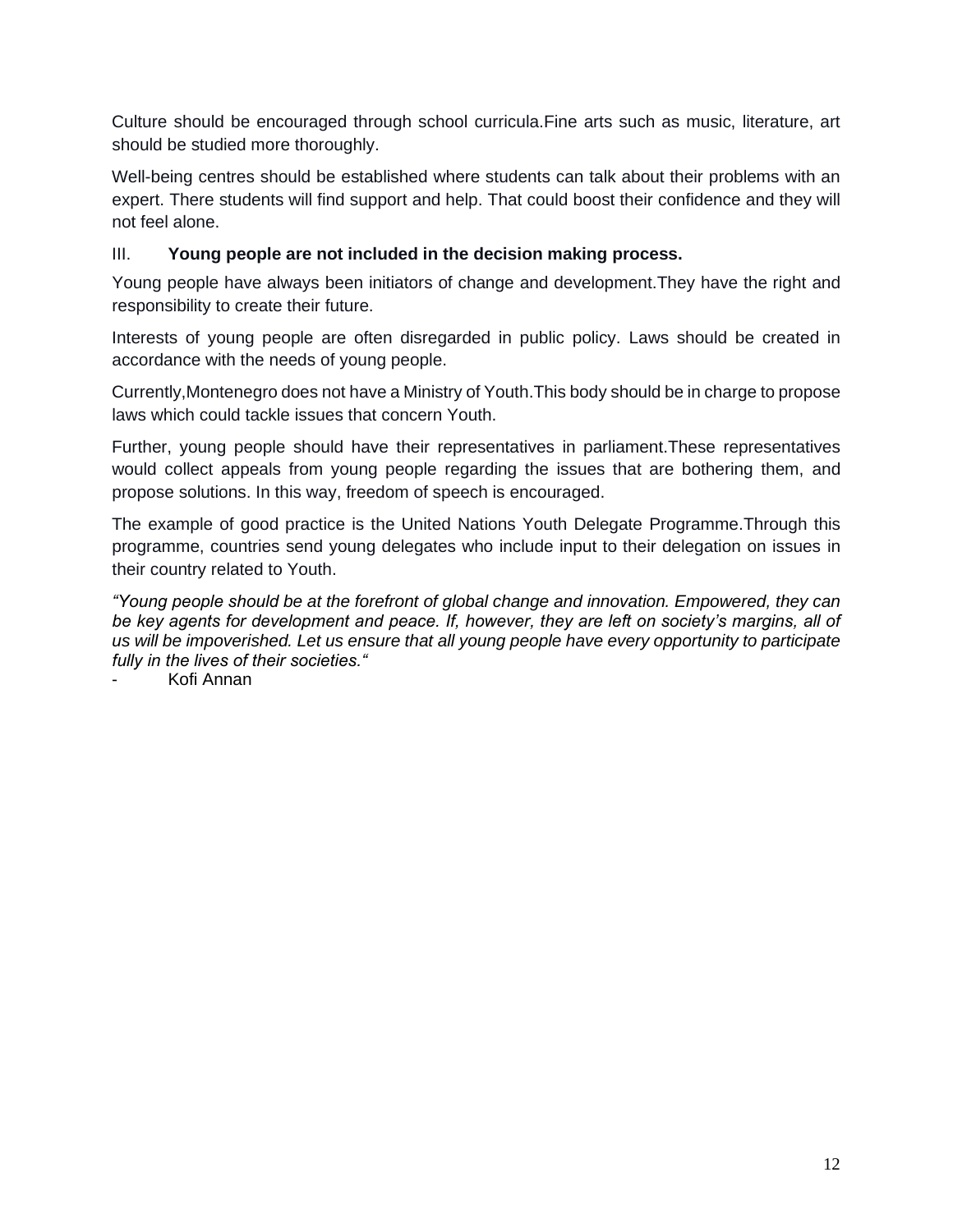#### V team

- 1. Anja Strugar
- 2. Tea Muratović
- 3. Aleksandra Vidović
- 4. Ljubica Smolović
- 5. Aleksandra Gogić

#### **Three youth policy issues that we believe need to be addressed in our society**

Youth, by which we mean adolescents and young people are the basic unit of any society. By using the term youth we mean the transition period between childhood and taking responsibility as an adult. The question is whether young people should be presented as a vulnerable group prone to risks, or as active participants in decision-making in society. Although young people represent the most dynamic part of society, they also represent a vulnerable category of society because their vulnerability can be the result of many factors and as such affect their behavior. The goal of every society should be the active participation of young people in the decision-making process, as well as raising the awareness of young people that their active commitment can influence the world around them.

In this period in which a person's identity is formed, it is necessary for a young person to know that he has the support of society and institutions, in order to reduce the risks of a young person indulging in radical ideas. Taking into account the fact that the most dominant factors influencing the vulnerability of young people are poverty, inequality and social exclusion, it is clear that this is a problem that affects everyone, and that only the joint efforts of civil society and state institutions, up to the commitment of interested individuals to this topic can reduce the problem.

As three main problems faced by young people in Montenegro, we identified *radicalization*, *education* and *insufficient connections between institutions* in relation to youth policies. As the main problem we emphasize radicalization, when we think of increased extremism in beliefs, ideas, behavior and feelings. The reason for this can be found in inherited attitudes, insufficient education or even misperception of things imposed by the media. The new phenomenon of fake news and not recognizing it, can lead to the formation of radical opinion without the person even being aware of it. We recognize education as the best solution for radicalization. However, we believe that the problem of radicalization exists not only in Montenegro but also in other countries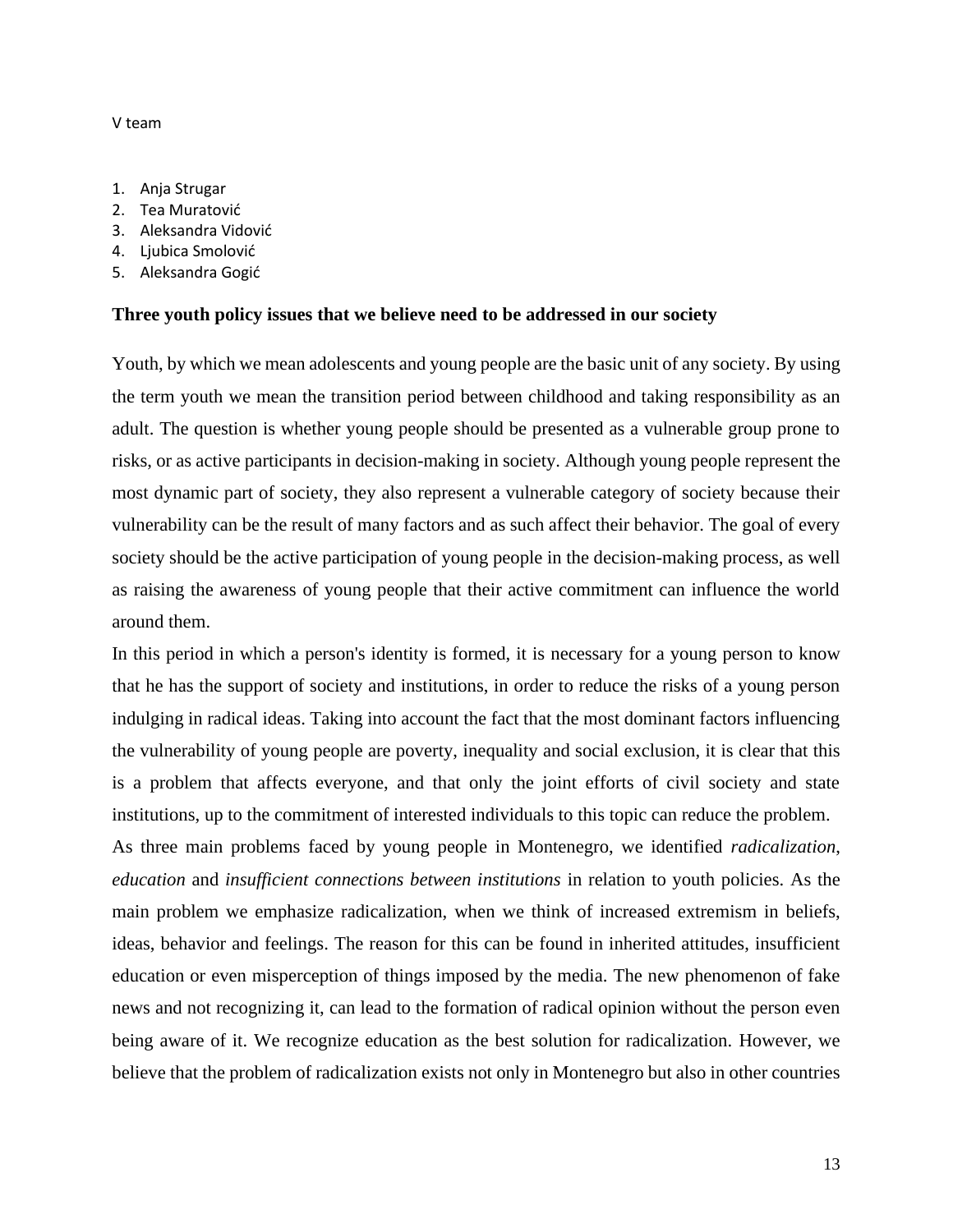in the region, so we see the solution in regional cooperation of interested young people in creating better regional cooperation, but also a better situation in each country.

On the other hand, in education we also recognize the problems that need to be solved in order to create a stronger society, resistant to negative influences. The introduction of subjects such as media literacy would prepare young people to face contemporary challenges. Education should also focus on educating young people by increasing the level of tolerance for diversity in order to create a multiethnic, multi-religious and multinational civil society. In these two problems, we recognize the causal link - namely, improved education would reduce radicalization.

Also, there is a problem when it comes to the employment of young people and the compliance of their education with the job they have. It is often the case that they are overqualified and have a higher level of education than the position they hold. Further, the problem is that for some new occupations that appear on the labor market we do not have an educational background and it happens that we lack staff. We also need to talk more and dedicate ourselves to the idea of developing youth entrepreneurship in the Western Balkan.

The third problem is complex, it is about cooperation between institutions regarding youth policies. This is a very important issue. State and civil society institutions need to focus on youth involvement, and this can only be achieved through joint action. The marginalization of young people is highly undesirable and a problem for society as a whole. Involving young people in creating policies that affect them can ensure the prosperity of the whole society in the future. It is very important to create a good, safe environment that will encourage them to further improve and learn. Montenegro is on the right track, but of course it is necessary to strive for even closer cooperation between institutions and setting a good example for the countries of the region.

We conclude that it is very important to invest in the young generations, to create all the necessary conditions for their successful realization as a person, because they make the future. They are future citizens of the European Union. Their perspective for the future should be success, tolerance of diversity, raising awareness and standards of living, openness to the values of the European Union and preserving them. On the other hand, it is our responsibility, young people, to get involved, to create, to respect, to use the opportunities that are provided to us. To be active citizens who make decisions. Most young people in Montenegro are oriented towards the values of the European Union, the perspective of Montenegro is European and implies respect for all values. The young people of the Western Balkans should be turned to mutual cooperation. As